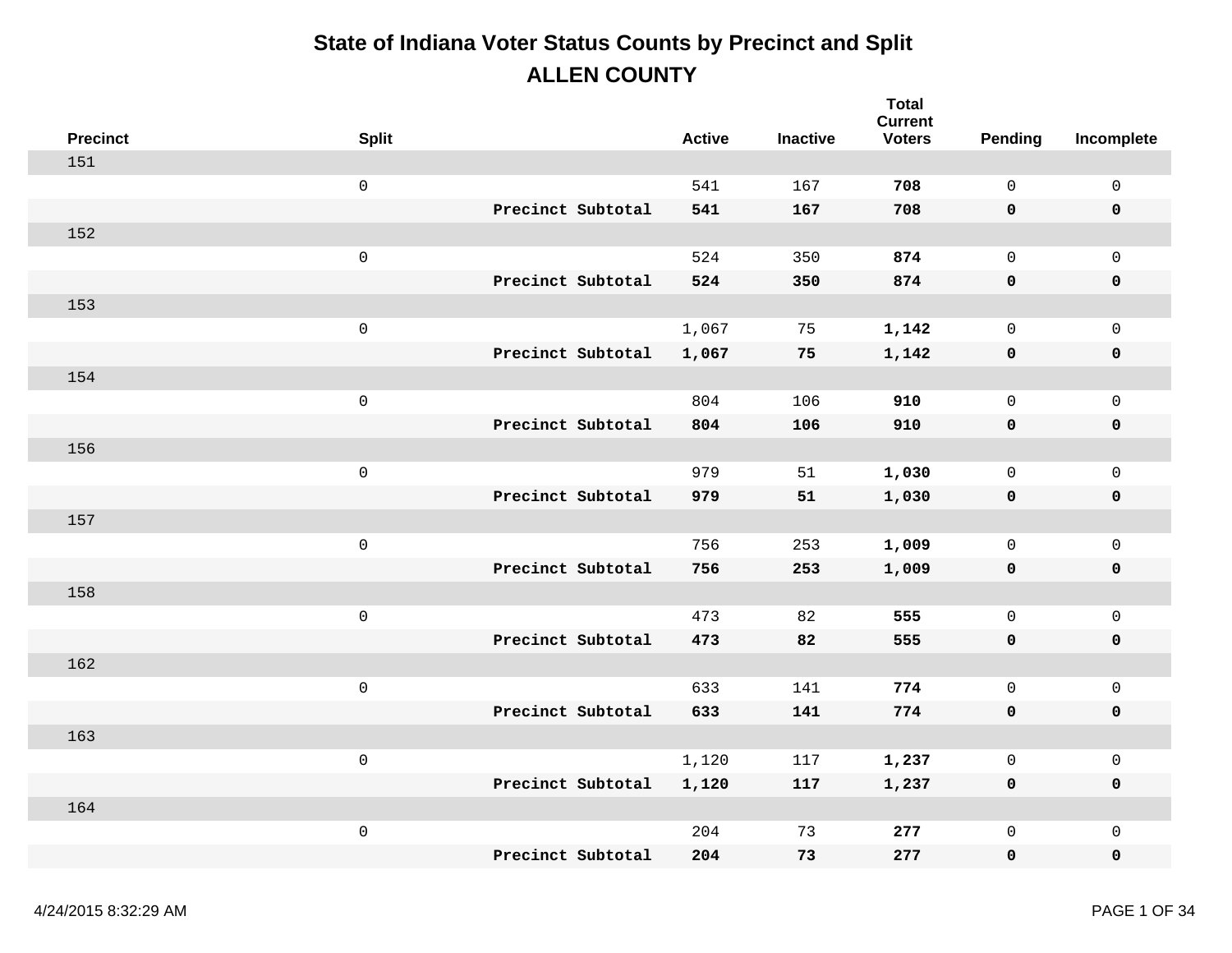| <b>Precinct</b> | <b>Split</b>        |                   | <b>Active</b> | <b>Inactive</b> | <b>Total</b><br><b>Current</b><br><b>Voters</b> | Pending      | Incomplete          |
|-----------------|---------------------|-------------------|---------------|-----------------|-------------------------------------------------|--------------|---------------------|
| 166             |                     |                   |               |                 |                                                 |              |                     |
|                 | $\mathsf{O}$        |                   | 1,100         | 205             | 1,305                                           | $\mathbf 0$  | $\mathsf{O}\xspace$ |
|                 |                     | Precinct Subtotal | 1,100         | 205             | 1,305                                           | $\mathbf 0$  | $\pmb{0}$           |
| 168             |                     |                   |               |                 |                                                 |              |                     |
|                 | $\mathsf{O}\xspace$ |                   | 881           | 192             | 1,073                                           | $\mathbf 0$  | $\mathsf{O}\xspace$ |
|                 |                     | Precinct Subtotal | 881           | 192             | 1,073                                           | $\mathbf 0$  | $\pmb{0}$           |
| 169             |                     |                   |               |                 |                                                 |              |                     |
|                 | $\mathbf 0$         |                   | 931           | 96              | 1,027                                           | $\mathsf{O}$ | $\mathsf{O}\xspace$ |
|                 |                     | Precinct Subtotal | 931           | 96              | 1,027                                           | $\mathbf 0$  | 0                   |
| 170             |                     |                   |               |                 |                                                 |              |                     |
|                 | $\,0\,$             |                   | 913           | 95              | 1,008                                           | $\mathsf{O}$ | $\mathsf{O}\xspace$ |
|                 |                     | Precinct Subtotal | 913           | 95              | 1,008                                           | $\mathbf 0$  | 0                   |
| 171             |                     |                   |               |                 |                                                 |              |                     |
|                 | $\mathbf 0$         |                   | 677           | 125             | 802                                             | $\mathsf{O}$ | $\mathsf{O}\xspace$ |
|                 |                     | Precinct Subtotal | 677           | 125             | 802                                             | 0            | 0                   |
| 172             |                     |                   |               |                 |                                                 |              |                     |
|                 | $\mathsf{O}\xspace$ |                   | 1,014         | 114             | 1,128                                           | $\mathsf{O}$ | $\mathsf{O}\xspace$ |
|                 |                     | Precinct Subtotal | 1,014         | 114             | 1,128                                           | $\mathbf 0$  | 0                   |
| 174             |                     |                   |               |                 |                                                 |              |                     |
|                 | $\mathbf 0$         |                   | 441           | 93              | 534                                             | $\mathbf 0$  | $\mathsf{O}$        |
|                 |                     | Precinct Subtotal | 441           | 93              | 534                                             | 0            | 0                   |
| 175             |                     |                   |               |                 |                                                 |              |                     |
|                 | $\mathsf{O}\xspace$ |                   | 658           | 122             | 780                                             | $\mathsf{O}$ | $\mathsf{O}\xspace$ |
|                 |                     | Precinct Subtotal | 658           | 122             | 780                                             | 0            | 0                   |
| 176             |                     |                   |               |                 |                                                 |              |                     |
|                 | $\mathbf 0$         |                   | 755           | 155             | 910                                             | $\mathsf{O}$ | $\mathsf{O}\xspace$ |
|                 |                     | Precinct Subtotal | 755           | 155             | 910                                             | 0            | 0                   |
| 177             |                     |                   |               |                 |                                                 |              |                     |
|                 | $\mathbf 0$         |                   | 644           | 154             | 798                                             | $\mathsf{O}$ | $\mathsf{O}$        |
|                 |                     | Precinct Subtotal | 644           | 154             | 798                                             | 0            | 0                   |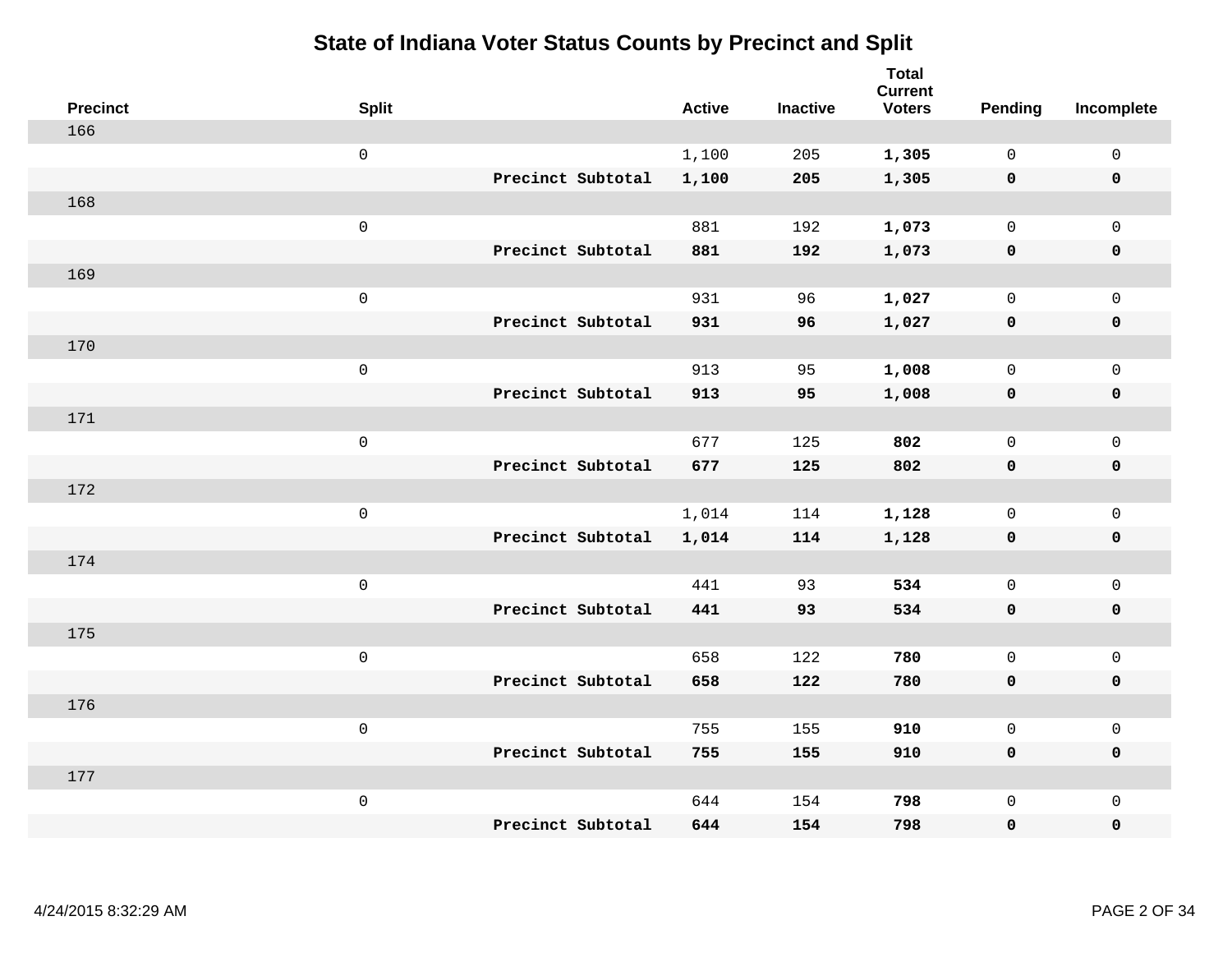| <b>Precinct</b> | <b>Split</b>        |                   | <b>Active</b> | <b>Inactive</b> | <b>Total</b><br><b>Current</b><br><b>Voters</b> | <b>Pending</b> | Incomplete          |
|-----------------|---------------------|-------------------|---------------|-----------------|-------------------------------------------------|----------------|---------------------|
| 178             |                     |                   |               |                 |                                                 |                |                     |
|                 | $\mathsf{O}\xspace$ |                   | 1,008         | 127             | 1,135                                           | $\mathbf{0}$   | $\mathbf 0$         |
|                 |                     | Precinct Subtotal | 1,008         | 127             | 1,135                                           | $\mathbf 0$    | $\mathbf 0$         |
| 179             |                     |                   |               |                 |                                                 |                |                     |
|                 | $\mathsf 0$         |                   | 885           | 201             | 1,086                                           | $\mathbf{0}$   | $\mathbf 0$         |
|                 |                     | Precinct Subtotal | 885           | 201             | 1,086                                           | $\mathbf 0$    | $\pmb{0}$           |
| 180             |                     |                   |               |                 |                                                 |                |                     |
|                 | $\mathsf 0$         |                   | 848           | 115             | 963                                             | $\mathbf{0}$   | $\mathsf{O}$        |
|                 |                     | Precinct Subtotal | 848           | 115             | 963                                             | 0              | $\mathbf 0$         |
| 181             |                     |                   |               |                 |                                                 |                |                     |
|                 | $\mathsf 0$         |                   | 667           | 103             | 770                                             | 0              | $\mathsf{O}$        |
|                 |                     | Precinct Subtotal | 667           | 103             | 770                                             | $\mathbf 0$    | $\pmb{0}$           |
| 183             |                     |                   |               |                 |                                                 |                |                     |
|                 | $\mathsf 0$         |                   | 788           | 154             | 942                                             | $\mathbf{0}$   | $\mathsf 0$         |
|                 |                     | Precinct Subtotal | 788           | 154             | 942                                             | 0              | $\mathbf 0$         |
| 184             |                     |                   |               |                 |                                                 |                |                     |
|                 | $\mathsf{O}\xspace$ |                   | 714           | 91              | 805                                             | $\mathbf{0}$   | $\mathsf{O}\xspace$ |
|                 |                     | Precinct Subtotal | 714           | 91              | 805                                             | $\mathbf 0$    | $\pmb{0}$           |
| 185             |                     |                   |               |                 |                                                 |                |                     |
|                 | $\mathsf{O}\xspace$ |                   | 1,089         | 81              | 1,170                                           | $\mathbf{0}$   | $\mathsf{O}$        |
|                 |                     | Precinct Subtotal | 1,089         | 81              | 1,170                                           | 0              | $\mathbf 0$         |
| 186             |                     |                   |               |                 |                                                 |                |                     |
|                 | $\mathsf 0$         |                   | 1,261         | 97              | 1,358                                           | 0              | $\mathsf{O}$        |
|                 |                     | Precinct Subtotal | 1,261         | 97              | 1,358                                           | $\mathbf 0$    | 0                   |
| 187             |                     |                   |               |                 |                                                 |                |                     |
|                 | $\mathsf 0$         |                   | 713           | 136             | 849                                             | $\mathsf{O}$   | $\mathsf 0$         |
|                 |                     | Precinct Subtotal | 713           | 136             | 849                                             | 0              | $\mathbf 0$         |
| 188             |                     |                   |               |                 |                                                 |                |                     |
|                 | $\mathsf 0$         |                   | 922           | 115             | 1,037                                           | 0              | $\mathbf 0$         |
|                 |                     | Precinct Subtotal | 922           | 115             | 1,037                                           | 0              | $\mathbf 0$         |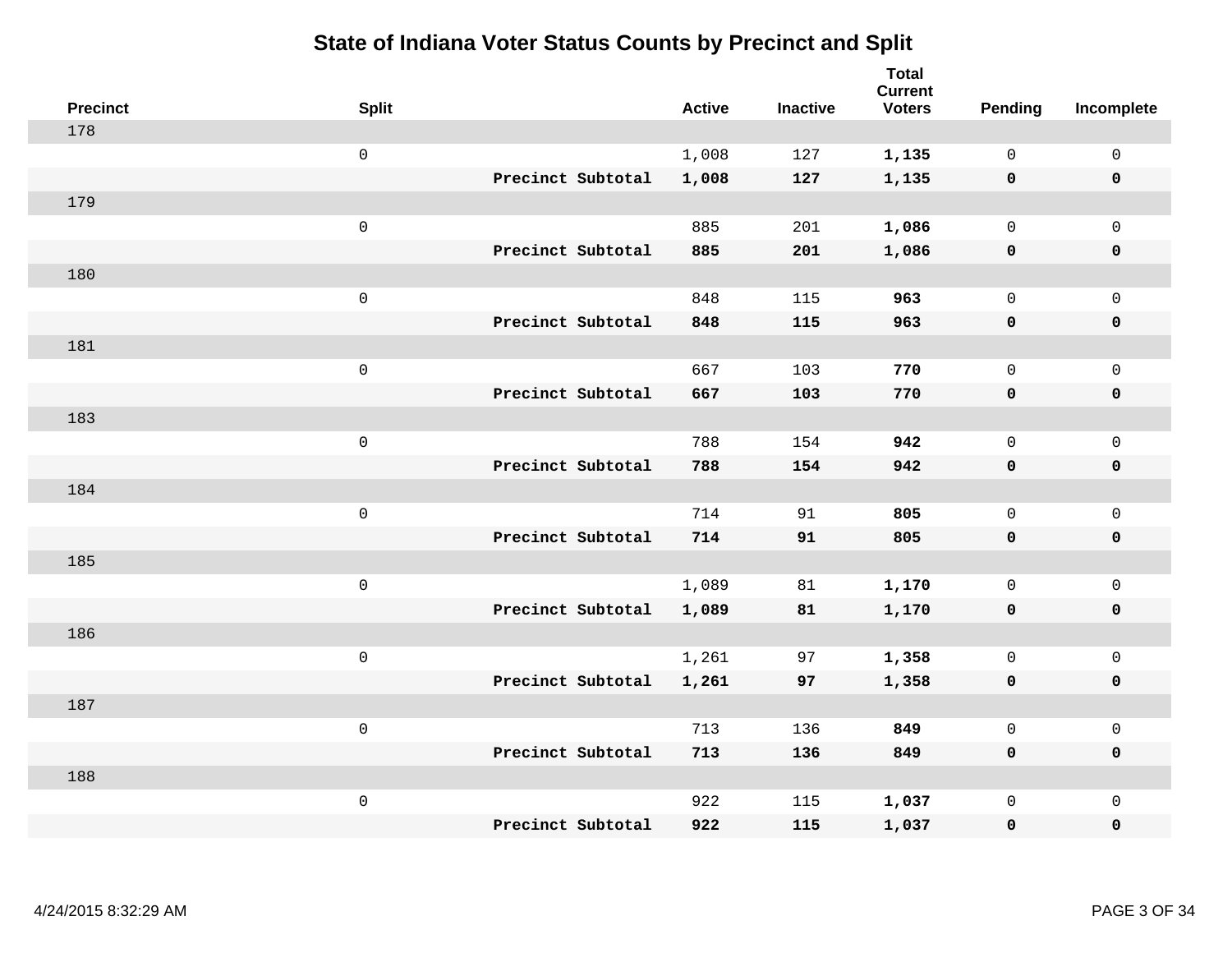| <b>Precinct</b> | <b>Split</b>        |                   | <b>Active</b> | <b>Inactive</b> | <b>Total</b><br><b>Current</b><br><b>Voters</b> | Pending      | Incomplete          |
|-----------------|---------------------|-------------------|---------------|-----------------|-------------------------------------------------|--------------|---------------------|
| 189             |                     |                   |               |                 |                                                 |              |                     |
|                 | $\mathbf 0$         |                   | 1,076         | 85              | 1,161                                           | $\mathbf 0$  | $\mathsf{O}$        |
|                 |                     | Precinct Subtotal | 1,076         | 85              | 1,161                                           | $\mathbf 0$  | $\pmb{0}$           |
| 190             |                     |                   |               |                 |                                                 |              |                     |
|                 | $\mathsf{O}\xspace$ |                   | 1,297         | 149             | 1,446                                           | $\mathsf{O}$ | $\mathsf{O}$        |
|                 |                     | Precinct Subtotal | 1,297         | 149             | 1,446                                           | $\mathbf 0$  | 0                   |
| 192             |                     |                   |               |                 |                                                 |              |                     |
|                 | $\mathbf 0$         |                   | 690           | 243             | 933                                             | $\mathbf 0$  | $\mathsf{O}\xspace$ |
|                 |                     | Precinct Subtotal | 690           | 243             | 933                                             | $\mathbf 0$  | 0                   |
| 193             |                     |                   |               |                 |                                                 |              |                     |
|                 | $\mathsf{O}\xspace$ |                   | 95            | 6               | 101                                             | $\mathbf 0$  | $\mathsf{O}\xspace$ |
|                 |                     | Precinct Subtotal | 95            | 6               | 101                                             | $\mathbf 0$  | 0                   |
| 194             |                     |                   |               |                 |                                                 |              |                     |
|                 | $\mathbf 0$         |                   | 1,087         | 161             | 1,248                                           | $\mathbf 0$  | $\mathsf{O}$        |
|                 |                     | Precinct Subtotal | 1,087         | 161             | 1,248                                           | $\mathbf 0$  | 0                   |
| 195             |                     |                   |               |                 |                                                 |              |                     |
|                 | $\mathbf 0$         |                   | 1,086         | 119             | 1,205                                           | $\mathsf{O}$ | $\mathsf{O}$        |
|                 |                     | Precinct Subtotal | 1,086         | 119             | 1,205                                           | 0            | 0                   |
| 196             |                     |                   |               |                 |                                                 |              |                     |
|                 | $\mathbf 0$         |                   | 9             | $\mathbf{1}$    | 10                                              | $\mathsf{O}$ | $\mathsf{O}\xspace$ |
|                 |                     | Precinct Subtotal | 9             | $\mathbf{1}$    | 10                                              | 0            | 0                   |
| 197             |                     |                   |               |                 |                                                 |              |                     |
|                 | $\mathbf 0$         |                   | 502           | 32              | 534                                             | $\mathsf{O}$ | $\mathsf{O}\xspace$ |
|                 |                     | Precinct Subtotal | 502           | 32              | 534                                             | $\mathbf 0$  | 0                   |
| 200             |                     |                   |               |                 |                                                 |              |                     |
|                 | $\mathbf 0$         |                   | 487           | 244             | 731                                             | $\mathbf{0}$ | $\mathsf 0$         |
|                 |                     | Precinct Subtotal | 487           | 244             | 731                                             | 0            | 0                   |
| 203             |                     |                   |               |                 |                                                 |              |                     |
|                 | $\mathbf 0$         |                   | 900           | 131             | 1,031                                           | $\mathsf{O}$ | $\mathsf{O}$        |
|                 |                     | Precinct Subtotal | 900           | 131             | 1,031                                           | 0            | 0                   |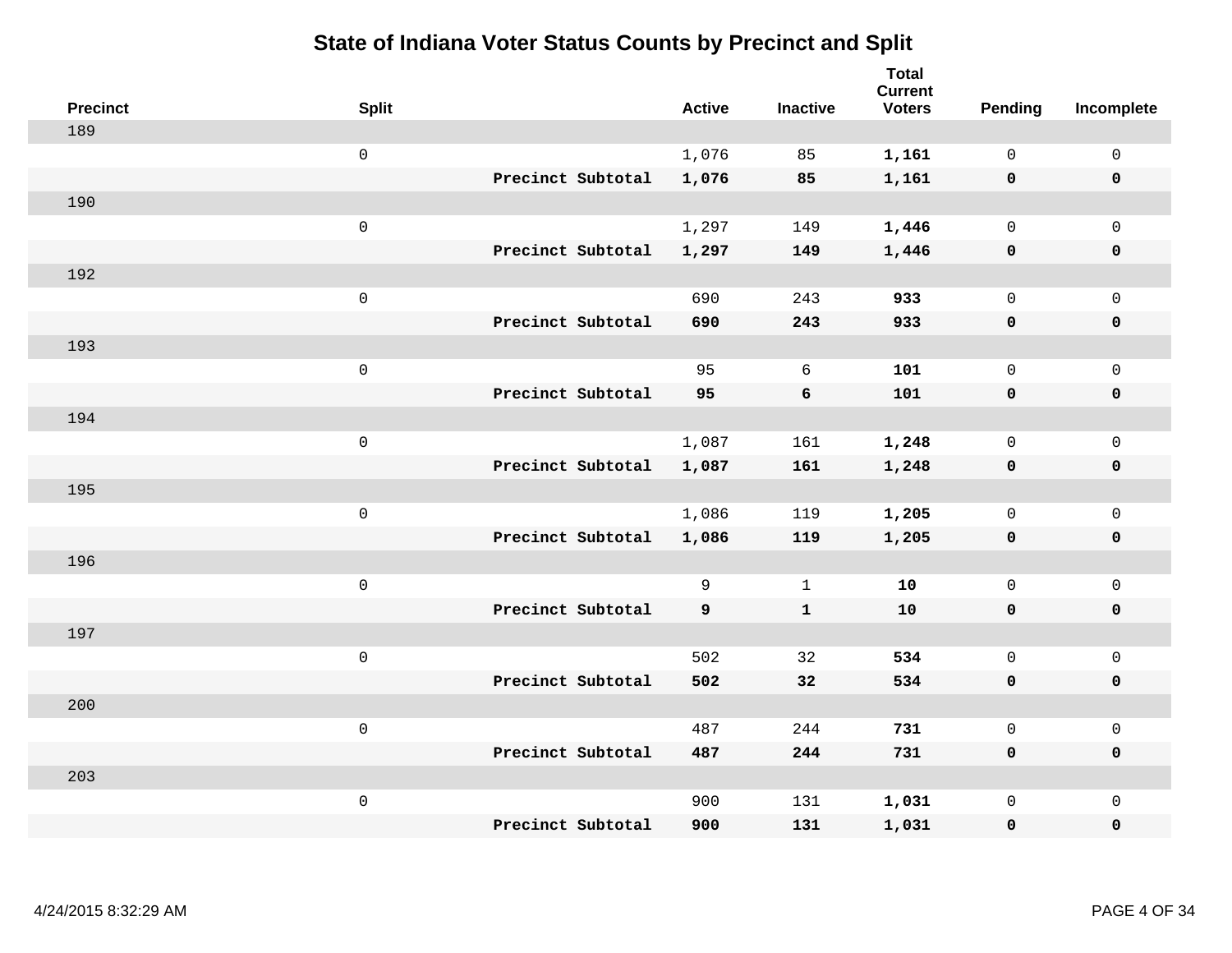| <b>Precinct</b> | <b>Split</b>        |                   | <b>Active</b> | <b>Inactive</b> | <b>Total</b><br><b>Current</b><br><b>Voters</b> | Pending      | Incomplete          |
|-----------------|---------------------|-------------------|---------------|-----------------|-------------------------------------------------|--------------|---------------------|
| 204             |                     |                   |               |                 |                                                 |              |                     |
|                 | $\mathsf{O}\xspace$ |                   | 983           | 140             | 1,123                                           | $\mathbf 0$  | $\mathsf{O}\xspace$ |
|                 |                     | Precinct Subtotal | 983           | 140             | 1,123                                           | $\mathbf 0$  | $\pmb{0}$           |
| 205             |                     |                   |               |                 |                                                 |              |                     |
|                 | $\mathsf{O}\xspace$ |                   | 733           | 64              | 797                                             | $\mathbf 0$  | $\overline{0}$      |
|                 |                     | Precinct Subtotal | 733           | 64              | 797                                             | $\mathbf 0$  | $\pmb{0}$           |
| 207             |                     |                   |               |                 |                                                 |              |                     |
|                 | $\mathsf 0$         |                   | 1,200         | 161             | 1,361                                           | 0            | $\mathsf 0$         |
|                 |                     | Precinct Subtotal | 1,200         | 161             | 1,361                                           | 0            | 0                   |
| 209             |                     |                   |               |                 |                                                 |              |                     |
|                 | $\mathsf{O}\xspace$ |                   | 482           | 132             | 614                                             | $\mathsf{O}$ | $\mathsf{O}$        |
|                 |                     | Precinct Subtotal | 482           | 132             | 614                                             | 0            | 0                   |
| 210             |                     |                   |               |                 |                                                 |              |                     |
|                 | $\mathsf{O}\xspace$ |                   | 782           | 185             | 967                                             | $\mathbf 0$  | $\mathsf{O}\xspace$ |
|                 |                     | Precinct Subtotal | 782           | 185             | 967                                             | 0            | 0                   |
| 211             |                     |                   |               |                 |                                                 |              |                     |
|                 | $\mathsf{O}\xspace$ |                   | 543           | 145             | 688                                             | $\mathbf 0$  | $\mathsf{O}\xspace$ |
|                 |                     | Precinct Subtotal | 543           | 145             | 688                                             | $\mathbf 0$  | 0                   |
| 212             |                     |                   |               |                 |                                                 |              |                     |
|                 | $\mathsf{O}\xspace$ |                   | 520           | 119             | 639                                             | $\mathbf 0$  | $\mathsf{O}$        |
|                 |                     | Precinct Subtotal | 520           | 119             | 639                                             | 0            | 0                   |
| 213             |                     |                   |               |                 |                                                 |              |                     |
|                 | $\mathsf 0$         |                   | 1,049         | 376             | 1,425                                           | 0            | $\mathsf{O}$        |
|                 |                     | Precinct Subtotal | 1,049         | 376             | 1,425                                           | 0            | 0                   |
| 214             |                     |                   |               |                 |                                                 |              |                     |
|                 | $\mathsf{O}\xspace$ |                   | 329           | 293             | 622                                             | $\mathsf{O}$ | $\mathsf{O}$        |
|                 |                     | Precinct Subtotal | 329           | 293             | 622                                             | 0            | 0                   |
| 216             |                     |                   |               |                 |                                                 |              |                     |
|                 | $\mathsf{O}\xspace$ |                   | 203           | 274             | 477                                             | $\mathsf{O}$ | $\mathsf{O}$        |
|                 |                     | Precinct Subtotal | 203           | 274             | 477                                             | 0            | 0                   |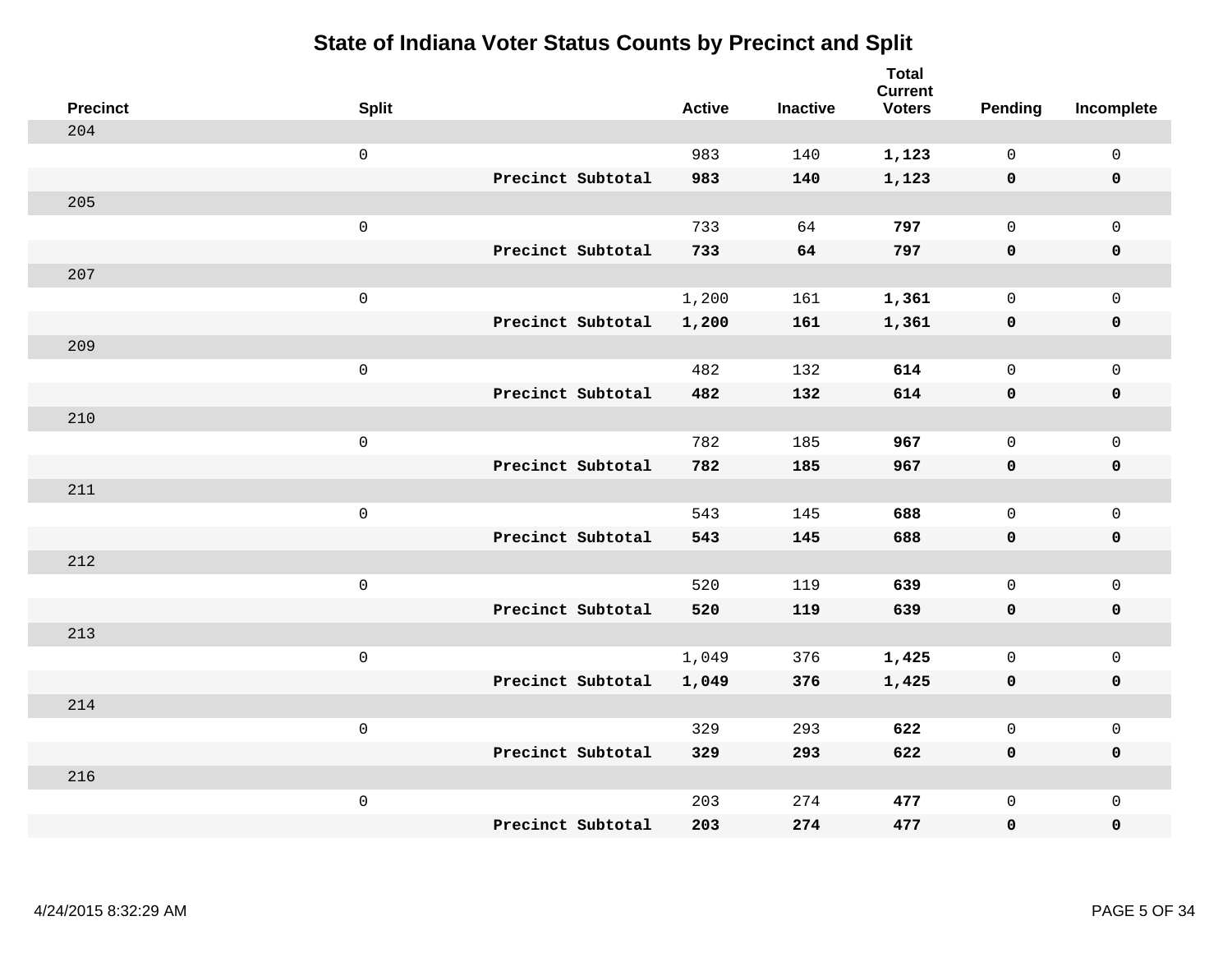| <b>Precinct</b> | <b>Split</b>        |                   | <b>Active</b> | <b>Inactive</b> | <b>Total</b><br><b>Current</b><br><b>Voters</b> | Pending      | Incomplete          |
|-----------------|---------------------|-------------------|---------------|-----------------|-------------------------------------------------|--------------|---------------------|
| 217             |                     |                   |               |                 |                                                 |              |                     |
|                 | $\mathsf{O}\xspace$ |                   | 705           | 112             | 817                                             | $\mathbf 0$  | $\mathsf{O}\xspace$ |
|                 |                     | Precinct Subtotal | 705           | 112             | 817                                             | $\mathbf 0$  | $\mathbf 0$         |
| 218             |                     |                   |               |                 |                                                 |              |                     |
|                 | $\mathsf{O}\xspace$ |                   | 826           | 211             | 1,037                                           | $\mathsf{O}$ | $\mathsf{O}$        |
|                 |                     | Precinct Subtotal | 826           | 211             | 1,037                                           | 0            | 0                   |
| 250             |                     |                   |               |                 |                                                 |              |                     |
|                 | $\mathsf{O}\xspace$ |                   | 639           | 37              | 676                                             | $\mathbf 0$  | $\mathsf{O}$        |
|                 |                     | Precinct Subtotal | 639           | 37              | 676                                             | $\mathbf 0$  | 0                   |
| 255             |                     |                   |               |                 |                                                 |              |                     |
|                 | $\mathsf{O}\xspace$ |                   | 955           | 82              | 1,037                                           | $\mathbf 0$  | $\mathsf{O}\xspace$ |
|                 |                     | Precinct Subtotal | 955           | 82              | 1,037                                           | $\mathbf 0$  | $\pmb{0}$           |
| 256             |                     |                   |               |                 |                                                 |              |                     |
|                 | $\mathsf{O}\xspace$ |                   | 859           | 187             | 1,046                                           | $\mathbf 0$  | $\mathsf{O}\xspace$ |
|                 |                     | Precinct Subtotal | 859           | 187             | 1,046                                           | 0            | $\pmb{0}$           |
| 257             |                     |                   |               |                 |                                                 |              |                     |
|                 | $\mathsf{O}\xspace$ |                   | 750           | 108             | 858                                             | $\mathsf{O}$ | $\mathsf{O}$        |
|                 |                     | Precinct Subtotal | 750           | 108             | 858                                             | 0            | 0                   |
| 258             |                     |                   |               |                 |                                                 |              |                     |
|                 | $\mathsf{O}\xspace$ |                   | 681           | 92              | 773                                             | $\mathbf 0$  | $\mathsf{O}\xspace$ |
|                 |                     | Precinct Subtotal | 681           | 92              | 773                                             | 0            | 0                   |
| 259             |                     |                   |               |                 |                                                 |              |                     |
|                 | $\mathsf 0$         |                   | 556           | 109             | 665                                             | $\mathbf 0$  | $\mathsf{O}\xspace$ |
|                 |                     | Precinct Subtotal | 556           | 109             | 665                                             | $\mathbf 0$  | 0                   |
| 260             |                     |                   |               |                 |                                                 |              |                     |
|                 | $\mathsf{O}\xspace$ |                   | 825           | 320             | 1,145                                           | 0            | $\mathsf{O}\xspace$ |
|                 |                     | Precinct Subtotal | 825           | 320             | 1,145                                           | 0            | 0                   |
| 261             |                     |                   |               |                 |                                                 |              |                     |
|                 | $\mathsf{O}\xspace$ |                   | 739           | 27              | 766                                             | $\mathsf{O}$ | $\mathsf{O}$        |
|                 |                     | Precinct Subtotal | 739           | 27              | 766                                             | 0            | 0                   |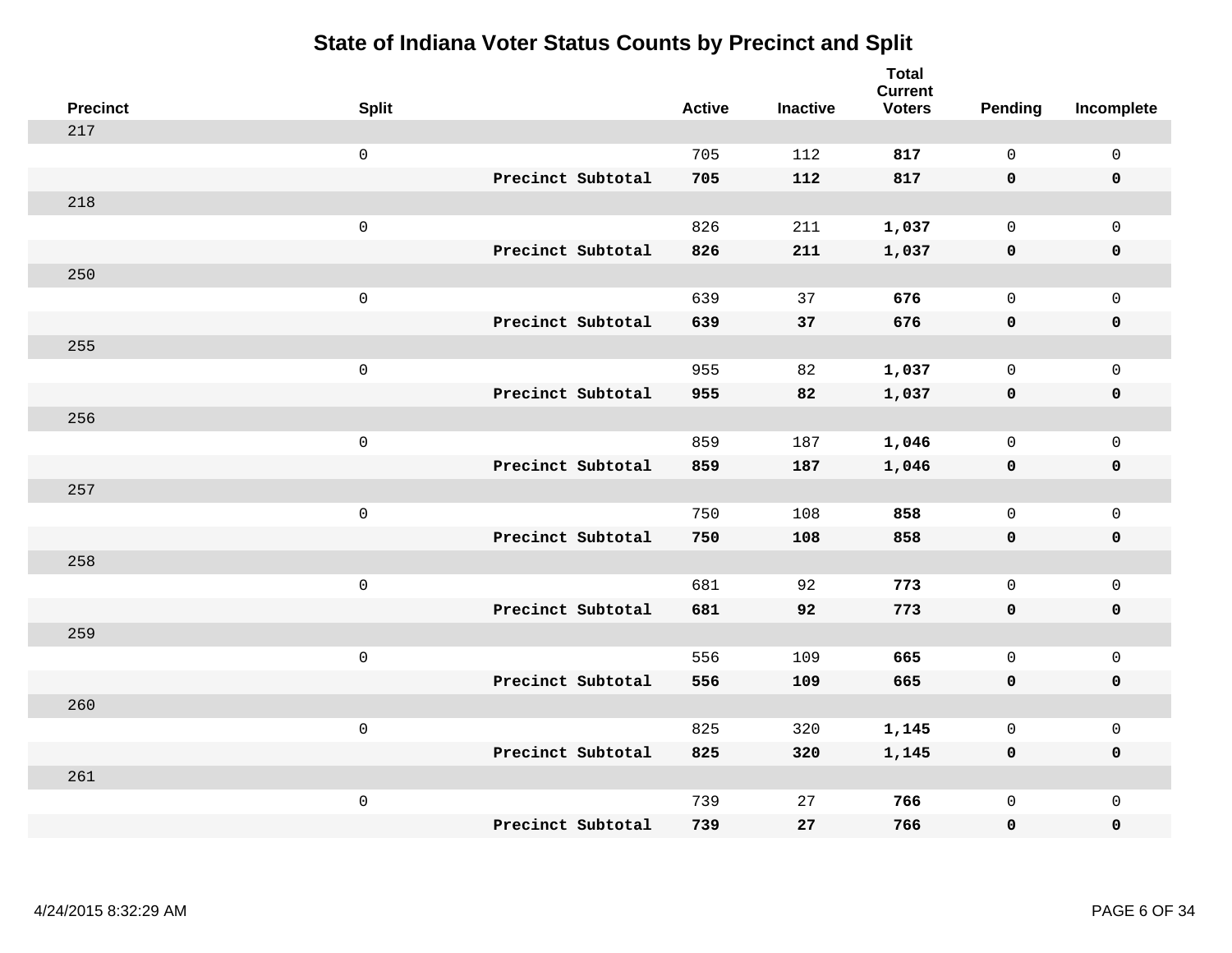| <b>Precinct</b> | <b>Split</b>        |                   | <b>Active</b> | <b>Inactive</b> | <b>Total</b><br><b>Current</b><br><b>Voters</b> | Pending      | Incomplete          |
|-----------------|---------------------|-------------------|---------------|-----------------|-------------------------------------------------|--------------|---------------------|
| 262             |                     |                   |               |                 |                                                 |              |                     |
|                 | $\mathsf 0$         |                   | 177           | 41              | 218                                             | $\mathbf{0}$ | $\mathsf 0$         |
|                 |                     | Precinct Subtotal | 177           | 41              | 218                                             | $\mathbf 0$  | $\mathbf 0$         |
| 263             |                     |                   |               |                 |                                                 |              |                     |
|                 | $\mathsf{O}\xspace$ |                   | 400           | 86              | 486                                             | $\mathsf{O}$ | $\mathsf{O}$        |
|                 |                     | Precinct Subtotal | 400           | 86              | 486                                             | $\mathbf 0$  | 0                   |
| 270             |                     |                   |               |                 |                                                 |              |                     |
|                 | $\mathsf{O}\xspace$ |                   | 511           | 137             | 648                                             | $\mathbf{0}$ | $\mathsf{O}$        |
|                 |                     | Precinct Subtotal | 511           | 137             | 648                                             | $\mathbf 0$  | 0                   |
| 285             |                     |                   |               |                 |                                                 |              |                     |
|                 | $\mathsf{O}\xspace$ |                   | 621           | 30              | 651                                             | $\mathbf{0}$ | $\mathsf{O}\xspace$ |
|                 |                     | Precinct Subtotal | 621           | 30              | 651                                             | $\mathbf 0$  | $\pmb{0}$           |
| 286             |                     |                   |               |                 |                                                 |              |                     |
|                 | $\mathsf{O}\xspace$ |                   | 997           | 77              | 1,074                                           | $\mathbf 0$  | $\mathsf 0$         |
|                 |                     | Precinct Subtotal | 997           | 77              | 1,074                                           | 0            | $\pmb{0}$           |
| 287             |                     |                   |               |                 |                                                 |              |                     |
|                 | $\mathsf{O}\xspace$ |                   | 992           | 134             | 1,126                                           | $\mathsf{O}$ | $\mathsf{O}$        |
|                 |                     | Precinct Subtotal | 992           | 134             | 1,126                                           | $\mathbf 0$  | 0                   |
| 288             |                     |                   |               |                 |                                                 |              |                     |
|                 | $\mathsf{O}\xspace$ |                   | 990           | 43              | 1,033                                           | $\mathsf{O}$ | $\mathsf{O}\xspace$ |
|                 |                     | Precinct Subtotal | 990           | 43              | 1,033                                           | 0            | 0                   |
| 289             |                     |                   |               |                 |                                                 |              |                     |
|                 | $\mathsf 0$         |                   | 1,271         | 60              | 1,331                                           | $\mathbf 0$  | $\mathsf{O}\xspace$ |
|                 |                     | Precinct Subtotal | 1,271         | 60              | 1,331                                           | $\mathbf 0$  | 0                   |
| 290             |                     |                   |               |                 |                                                 |              |                     |
|                 | $\mathsf{O}\xspace$ |                   | 521           | 248             | 769                                             | $\mathsf{O}$ | $\mathsf 0$         |
|                 |                     | Precinct Subtotal | 521           | 248             | 769                                             | 0            | 0                   |
| 291             |                     |                   |               |                 |                                                 |              |                     |
|                 | $\mathsf{O}\xspace$ |                   | 597           | 55              | 652                                             | $\mathsf{O}$ | $\mathsf{O}$        |
|                 |                     | Precinct Subtotal | 597           | 55              | 652                                             | 0            | 0                   |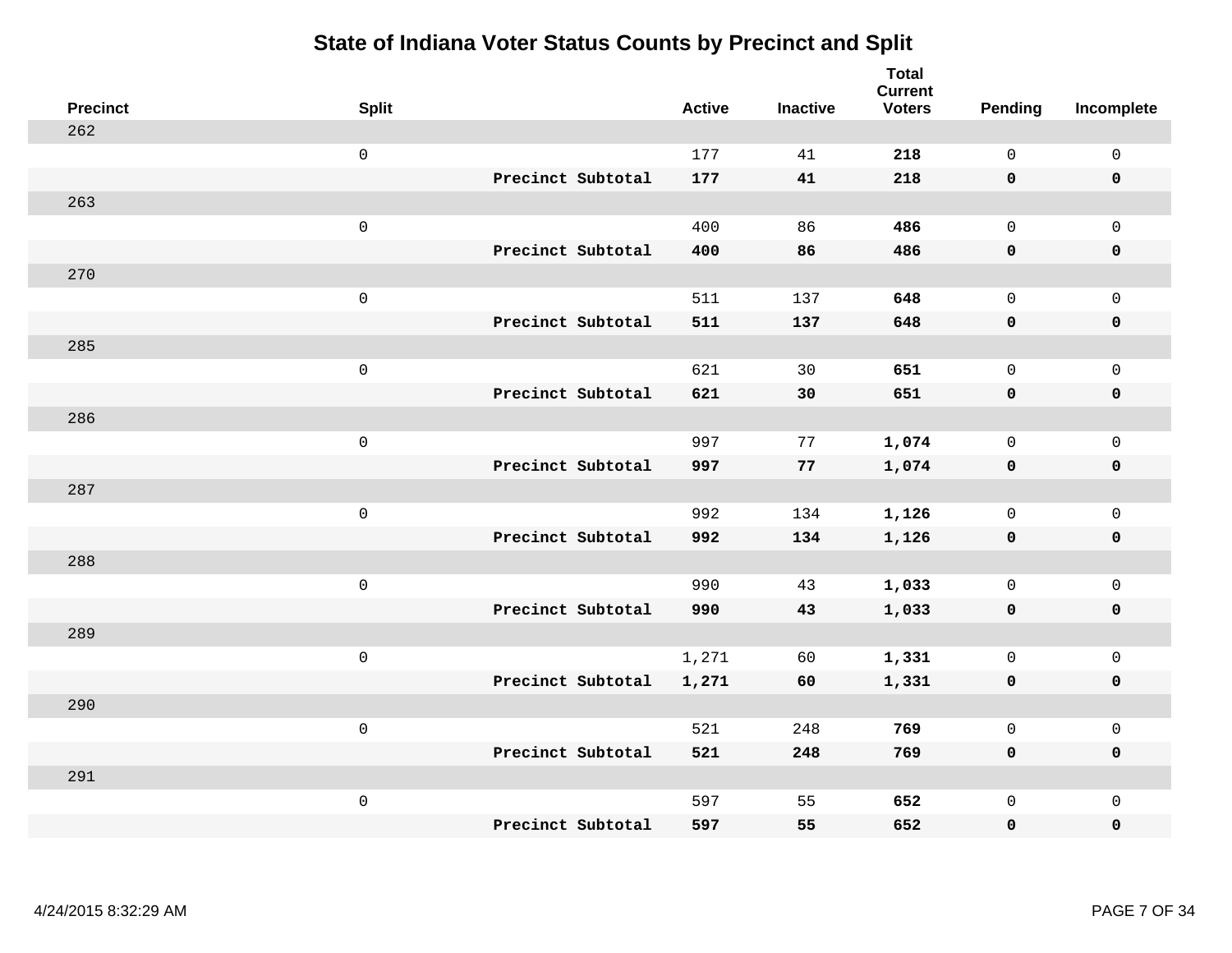| <b>Precinct</b> | <b>Split</b>        | <b>Active</b>              | <b>Inactive</b> | <b>Total</b><br><b>Current</b><br><b>Voters</b> | <b>Pending</b> | Incomplete          |
|-----------------|---------------------|----------------------------|-----------------|-------------------------------------------------|----------------|---------------------|
| 292             |                     |                            |                 |                                                 |                |                     |
|                 | $\mathsf 0$         | 429                        | 340             | 769                                             | $\mathsf{O}$   | $\mathsf 0$         |
|                 |                     | Precinct Subtotal<br>429   | 340             | 769                                             | $\mathbf 0$    | $\mathbf 0$         |
| 293             |                     |                            |                 |                                                 |                |                     |
|                 | $\mathsf{O}\xspace$ | 1,025                      | 135             | 1,160                                           | $\mathsf{O}$   | $\mathbf 0$         |
|                 |                     | Precinct Subtotal<br>1,025 | 135             | 1,160                                           | $\mathbf 0$    | $\pmb{0}$           |
| 294             |                     |                            |                 |                                                 |                |                     |
|                 | $\mathsf{O}\xspace$ | 307                        | 81              | 388                                             | $\mathsf{O}$   | $\mathbf 0$         |
|                 |                     | Precinct Subtotal<br>307   | 81              | 388                                             | $\mathbf 0$    | $\mathbf 0$         |
| 296             |                     |                            |                 |                                                 |                |                     |
|                 | $\mathsf 0$         | 588                        | 268             | 856                                             | $\mathsf{O}$   | $\mathbf 0$         |
|                 |                     | Precinct Subtotal<br>588   | 268             | 856                                             | $\mathbf 0$    | $\pmb{0}$           |
| 297             |                     |                            |                 |                                                 |                |                     |
|                 | $\mathsf 0$         | 749                        | 224             | 973                                             | $\mathbf 0$    | $\mathsf{O}\xspace$ |
|                 |                     | Precinct Subtotal<br>749   | 224             | 973                                             | $\mathbf 0$    | $\mathbf 0$         |
| 298             |                     |                            |                 |                                                 |                |                     |
|                 | $\mathbf 0$         | 490                        | 120             | 610                                             | $\mathbf 0$    | $\mathbf 0$         |
|                 |                     | Precinct Subtotal<br>490   | 120             | 610                                             | $\mathbf 0$    | $\mathbf 0$         |
| 303             |                     |                            |                 |                                                 |                |                     |
|                 | $\mathbf 0$         | 292                        | 115             | 407                                             | $\mathbf 0$    | $\mathsf 0$         |
|                 |                     | Precinct Subtotal<br>292   | 115             | 407                                             | 0              | $\mathbf 0$         |
| 304             |                     |                            |                 |                                                 |                |                     |
|                 | $\mathbf 0$         | 570                        | 275             | 845                                             | $\mathbf 0$    | $\mathsf 0$         |
|                 |                     | Precinct Subtotal<br>570   | 275             | 845                                             | $\mathbf 0$    | $\mathbf 0$         |
| 305             |                     |                            |                 |                                                 |                |                     |
|                 | $\mathsf 0$         | 505                        | 94              | 599                                             | $\mathbf 0$    | $\mathsf 0$         |
|                 |                     | Precinct Subtotal<br>505   | 94              | 599                                             | $\mathbf 0$    | $\mathbf 0$         |
| 306             |                     |                            |                 |                                                 |                |                     |
|                 | $\mathbf 0$         | 716                        | 151             | 867                                             | $\mathsf{O}$   | $\mathbf 0$         |
|                 |                     | Precinct Subtotal<br>716   | 151             | 867                                             | 0              | $\pmb{0}$           |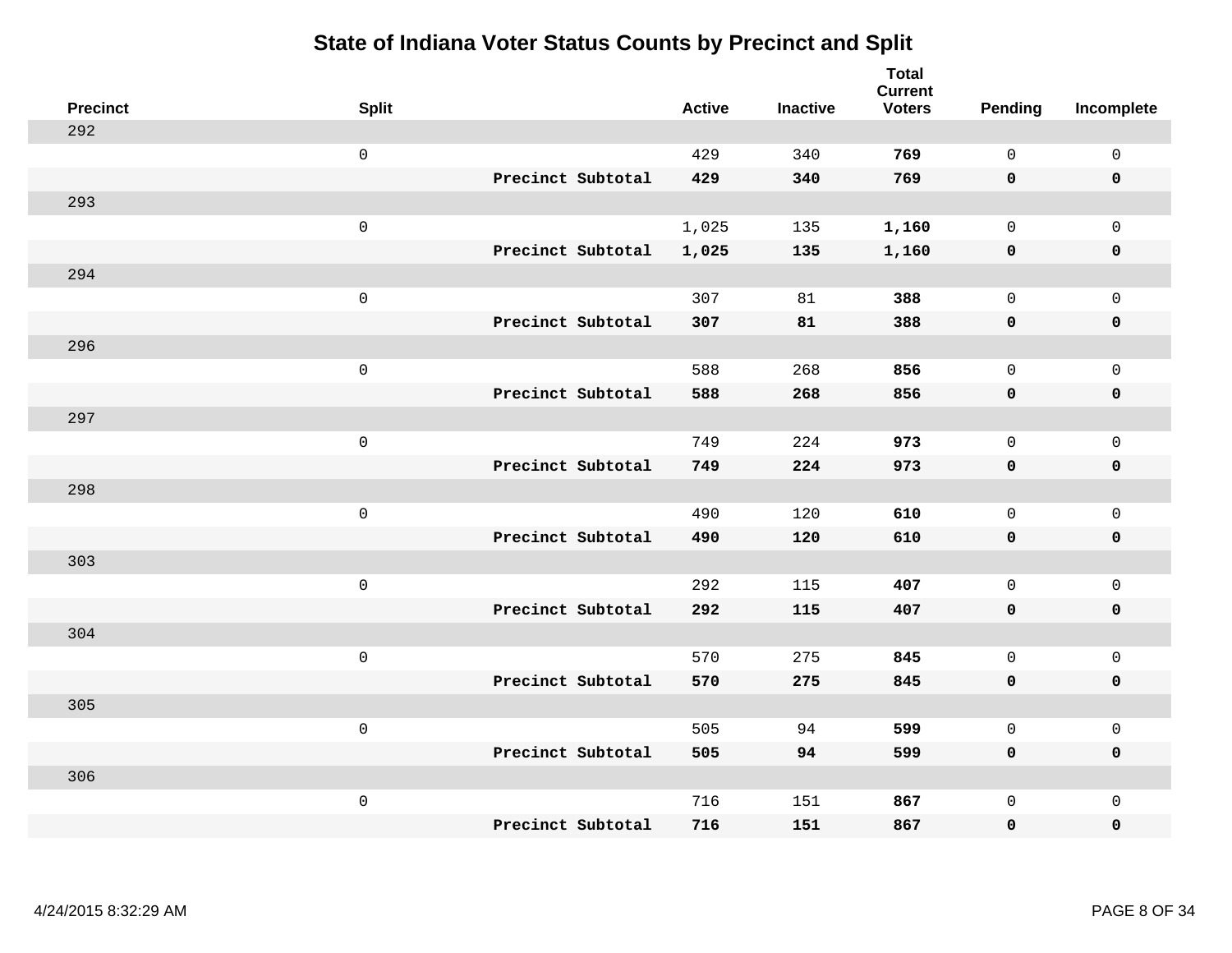| <b>Precinct</b> | <b>Split</b>        | <b>Active</b> | <b>Inactive</b> | <b>Total</b><br><b>Current</b><br><b>Voters</b> | Pending      | Incomplete  |
|-----------------|---------------------|---------------|-----------------|-------------------------------------------------|--------------|-------------|
| 307             |                     |               |                 |                                                 |              |             |
|                 | $\mathsf{O}\xspace$ | 800           | 104             | 904                                             | $\mathsf{O}$ | $\mathsf 0$ |
|                 | Precinct Subtotal   | 800           | 104             | 904                                             | $\mathbf 0$  | $\mathbf 0$ |
| 308             |                     |               |                 |                                                 |              |             |
|                 | $\mathbf 0$         | 709           | 52              | 761                                             | $\mathbf 0$  | $\mathbf 0$ |
|                 | Precinct Subtotal   | 709           | 52              | 761                                             | $\mathbf 0$  | $\mathbf 0$ |
| 309             |                     |               |                 |                                                 |              |             |
|                 | $\mathsf{O}\xspace$ | 866           | 296             | 1,162                                           | $\mathbf 0$  | $\mathsf 0$ |
|                 | Precinct Subtotal   | 866           | 296             | 1,162                                           | $\mathbf 0$  | $\mathbf 0$ |
| 310             |                     |               |                 |                                                 |              |             |
|                 | $\mathsf 0$         | 659           | 316             | 975                                             | $\mathsf{O}$ | $\mathbf 0$ |
|                 | Precinct Subtotal   | 659           | 316             | 975                                             | $\mathbf 0$  | $\mathbf 0$ |
| 311             |                     |               |                 |                                                 |              |             |
|                 | $\mathbf 0$         | 917           | 183             | 1,100                                           | $\mathbf 0$  | $\mathsf 0$ |
|                 | Precinct Subtotal   | 917           | 183             | 1,100                                           | 0            | $\mathbf 0$ |
| 312             |                     |               |                 |                                                 |              |             |
|                 | $\mathbf 0$         | 912           | 245             | 1,157                                           | $\mathbf 0$  | $\mathsf 0$ |
|                 | Precinct Subtotal   | 912           | 245             | 1,157                                           | $\mathbf 0$  | $\mathbf 0$ |
| 313             |                     |               |                 |                                                 |              |             |
|                 | $\mathbf 0$         | 558           | 173             | 731                                             | $\mathsf{O}$ | $\mathbf 0$ |
|                 | Precinct Subtotal   | 558           | 173             | 731                                             | 0            | 0           |
| 314             |                     |               |                 |                                                 |              |             |
|                 | $\mathbf 0$         | 922           | 359             | 1,281                                           | $\mathsf{O}$ | $\mathbf 0$ |
|                 | Precinct Subtotal   | 922           | 359             | 1,281                                           | $\mathbf 0$  | $\pmb{0}$   |
| 315             |                     |               |                 |                                                 |              |             |
|                 | $\mathbf 0$         | 736           | 317             | 1,053                                           | 0            | $\mathbf 0$ |
|                 | Precinct Subtotal   | 736           | 317             | 1,053                                           | 0            | $\mathbf 0$ |
| 316             |                     |               |                 |                                                 |              |             |
|                 | $\mathbf 0$         | 884           | 147             | 1,031                                           | $\mathsf{O}$ | $\mathbf 0$ |
|                 | Precinct Subtotal   | 884           | 147             | 1,031                                           | 0            | $\pmb{0}$   |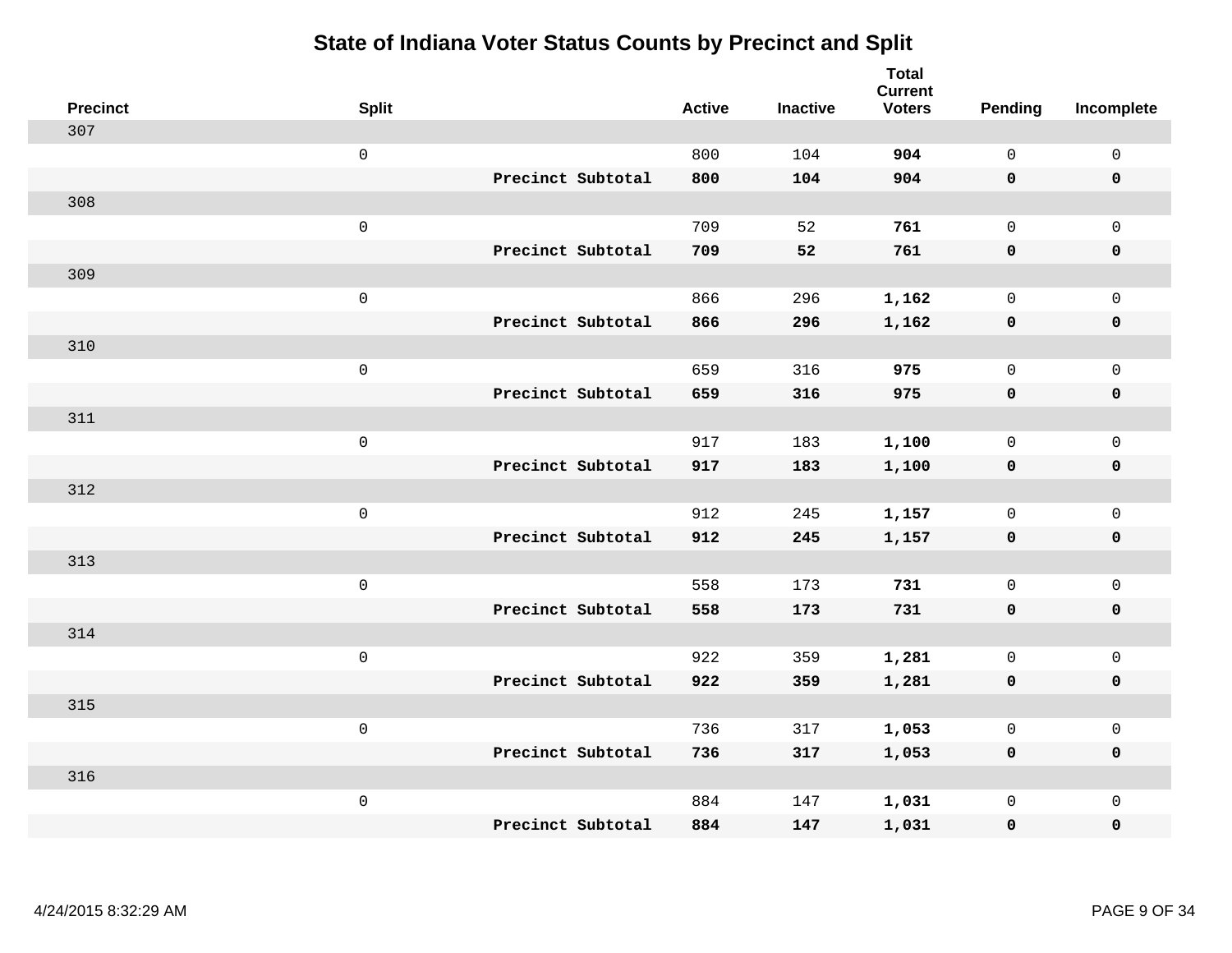| <b>Precinct</b> | <b>Split</b>        |                   | <b>Active</b> | <b>Inactive</b> | <b>Total</b><br><b>Current</b><br><b>Voters</b> | <b>Pending</b> | Incomplete   |
|-----------------|---------------------|-------------------|---------------|-----------------|-------------------------------------------------|----------------|--------------|
| 317             |                     |                   |               |                 |                                                 |                |              |
|                 | $\mathbf 0$         |                   | 173           | 210             | 383                                             | $\mathbf 0$    | $\mathbf 0$  |
|                 |                     | Precinct Subtotal | 173           | 210             | 383                                             | $\mathbf 0$    | $\mathbf 0$  |
| 318             |                     |                   |               |                 |                                                 |                |              |
|                 | $\mathsf 0$         |                   | 942           | 107             | 1,049                                           | 0              | $\mathsf{O}$ |
|                 |                     | Precinct Subtotal | 942           | 107             | 1,049                                           | 0              | $\pmb{0}$    |
| 319             |                     |                   |               |                 |                                                 |                |              |
|                 | $\mathsf 0$         |                   | 318           | 29              | 347                                             | 0              | $\mathbf 0$  |
|                 |                     | Precinct Subtotal | 318           | 29              | 347                                             | $\mathbf 0$    | $\mathbf 0$  |
| 320             |                     |                   |               |                 |                                                 |                |              |
|                 | $\mathsf 0$         |                   | 866           | 159             | 1,025                                           | 0              | $\mathbf 0$  |
|                 |                     | Precinct Subtotal | 866           | 159             | 1,025                                           | $\mathbf 0$    | $\pmb{0}$    |
| 321             |                     |                   |               |                 |                                                 |                |              |
|                 | $\mathsf 0$         |                   | 746           | 56              | 802                                             | $\mathbf{0}$   | $\mathbf 0$  |
|                 |                     | Precinct Subtotal | 746           | 56              | 802                                             | $\mathbf 0$    | $\pmb{0}$    |
| 322             |                     |                   |               |                 |                                                 |                |              |
|                 | $\mathsf{O}\xspace$ |                   | 899           | 152             | 1,051                                           | 0              | $\mathbf 0$  |
|                 |                     | Precinct Subtotal | 899           | 152             | 1,051                                           | $\mathbf 0$    | $\pmb{0}$    |
| 323             |                     |                   |               |                 |                                                 |                |              |
|                 | $\mathsf 0$         |                   | 804           | 417             | 1,221                                           | $\mathbf{0}$   | $\mathbf 0$  |
|                 |                     | Precinct Subtotal | 804           | 417             | 1,221                                           | $\mathbf 0$    | $\pmb{0}$    |
| 324             |                     |                   |               |                 |                                                 |                |              |
|                 | $\mathsf 0$         |                   | 669           | 309             | 978                                             | 0              | $\mathsf{O}$ |
|                 |                     | Precinct Subtotal | 669           | 309             | 978                                             | $\mathbf 0$    | $\pmb{0}$    |
| 325             |                     |                   |               |                 |                                                 |                |              |
|                 | $\mathsf 0$         |                   | 481           | 92              | 573                                             | $\mathsf{O}$   | $\mathsf{O}$ |
|                 |                     | Precinct Subtotal | 481           | 92              | 573                                             | 0              | $\mathbf 0$  |
| 326             |                     |                   |               |                 |                                                 |                |              |
|                 | $\mathsf 0$         |                   | 579           | 182             | 761                                             | 0              | $\mathbf 0$  |
|                 |                     | Precinct Subtotal | 579           | 182             | 761                                             | 0              | $\mathbf 0$  |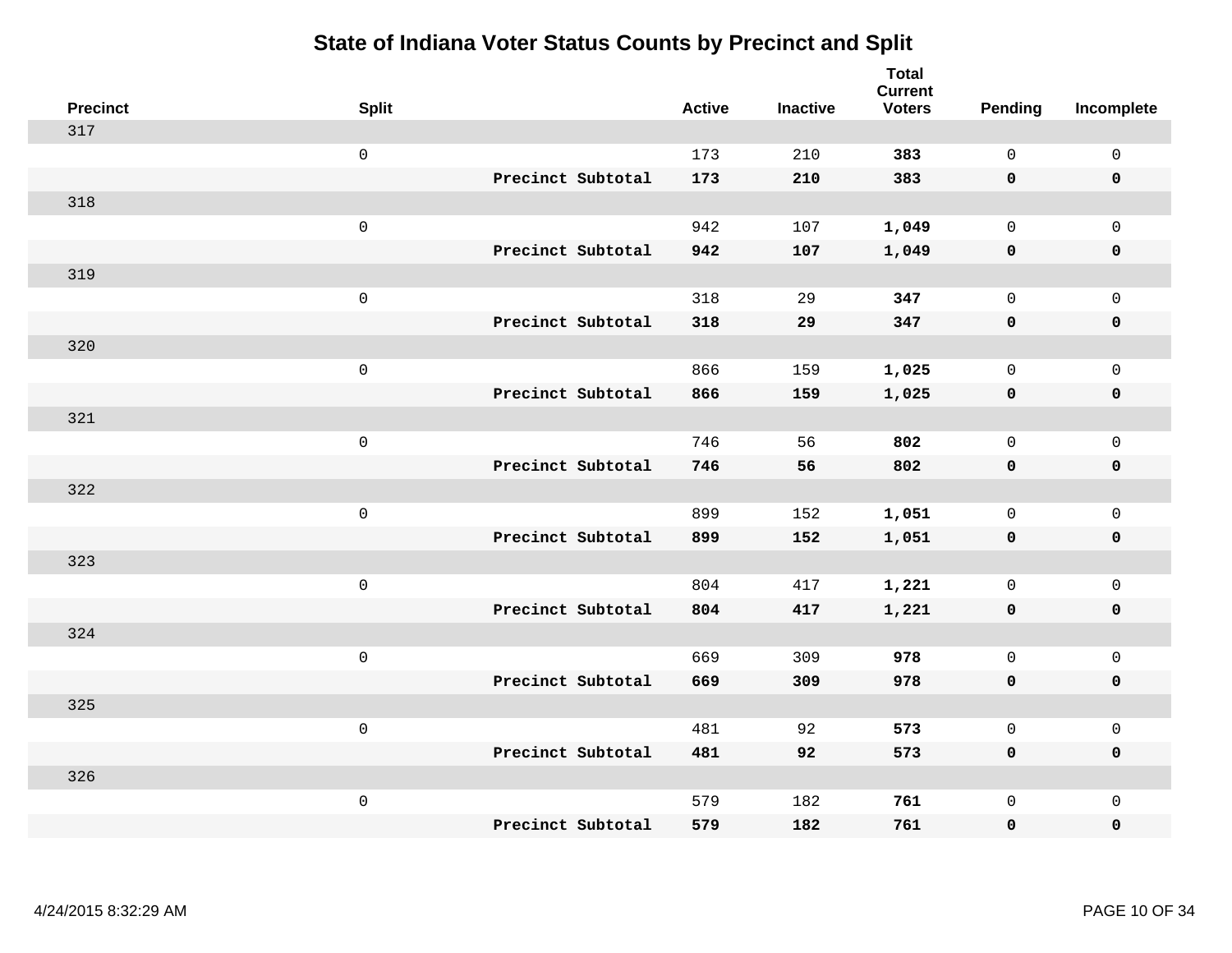| <b>Precinct</b> | <b>Split</b>        |                   | <b>Active</b> | <b>Inactive</b> | <b>Total</b><br><b>Current</b><br><b>Voters</b> | <b>Pending</b> | Incomplete          |
|-----------------|---------------------|-------------------|---------------|-----------------|-------------------------------------------------|----------------|---------------------|
| 327             |                     |                   |               |                 |                                                 |                |                     |
|                 | $\mathsf 0$         |                   | 521           | 254             | 775                                             | $\mathbf 0$    | $\mathsf 0$         |
|                 |                     | Precinct Subtotal | 521           | 254             | 775                                             | $\mathbf 0$    | $\mathbf 0$         |
| 360             |                     |                   |               |                 |                                                 |                |                     |
|                 | $\mathsf{O}$        |                   | 1,035         | 109             | 1,144                                           | $\mathbf 0$    | $\mathsf{O}$        |
|                 |                     | Precinct Subtotal | 1,035         | 109             | 1,144                                           | $\mathbf 0$    | 0                   |
| 364             |                     |                   |               |                 |                                                 |                |                     |
|                 | $\mathsf{O}\xspace$ |                   | 633           | 30              | 663                                             | $\mathbf 0$    | $\mathsf{O}\xspace$ |
|                 |                     | Precinct Subtotal | 633           | 30              | 663                                             | $\mathbf 0$    | $\pmb{0}$           |
| 366             |                     |                   |               |                 |                                                 |                |                     |
|                 | $\mathsf{O}\xspace$ |                   | 880           | 137             | 1,017                                           | $\mathbf 0$    | $\mathsf{O}$        |
|                 |                     | Precinct Subtotal | 880           | 137             | 1,017                                           | $\mathbf 0$    | 0                   |
| 367             |                     |                   |               |                 |                                                 |                |                     |
|                 | $\mathsf{O}\xspace$ |                   | 714           | 134             | 848                                             | $\mathbf 0$    | $\mathsf{O}\xspace$ |
|                 |                     | Precinct Subtotal | 714           | 134             | 848                                             | 0              | 0                   |
| 368             |                     |                   |               |                 |                                                 |                |                     |
|                 | $\mathsf{O}\xspace$ |                   | 1,002         | 182             | 1,184                                           | $\mathbf 0$    | $\mathsf{O}\xspace$ |
|                 |                     | Precinct Subtotal | 1,002         | 182             | 1,184                                           | $\mathbf 0$    | 0                   |
| 370             |                     |                   |               |                 |                                                 |                |                     |
|                 | $\mathbf 0$         |                   | 963           | 209             | 1,172                                           | $\mathbf 0$    | $\mathsf{O}$        |
|                 |                     | Precinct Subtotal | 963           | 209             | 1,172                                           | 0              | 0                   |
| 371             |                     |                   |               |                 |                                                 |                |                     |
|                 | $\mathbf 0$         |                   | 1,099         | 169             | 1,268                                           | $\mathsf{O}$   | $\mathsf{O}$        |
|                 |                     | Precinct Subtotal | 1,099         | 169             | 1,268                                           | 0              | 0                   |
| 372             |                     |                   |               |                 |                                                 |                |                     |
|                 | $\mathbf 0$         |                   | 473           | 83              | 556                                             | $\mathbf 0$    | $\mathsf{O}$        |
|                 |                     | Precinct Subtotal | 473           | 83              | 556                                             | 0              | 0                   |
| 373             |                     |                   |               |                 |                                                 |                |                     |
|                 | $\mathbf 0$         |                   | 45            | $\overline{c}$  | 47                                              | $\mathsf{O}$   | $\mathsf{O}$        |
|                 |                     | Precinct Subtotal | 45            | $\mathbf{2}$    | 47                                              | 0              | 0                   |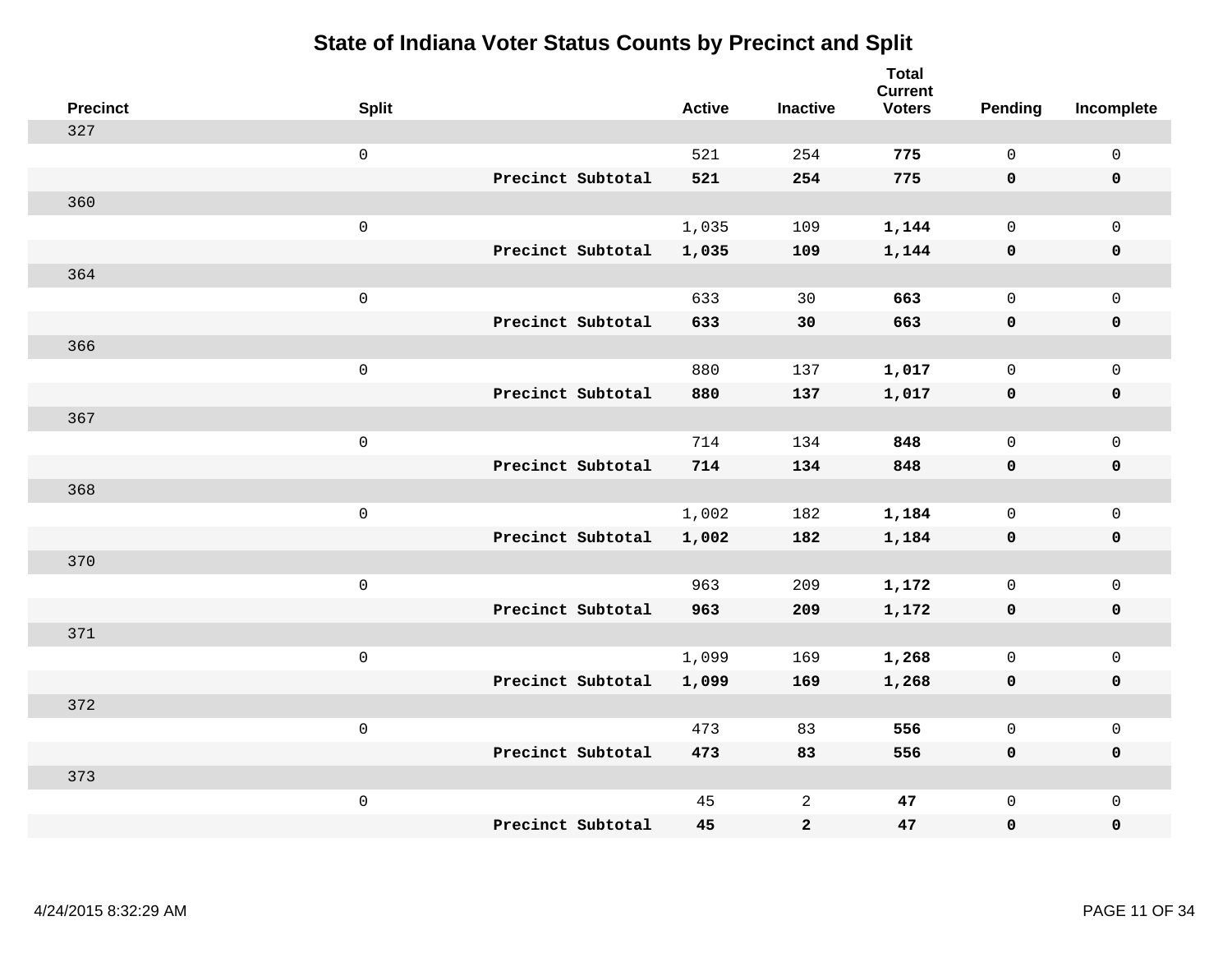| <b>Precinct</b> | <b>Split</b>        | <b>Active</b> | <b>Inactive</b> | <b>Total</b><br><b>Current</b><br><b>Voters</b> | Pending      | Incomplete          |
|-----------------|---------------------|---------------|-----------------|-------------------------------------------------|--------------|---------------------|
| 399             |                     |               |                 |                                                 |              |                     |
|                 | $\mathsf{O}\xspace$ | 480           | 62              | 542                                             | $\mathbf 0$  | $\mathsf{O}$        |
|                 | Precinct Subtotal   | 480           | 62              | 542                                             | $\mathbf 0$  | $\mathbf 0$         |
| 410             |                     |               |                 |                                                 |              |                     |
|                 | $\mathsf{O}\xspace$ | 767           | 356             | 1,123                                           | $\mathbf 0$  | $\mathsf{O}$        |
|                 | Precinct Subtotal   | 767           | 356             | 1,123                                           | $\mathbf 0$  | $\pmb{0}$           |
| 411             |                     |               |                 |                                                 |              |                     |
|                 | $\mathsf 0$         | 745           | 283             | 1,028                                           | $\mathbf 0$  | $\mathsf{O}$        |
|                 | Precinct Subtotal   | 745           | 283             | 1,028                                           | $\mathbf 0$  | $\pmb{0}$           |
| 415             |                     |               |                 |                                                 |              |                     |
|                 | $\mathsf{O}\xspace$ | 780           | 291             | 1,071                                           | $\mathbf 0$  | $\mathbf 0$         |
|                 | Precinct Subtotal   | 780           | 291             | 1,071                                           | $\mathbf 0$  | $\pmb{0}$           |
| 418             |                     |               |                 |                                                 |              |                     |
|                 | $\mathsf{O}\xspace$ | 651           | 94              | 745                                             | $\mathsf{O}$ | $\mathsf{O}$        |
|                 | Precinct Subtotal   | 651           | 94              | 745                                             | $\mathbf 0$  | $\mathbf 0$         |
| 452             |                     |               |                 |                                                 |              |                     |
|                 | $\mathsf{O}\xspace$ | 1,061         | 110             | 1,171                                           | $\mathsf{O}$ | $\mathsf{O}$        |
|                 | Precinct Subtotal   | 1,061         | 110             | 1,171                                           | $\mathbf 0$  | 0                   |
| 453             |                     |               |                 |                                                 |              |                     |
|                 | $\mathsf{O}\xspace$ | 597           | 69              | 666                                             | $\mathsf{O}$ | $\mathsf 0$         |
|                 | Precinct Subtotal   | 597           | 69              | 666                                             | 0            | 0                   |
| 454             |                     |               |                 |                                                 |              |                     |
|                 | $\mathsf{O}\xspace$ | 704           | 132             | 836                                             | $\mathsf{O}$ | $\mathsf{O}$        |
|                 | Precinct Subtotal   | 704           | 132             | 836                                             | $\mathbf 0$  | 0                   |
| 455             |                     |               |                 |                                                 |              |                     |
|                 | $\mathsf{O}\xspace$ | 604           | 249             | 853                                             | $\mathsf{O}$ | $\mathsf 0$         |
|                 | Precinct Subtotal   | 604           | 249             | 853                                             | $\mathbf 0$  | 0                   |
| 456             |                     |               |                 |                                                 |              |                     |
|                 | $\mathsf{O}\xspace$ | 611           | 352             | 963                                             | $\mathsf{O}$ | $\mathsf{O}\xspace$ |
|                 | Precinct Subtotal   | 611           | 352             | 963                                             | 0            | 0                   |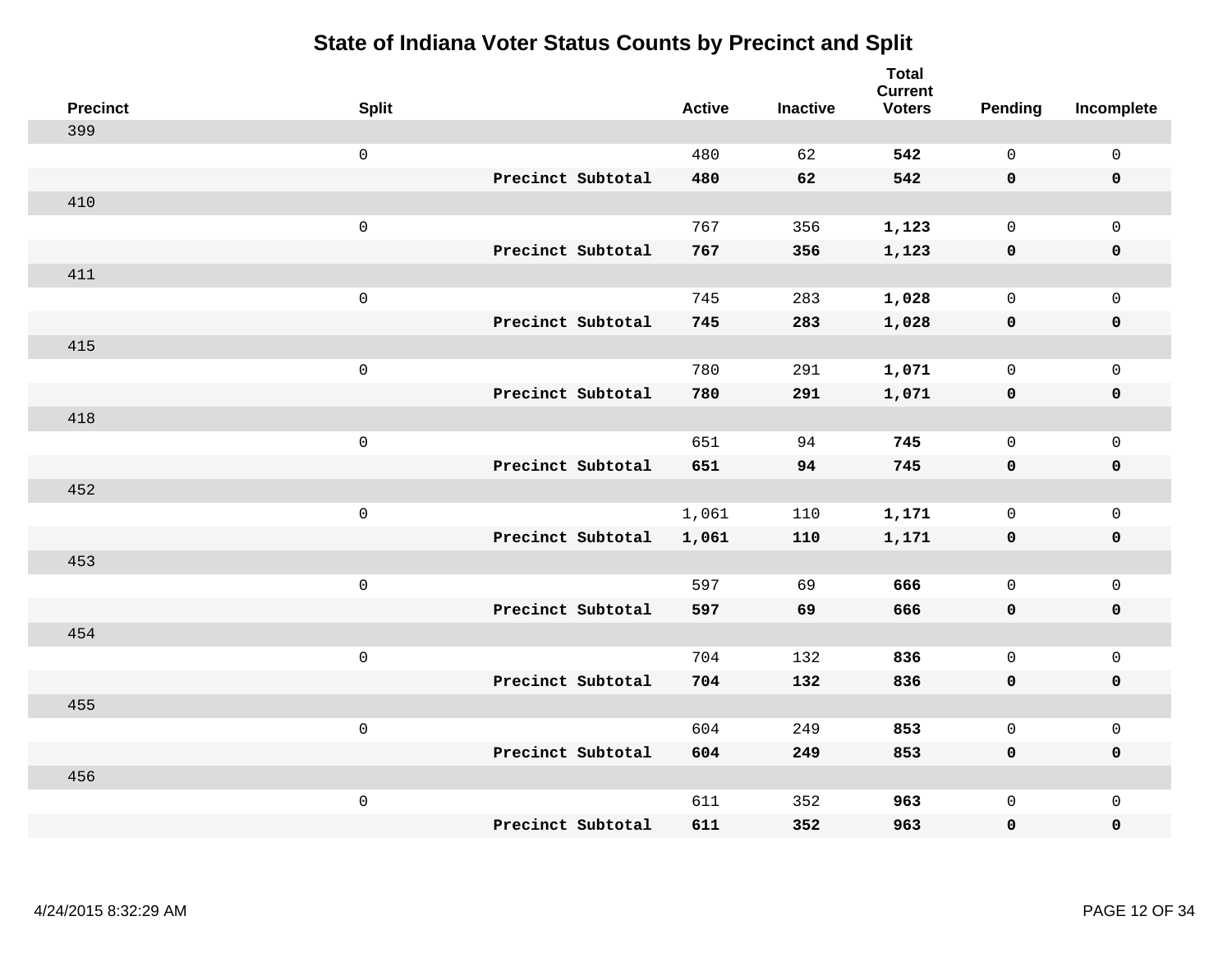| <b>Precinct</b> | <b>Split</b>        |                   | <b>Active</b> | <b>Inactive</b> | <b>Total</b><br><b>Current</b><br><b>Voters</b> | <b>Pending</b> | Incomplete          |
|-----------------|---------------------|-------------------|---------------|-----------------|-------------------------------------------------|----------------|---------------------|
| 457             |                     |                   |               |                 |                                                 |                |                     |
|                 | $\mathsf 0$         |                   | 666           | 109             | 775                                             | $\mathbf 0$    | $\mathsf 0$         |
|                 |                     | Precinct Subtotal | 666           | 109             | 775                                             | $\mathbf 0$    | $\mathbf 0$         |
| 458             |                     |                   |               |                 |                                                 |                |                     |
|                 | $\mathsf{O}\xspace$ |                   | 587           | 203             | 790                                             | $\mathbf 0$    | $\mathsf{O}$        |
|                 |                     | Precinct Subtotal | 587           | 203             | 790                                             | $\mathbf 0$    | 0                   |
| 459             |                     |                   |               |                 |                                                 |                |                     |
|                 | $\mathsf{O}\xspace$ |                   | 792           | 37              | 829                                             | $\mathbf 0$    | $\mathsf{O}\xspace$ |
|                 |                     | Precinct Subtotal | 792           | 37              | 829                                             | 0              | $\pmb{0}$           |
| 460             |                     |                   |               |                 |                                                 |                |                     |
|                 | $\mathsf{O}\xspace$ |                   | 863           | 162             | 1,025                                           | $\mathbf 0$    | $\mathsf{O}$        |
|                 |                     | Precinct Subtotal | 863           | 162             | 1,025                                           | $\mathbf 0$    | 0                   |
| 461             |                     |                   |               |                 |                                                 |                |                     |
|                 | $\mathsf{O}\xspace$ |                   | 31            | $\mathbf{1}$    | 32                                              | $\mathbf 0$    | $\mathsf{O}\xspace$ |
|                 |                     | Precinct Subtotal | 31            | $\mathbf{1}$    | 32                                              | 0              | 0                   |
| 468             |                     |                   |               |                 |                                                 |                |                     |
|                 | $\mathsf 0$         |                   | 862           | 173             | 1,035                                           | $\mathbf 0$    | $\mathsf{O}$        |
|                 |                     | Precinct Subtotal | 862           | 173             | 1,035                                           | $\mathbf 0$    | 0                   |
| 469             |                     |                   |               |                 |                                                 |                |                     |
|                 | $\mathsf{O}\xspace$ |                   | 579           | 143             | 722                                             | $\mathsf{O}$   | $\mathsf{O}$        |
|                 |                     | Precinct Subtotal | 579           | 143             | 722                                             | $\mathbf 0$    | 0                   |
| 470             |                     |                   |               |                 |                                                 |                |                     |
|                 | $\mathsf 0$         |                   | 850           | 183             | 1,033                                           | $\mathsf{O}$   | $\mathsf{O}$        |
|                 |                     | Precinct Subtotal | 850           | 183             | 1,033                                           | 0              | 0                   |
| 471             |                     |                   |               |                 |                                                 |                |                     |
|                 | $\mathsf 0$         |                   | 615           | 310             | 925                                             | $\mathbf 0$    | $\mathsf{O}$        |
|                 |                     | Precinct Subtotal | 615           | 310             | 925                                             | 0              | 0                   |
| 472             |                     |                   |               |                 |                                                 |                |                     |
|                 | $\mathsf 0$         |                   | 801           | 226             | 1,027                                           | $\mathsf{O}$   | $\mathsf{O}$        |
|                 |                     | Precinct Subtotal | 801           | 226             | 1,027                                           | 0              | 0                   |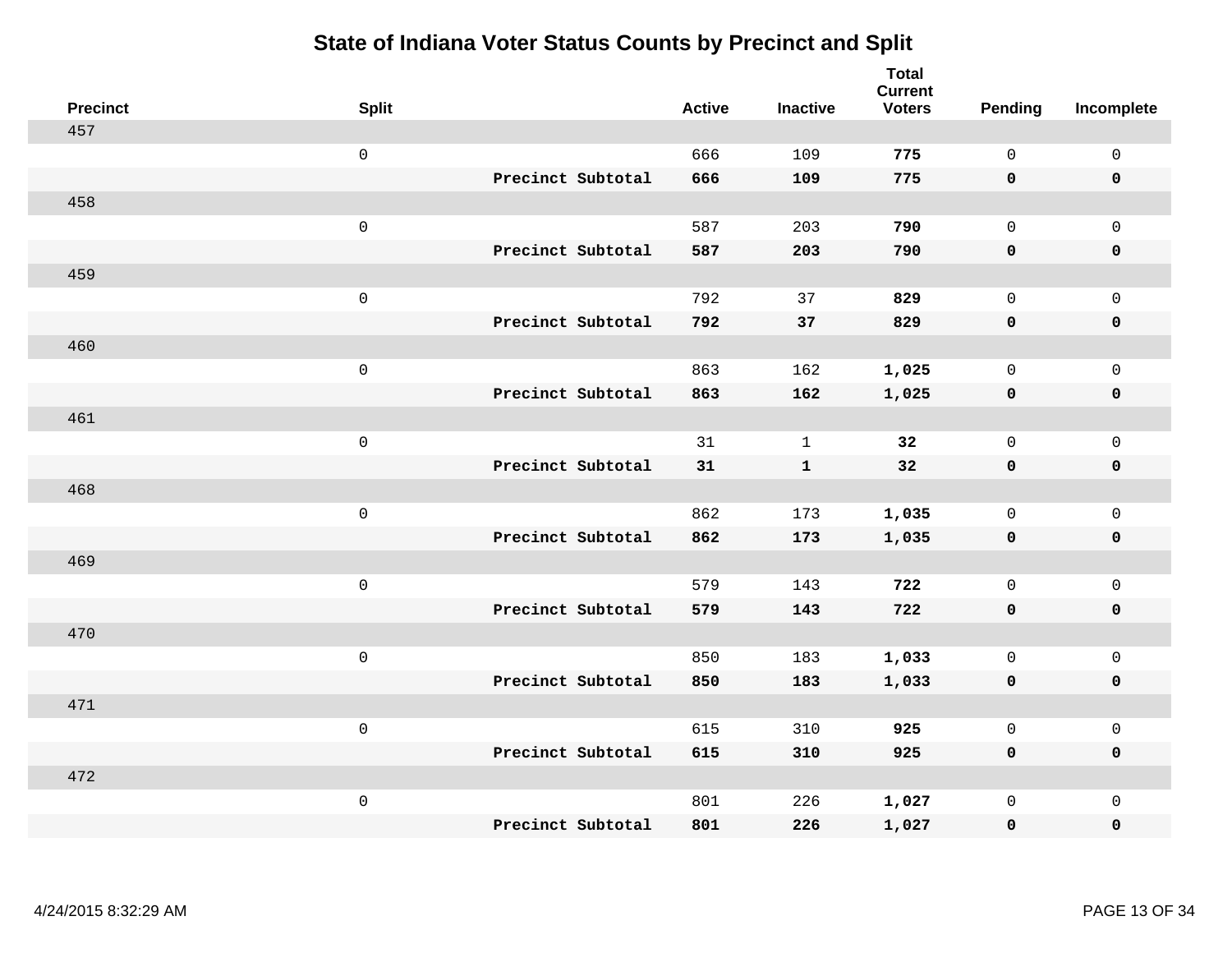| <b>Precinct</b> | <b>Split</b>        |                   | <b>Active</b> | <b>Inactive</b> | <b>Total</b><br><b>Current</b><br><b>Voters</b> | <b>Pending</b> | Incomplete          |
|-----------------|---------------------|-------------------|---------------|-----------------|-------------------------------------------------|----------------|---------------------|
| 473             |                     |                   |               |                 |                                                 |                |                     |
|                 | $\mathsf{O}\xspace$ |                   | 1,011         | 159             | 1,170                                           | $\mathbf{0}$   | $\mathsf{O}$        |
|                 |                     | Precinct Subtotal | 1,011         | 159             | 1,170                                           | $\mathbf 0$    | $\mathbf 0$         |
| 474             |                     |                   |               |                 |                                                 |                |                     |
|                 | $\mathsf{O}\xspace$ |                   | 1,153         | 325             | 1,478                                           | $\mathbf{0}$   | $\mathbf 0$         |
|                 |                     | Precinct Subtotal | 1,153         | 325             | 1,478                                           | 0              | $\mathbf 0$         |
| 475             |                     |                   |               |                 |                                                 |                |                     |
|                 | $\mathsf 0$         |                   | 644           | 133             | 777                                             | 0              | $\mathsf{O}$        |
|                 |                     | Precinct Subtotal | 644           | 133             | 777                                             | 0              | 0                   |
| 476             |                     |                   |               |                 |                                                 |                |                     |
|                 | $\mathsf{O}\xspace$ |                   | 585           | 85              | 670                                             | 0              | $\mathsf{O}$        |
|                 |                     | Precinct Subtotal | 585           | 85              | 670                                             | 0              | $\pmb{0}$           |
| 477             |                     |                   |               |                 |                                                 |                |                     |
|                 | $\mathsf 0$         |                   | 952           | 104             | 1,056                                           | 0              | $\mathbf 0$         |
|                 |                     | Precinct Subtotal | 952           | 104             | 1,056                                           | 0              | $\mathbf 0$         |
| 478             |                     |                   |               |                 |                                                 |                |                     |
|                 | $\mathsf{O}\xspace$ |                   | 682           | 93              | 775                                             | 0              | $\mathbf 0$         |
|                 |                     | Precinct Subtotal | 682           | 93              | 775                                             | 0              | $\mathbf 0$         |
| 479             |                     |                   |               |                 |                                                 |                |                     |
|                 | $\mathsf 0$         |                   | 887           | 97              | 984                                             | $\mathsf{O}$   | $\mathsf{O}\xspace$ |
|                 |                     | Precinct Subtotal | 887           | 97              | 984                                             | 0              | $\mathbf 0$         |
| 480             |                     |                   |               |                 |                                                 |                |                     |
|                 | $\mathsf{O}\xspace$ |                   | 869           | 106             | 975                                             | $\mathbf{0}$   | $\mathbf 0$         |
|                 |                     | Precinct Subtotal | 869           | 106             | 975                                             | 0              | $\pmb{0}$           |
| 481             |                     |                   |               |                 |                                                 |                |                     |
|                 | $\mathsf 0$         |                   | 877           | 68              | 945                                             | 0              | $\mathsf{O}$        |
|                 |                     | Precinct Subtotal | 877           | 68              | 945                                             | 0              | $\mathbf 0$         |
| 482             |                     |                   |               |                 |                                                 |                |                     |
|                 | $\mathbf 0$         |                   | 894           | 204             | 1,098                                           | 0              | $\mathsf{O}$        |
|                 |                     | Precinct Subtotal | 894           | 204             | 1,098                                           | 0              | $\mathbf 0$         |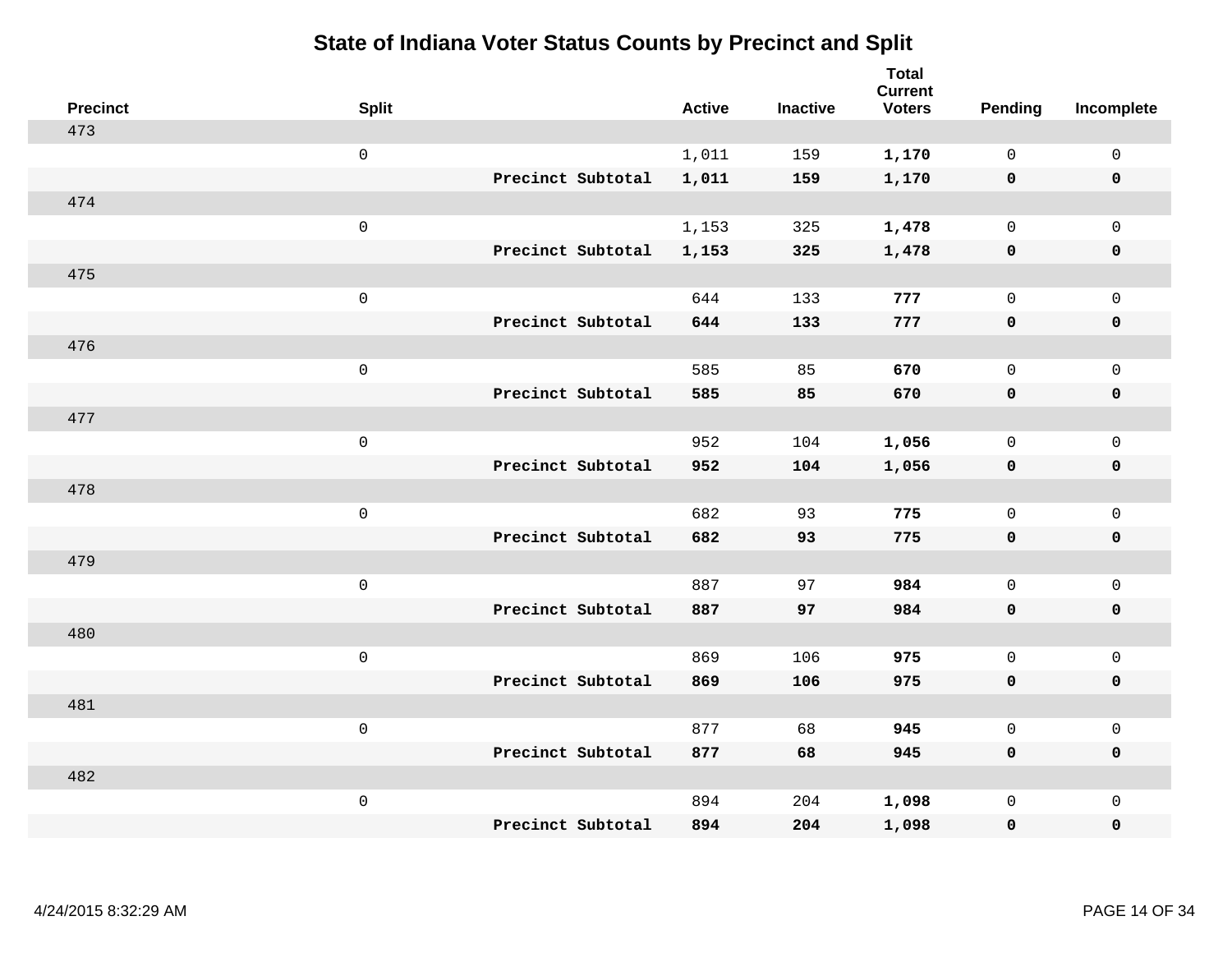| <b>Precinct</b> | <b>Split</b>        |                   | <b>Active</b> | <b>Inactive</b> | <b>Total</b><br><b>Current</b><br><b>Voters</b> | Pending      | Incomplete          |
|-----------------|---------------------|-------------------|---------------|-----------------|-------------------------------------------------|--------------|---------------------|
| 483             |                     |                   |               |                 |                                                 |              |                     |
|                 | $\mathsf 0$         |                   | 861           | 47              | 908                                             | $\mathsf{O}$ | $\mathsf{O}\xspace$ |
|                 |                     | Precinct Subtotal | 861           | 47              | 908                                             | $\mathbf 0$  | 0                   |
| 484             |                     |                   |               |                 |                                                 |              |                     |
|                 | $\mathsf 0$         |                   | 779           | 69              | 848                                             | $\mathbf 0$  | $\mathsf{O}$        |
|                 |                     | Precinct Subtotal | 779           | 69              | 848                                             | $\mathbf 0$  | $\pmb{0}$           |
| 485             |                     |                   |               |                 |                                                 |              |                     |
|                 | $\mathsf 0$         |                   | 896           | 174             | 1,070                                           | $\mathsf{O}$ | $\mathsf{O}$        |
|                 |                     | Precinct Subtotal | 896           | 174             | 1,070                                           | 0            | 0                   |
| 486             |                     |                   |               |                 |                                                 |              |                     |
|                 | $\mathsf{O}\xspace$ |                   | 1,127         | 111             | 1,238                                           | $\mathbf 0$  | $\mathsf{O}$        |
|                 |                     | Precinct Subtotal | 1,127         | 111             | 1,238                                           | $\mathbf 0$  | $\pmb{0}$           |
| 487             |                     |                   |               |                 |                                                 |              |                     |
|                 | $\mathsf 0$         |                   | 962           | 184             | 1,146                                           | $\mathbf 0$  | $\mathsf{O}\xspace$ |
|                 |                     | Precinct Subtotal | 962           | 184             | 1,146                                           | 0            | $\pmb{0}$           |
| 488             |                     |                   |               |                 |                                                 |              |                     |
|                 | $\mathsf{O}\xspace$ |                   | 676           | 281             | 957                                             | $\mathbf{0}$ | $\mathsf{O}\xspace$ |
|                 |                     | Precinct Subtotal | 676           | 281             | 957                                             | 0            | 0                   |
| 489             |                     |                   |               |                 |                                                 |              |                     |
|                 | $\mathsf{O}\xspace$ |                   | 337           | 72              | 409                                             | $\mathbf 0$  | $\mathsf{O}$        |
|                 |                     | Precinct Subtotal | 337           | 72              | 409                                             | 0            | 0                   |
| 490             |                     |                   |               |                 |                                                 |              |                     |
|                 | $\mathsf 0$         |                   | 832           | 231             | 1,063                                           | $\mathsf{O}$ | $\mathsf{O}$        |
|                 |                     | Precinct Subtotal | 832           | 231             | 1,063                                           | 0            | 0                   |
| 502             |                     |                   |               |                 |                                                 |              |                     |
|                 | $\mathsf 0$         |                   | 500           | 200             | 700                                             | $\mathsf{O}$ | $\mathsf{O}\xspace$ |
|                 |                     | Precinct Subtotal | 500           | 200             | 700                                             | 0            | 0                   |
| 503             |                     |                   |               |                 |                                                 |              |                     |
|                 | $\mathsf 0$         |                   | 805           | 246             | 1,051                                           | $\mathsf{O}$ | $\mathsf{O}$        |
|                 |                     | Precinct Subtotal | 805           | 246             | 1,051                                           | 0            | 0                   |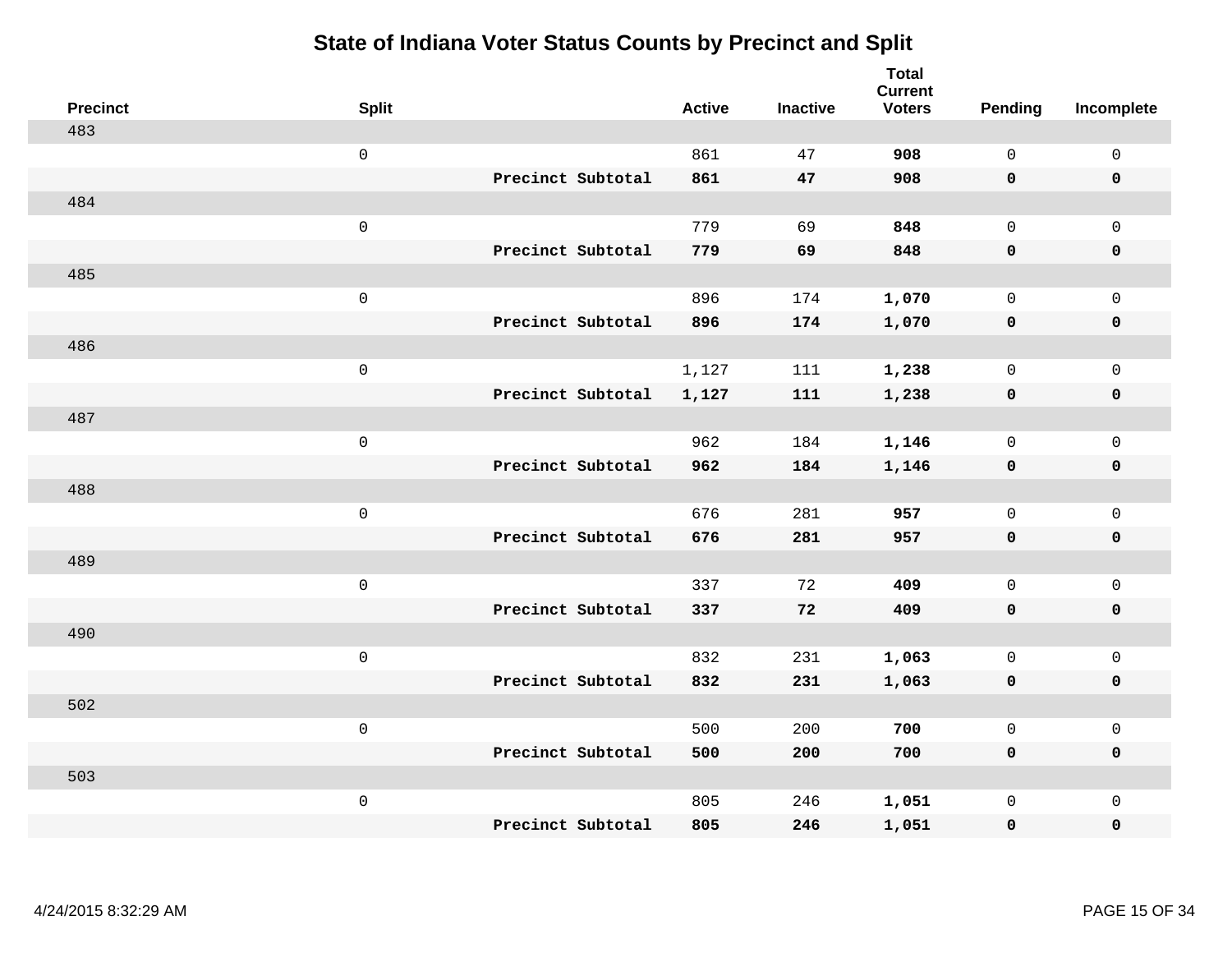| <b>Precinct</b> | <b>Split</b>        |                   | <b>Active</b> | <b>Inactive</b> | <b>Total</b><br><b>Current</b><br><b>Voters</b> | <b>Pending</b> | Incomplete          |
|-----------------|---------------------|-------------------|---------------|-----------------|-------------------------------------------------|----------------|---------------------|
| 504             |                     |                   |               |                 |                                                 |                |                     |
|                 | $\mathsf{O}\xspace$ |                   | 655           | 187             | 842                                             | $\mathbf 0$    | $\mathsf 0$         |
|                 |                     | Precinct Subtotal | 655           | 187             | 842                                             | $\mathbf 0$    | $\mathbf 0$         |
| 505             |                     |                   |               |                 |                                                 |                |                     |
|                 | $\mathbf 0$         |                   | 535           | 240             | 775                                             | $\mathbf 0$    | $\mathbf 0$         |
|                 |                     | Precinct Subtotal | 535           | 240             | 775                                             | $\mathbf 0$    | $\pmb{0}$           |
| 509             |                     |                   |               |                 |                                                 |                |                     |
|                 | $\mathsf 0$         |                   | 663           | 290             | 953                                             | $\mathbf 0$    | $\mathsf 0$         |
|                 |                     | Precinct Subtotal | 663           | 290             | 953                                             | $\mathbf 0$    | $\mathbf 0$         |
| 512             |                     |                   |               |                 |                                                 |                |                     |
|                 | $\mathbf 0$         |                   | 442           | 117             | 559                                             | $\mathbf 0$    | $\mathbf 0$         |
|                 |                     | Precinct Subtotal | 442           | 117             | 559                                             | $\mathbf 0$    | $\mathbf 0$         |
| 516             |                     |                   |               |                 |                                                 |                |                     |
|                 | $\mathsf 0$         |                   | 451           | 135             | 586                                             | $\Omega$       | $\mathbf{0}$        |
|                 |                     | Precinct Subtotal | 451           | 135             | 586                                             | $\mathbf 0$    | $\mathbf 0$         |
| 518             |                     |                   |               |                 |                                                 |                |                     |
|                 | $\mathbf 0$         |                   | 410           | 176             | 586                                             | $\mathbf 0$    | $\mathsf{O}\xspace$ |
|                 |                     | Precinct Subtotal | 410           | 176             | 586                                             | $\mathbf 0$    | $\mathbf 0$         |
| 519             |                     |                   |               |                 |                                                 |                |                     |
|                 | $\mathbf 0$         |                   | 725           | 338             | 1,063                                           | $\mathbf 0$    | $\mathsf{O}\xspace$ |
|                 |                     | Precinct Subtotal | 725           | 338             | 1,063                                           | 0              | $\mathbf 0$         |
| 553             |                     |                   |               |                 |                                                 |                |                     |
|                 | $\mathbf 0$         |                   | 878           | 213             | 1,091                                           | $\mathbf 0$    | $\mathsf{O}\xspace$ |
|                 |                     | Precinct Subtotal | 878           | 213             | 1,091                                           | $\mathbf 0$    | $\mathbf 0$         |
| 554             |                     |                   |               |                 |                                                 |                |                     |
|                 | $\mathsf 0$         |                   | 949           | 210             | 1,159                                           | 0              | $\mathsf 0$         |
|                 |                     | Precinct Subtotal | 949           | 210             | 1,159                                           | $\mathbf 0$    | $\mathbf 0$         |
| 555             |                     |                   |               |                 |                                                 |                |                     |
|                 | $\mathbf 0$         |                   | 650           | 131             | 781                                             | $\mathbf 0$    | $\mathbf 0$         |
|                 |                     | Precinct Subtotal | 650           | 131             | 781                                             | 0              | $\pmb{0}$           |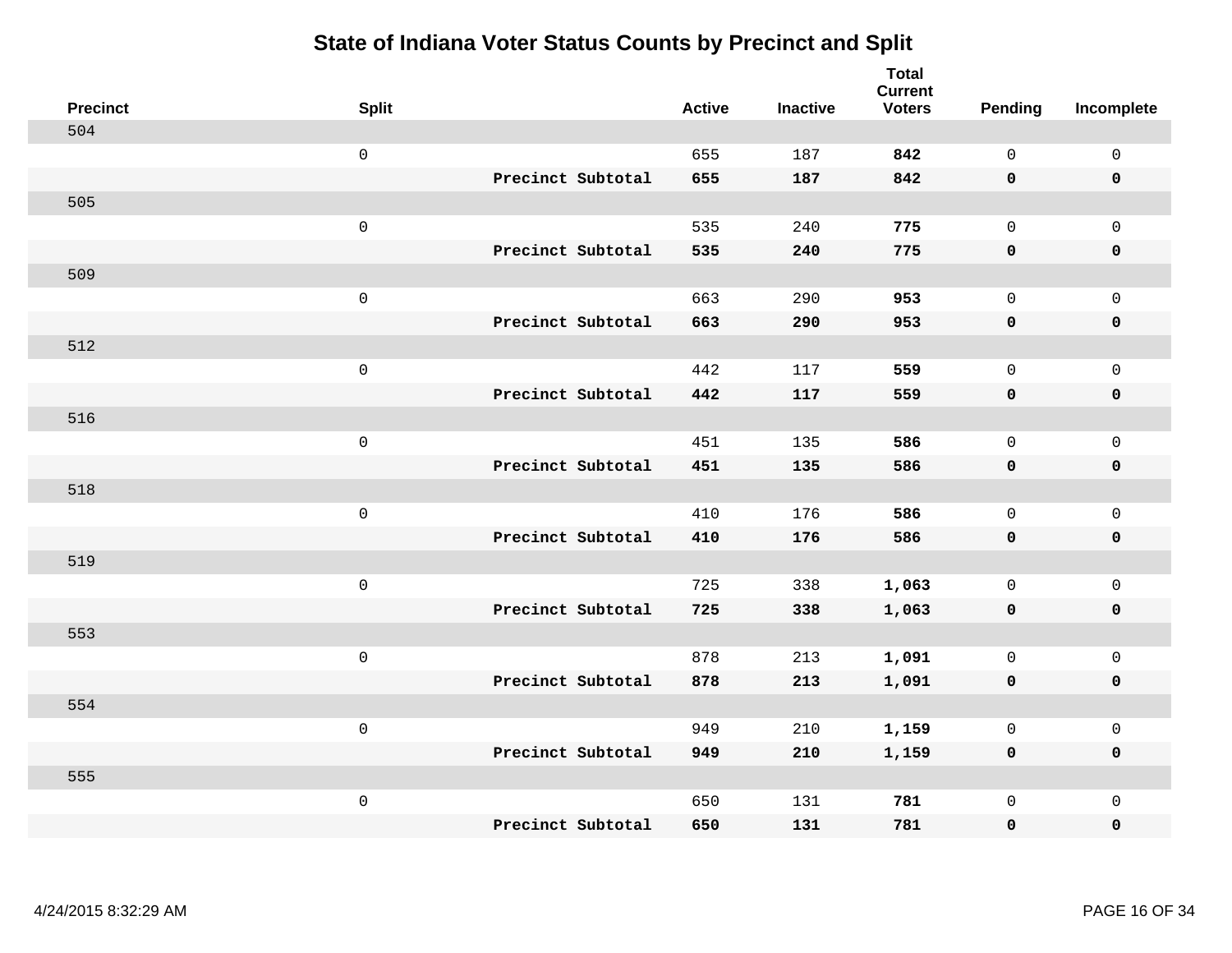| <b>Precinct</b> | <b>Split</b>        |                   | <b>Active</b> | <b>Inactive</b> | <b>Total</b><br><b>Current</b><br><b>Voters</b> | Pending      | Incomplete          |
|-----------------|---------------------|-------------------|---------------|-----------------|-------------------------------------------------|--------------|---------------------|
| 557             |                     |                   |               |                 |                                                 |              |                     |
|                 | $\mathsf{O}$        |                   | 626           | 382             | 1,008                                           | $\mathbf 0$  | $\mathsf{O}\xspace$ |
|                 |                     | Precinct Subtotal | 626           | 382             | 1,008                                           | $\mathbf 0$  | $\pmb{0}$           |
| 561             |                     |                   |               |                 |                                                 |              |                     |
|                 | $\mathsf 0$         |                   | 566           | 57              | 623                                             | $\mathbf 0$  | $\overline{0}$      |
|                 |                     | Precinct Subtotal | 566           | 57              | 623                                             | $\mathbf 0$  | $\pmb{0}$           |
| 565             |                     |                   |               |                 |                                                 |              |                     |
|                 | $\mathsf 0$         |                   | 252           | 167             | 419                                             | $\mathbf 0$  | $\mathsf{O}$        |
|                 |                     | Precinct Subtotal | 252           | 167             | 419                                             | 0            | 0                   |
| 566             |                     |                   |               |                 |                                                 |              |                     |
|                 | $\mathbf 0$         |                   | 459           | 179             | 638                                             | $\mathbf 0$  | $\mathsf{O}\xspace$ |
|                 |                     | Precinct Subtotal | 459           | 179             | 638                                             | 0            | 0                   |
| 567             |                     |                   |               |                 |                                                 |              |                     |
|                 | $\mathbf 0$         |                   | 810           | 194             | 1,004                                           | $\mathbf 0$  | $\mathsf{O}\xspace$ |
|                 |                     | Precinct Subtotal | 810           | 194             | 1,004                                           | 0            | 0                   |
| 569             |                     |                   |               |                 |                                                 |              |                     |
|                 | $\mathsf{O}\xspace$ |                   | 495           | 265             | 760                                             | $\mathbf 0$  | $\mathsf{O}\xspace$ |
|                 |                     | Precinct Subtotal | 495           | 265             | 760                                             | 0            | 0                   |
| 570             |                     |                   |               |                 |                                                 |              |                     |
|                 | $\mathbf 0$         |                   | 360           | 56              | 416                                             | $\mathbf 0$  | $\mathsf{O}$        |
|                 |                     | Precinct Subtotal | 360           | 56              | 416                                             | 0            | 0                   |
| 575             |                     |                   |               |                 |                                                 |              |                     |
|                 | $\mathsf{O}\xspace$ |                   | 1,016         | 267             | 1,283                                           | 0            | $\mathsf 0$         |
|                 |                     | Precinct Subtotal | 1,016         | 267             | 1,283                                           | 0            | 0                   |
| 576             |                     |                   |               |                 |                                                 |              |                     |
|                 | $\mathsf 0$         |                   | 832           | 151             | 983                                             | $\mathsf{O}$ | $\mathsf 0$         |
|                 |                     | Precinct Subtotal | 832           | 151             | 983                                             | 0            | 0                   |
| 577             |                     |                   |               |                 |                                                 |              |                     |
|                 | $\mathbf 0$         |                   | 387           | 138             | 525                                             | $\mathsf{O}$ | $\mathsf{O}$        |
|                 |                     | Precinct Subtotal | 387           | 138             | 525                                             | 0            | 0                   |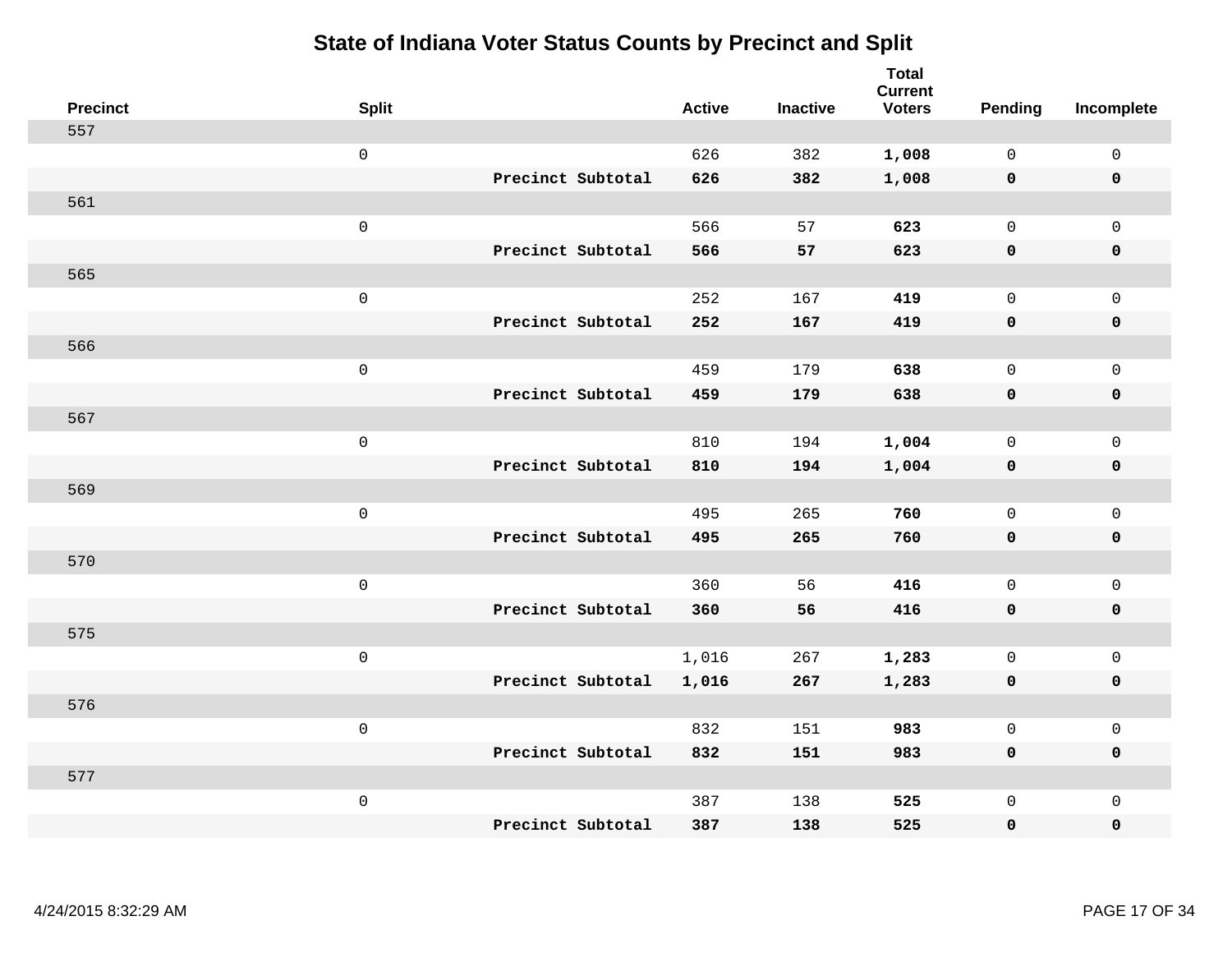| <b>Precinct</b> | <b>Split</b>        |                   | <b>Active</b> | <b>Inactive</b> | <b>Total</b><br><b>Current</b><br><b>Voters</b> | <b>Pending</b> | Incomplete          |
|-----------------|---------------------|-------------------|---------------|-----------------|-------------------------------------------------|----------------|---------------------|
| 578             |                     |                   |               |                 |                                                 |                |                     |
|                 | $\mathsf{O}\xspace$ |                   | 588           | 128             | 716                                             | $\mathbf 0$    | $\mathbf 0$         |
|                 |                     | Precinct Subtotal | 588           | 128             | 716                                             | $\mathbf 0$    | $\mathbf 0$         |
| 579             |                     |                   |               |                 |                                                 |                |                     |
|                 | $\mathsf 0$         |                   | 751           | 242             | 993                                             | $\mathbf 0$    | $\mathbf 0$         |
|                 |                     | Precinct Subtotal | 751           | 242             | 993                                             | $\mathbf 0$    | $\pmb{0}$           |
| 580             |                     |                   |               |                 |                                                 |                |                     |
|                 | $\mathsf 0$         |                   | 158           | 28              | 186                                             | $\mathbf 0$    | $\mathbf 0$         |
|                 |                     | Precinct Subtotal | 158           | 28              | 186                                             | $\mathbf 0$    | $\mathbf 0$         |
| 581             |                     |                   |               |                 |                                                 |                |                     |
|                 | $\mathbf 0$         |                   | 686           | 362             | 1,048                                           | $\mathbf 0$    | $\mathbf 0$         |
|                 |                     | Precinct Subtotal | 686           | 362             | 1,048                                           | $\mathbf 0$    | $\mathbf 0$         |
| 582             |                     |                   |               |                 |                                                 |                |                     |
|                 | $\mathsf 0$         |                   | 792           | 160             | 952                                             | $\Omega$       | $\mathbf{0}$        |
|                 |                     | Precinct Subtotal | 792           | 160             | 952                                             | $\mathbf 0$    | $\mathbf 0$         |
| 583             |                     |                   |               |                 |                                                 |                |                     |
|                 | $\mathbf 0$         |                   | 885           | 619             | 1,504                                           | $\mathbf 0$    | $\mathbf 0$         |
|                 |                     | Precinct Subtotal | 885           | 619             | 1,504                                           | $\mathbf 0$    | $\mathbf 0$         |
| 585             |                     |                   |               |                 |                                                 |                |                     |
|                 | $\mathbf 0$         |                   | 746           | 41              | 787                                             | $\mathbf 0$    | $\mathsf{O}\xspace$ |
|                 |                     | Precinct Subtotal | 746           | 41              | 787                                             | $\mathbf 0$    | $\mathbf 0$         |
| 590             |                     |                   |               |                 |                                                 |                |                     |
|                 | $\mathbf 0$         |                   | 495           | 186             | 681                                             | $\mathbf 0$    | $\mathsf{O}\xspace$ |
|                 |                     | Precinct Subtotal | 495           | 186             | 681                                             | $\mathbf 0$    | $\mathbf 0$         |
| 591             |                     |                   |               |                 |                                                 |                |                     |
|                 | $\mathsf 0$         |                   | 542           | 133             | 675                                             | $\mathsf{O}$   | $\mathsf 0$         |
|                 |                     | Precinct Subtotal | 542           | 133             | 675                                             | $\mathbf 0$    | $\mathbf 0$         |
| 592             |                     |                   |               |                 |                                                 |                |                     |
|                 | $\mathbf 0$         |                   | 715           | 130             | 845                                             | $\mathbf 0$    | $\mathbf 0$         |
|                 |                     | Precinct Subtotal | 715           | 130             | 845                                             | $\mathbf 0$    | $\pmb{0}$           |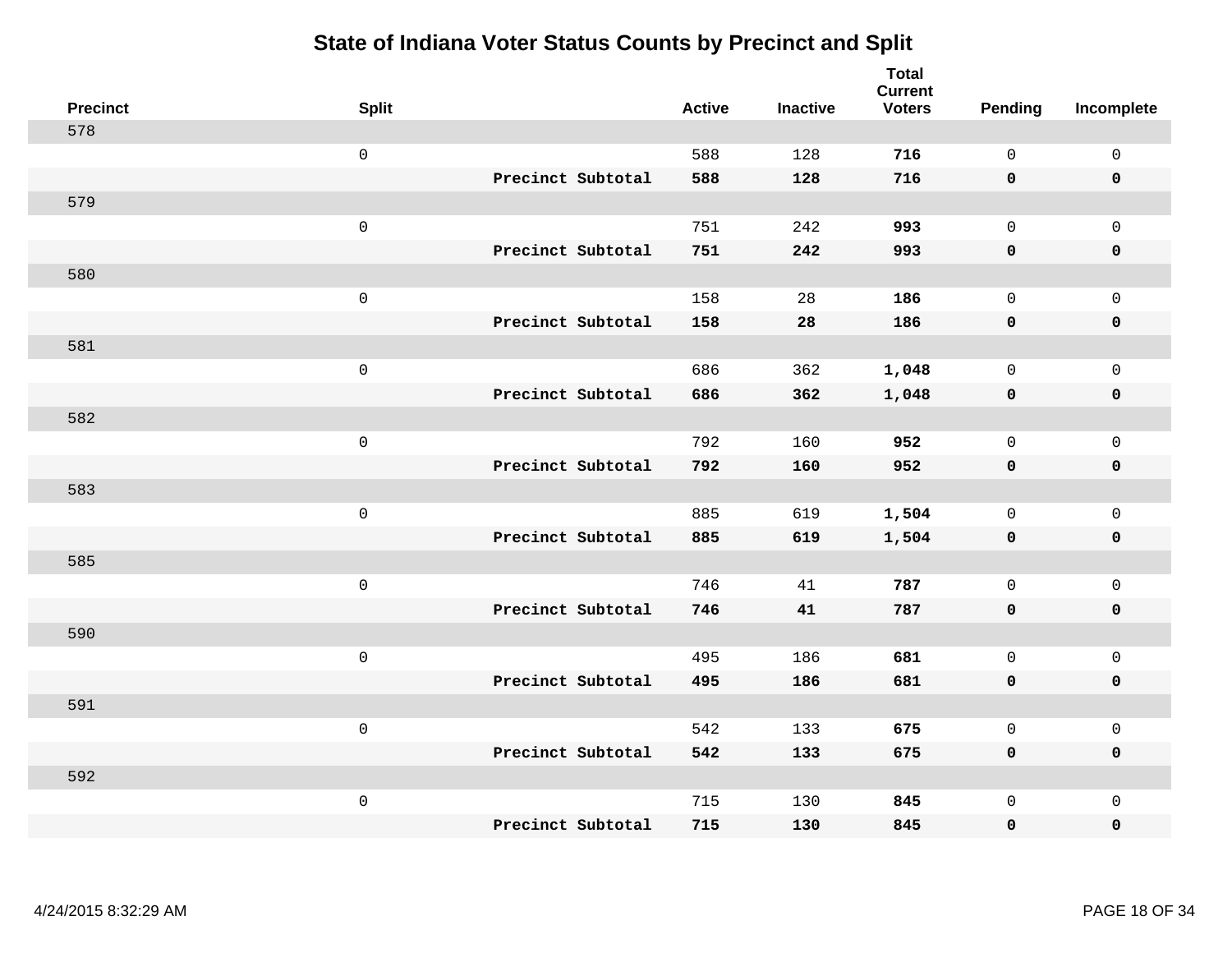| <b>Precinct</b> | <b>Split</b>        |                   | <b>Active</b> | <b>Inactive</b> | <b>Total</b><br><b>Current</b><br><b>Voters</b> | <b>Pending</b> | Incomplete          |
|-----------------|---------------------|-------------------|---------------|-----------------|-------------------------------------------------|----------------|---------------------|
| 594             |                     |                   |               |                 |                                                 |                |                     |
|                 | $\mathsf{O}\xspace$ |                   | 751           | 114             | 865                                             | $\mathbf 0$    | $\mathsf 0$         |
|                 |                     | Precinct Subtotal | 751           | 114             | 865                                             | $\mathbf 0$    | $\mathbf 0$         |
| 596             |                     |                   |               |                 |                                                 |                |                     |
|                 | $\mathsf 0$         |                   | 566           | 157             | 723                                             | $\mathsf{O}$   | $\mathbf 0$         |
|                 |                     | Precinct Subtotal | 566           | 157             | 723                                             | $\mathbf 0$    | $\pmb{0}$           |
| 602             |                     |                   |               |                 |                                                 |                |                     |
|                 | $\mathsf 0$         |                   | 624           | 178             | 802                                             | $\mathbf 0$    | $\mathsf{O}\xspace$ |
|                 |                     | Precinct Subtotal | 624           | 178             | 802                                             | $\mathbf 0$    | $\mathbf 0$         |
| 603             |                     |                   |               |                 |                                                 |                |                     |
|                 | $\mathbf 0$         |                   | 617           | 102             | 719                                             | $\mathbf 0$    | $\mathbf 0$         |
|                 |                     | Precinct Subtotal | 617           | 102             | 719                                             | $\mathbf 0$    | $\mathbf 0$         |
| 605             |                     |                   |               |                 |                                                 |                |                     |
|                 | $\mathsf 0$         |                   | 990           | 177             | 1,167                                           | $\mathbf 0$    | $\mathbf 0$         |
|                 |                     | Precinct Subtotal | 990           | 177             | 1,167                                           | 0              | $\mathbf 0$         |
| 607             |                     |                   |               |                 |                                                 |                |                     |
|                 | $\mathbf 0$         |                   | 850           | 177             | 1,027                                           | $\mathsf{O}$   | $\mathsf 0$         |
|                 |                     | Precinct Subtotal | 850           | 177             | 1,027                                           | $\mathbf 0$    | $\mathbf 0$         |
| 608             |                     |                   |               |                 |                                                 |                |                     |
|                 | $\mathbf 0$         |                   | 771           | 383             | 1,154                                           | $\mathbf 0$    | $\mathsf 0$         |
|                 |                     | Precinct Subtotal | 771           | 383             | 1,154                                           | 0              | $\mathbf 0$         |
| 610             |                     |                   |               |                 |                                                 |                |                     |
|                 | $\mathbf 0$         |                   | 831           | 239             | 1,070                                           | $\mathbf 0$    | $\mathsf 0$         |
|                 |                     | Precinct Subtotal | 831           | 239             | 1,070                                           | $\mathbf 0$    | $\mathbf 0$         |
| 611             |                     |                   |               |                 |                                                 |                |                     |
|                 | $\mathsf 0$         |                   | $\mathbf{1}$  | 0               | $\mathbf 1$                                     | $\mathsf{O}$   | $\mathsf 0$         |
|                 |                     | Precinct Subtotal | $\mathbf{1}$  | $\mathbf 0$     | $\mathbf{1}$                                    | $\mathbf 0$    | $\mathbf 0$         |
| 612             |                     |                   |               |                 |                                                 |                |                     |
|                 | $\mathbf 0$         |                   | 9             | 11              | 20                                              | $\mathsf{O}$   | $\mathbf 0$         |
|                 |                     | Precinct Subtotal | 9             | 11              | 20                                              | 0              | $\pmb{0}$           |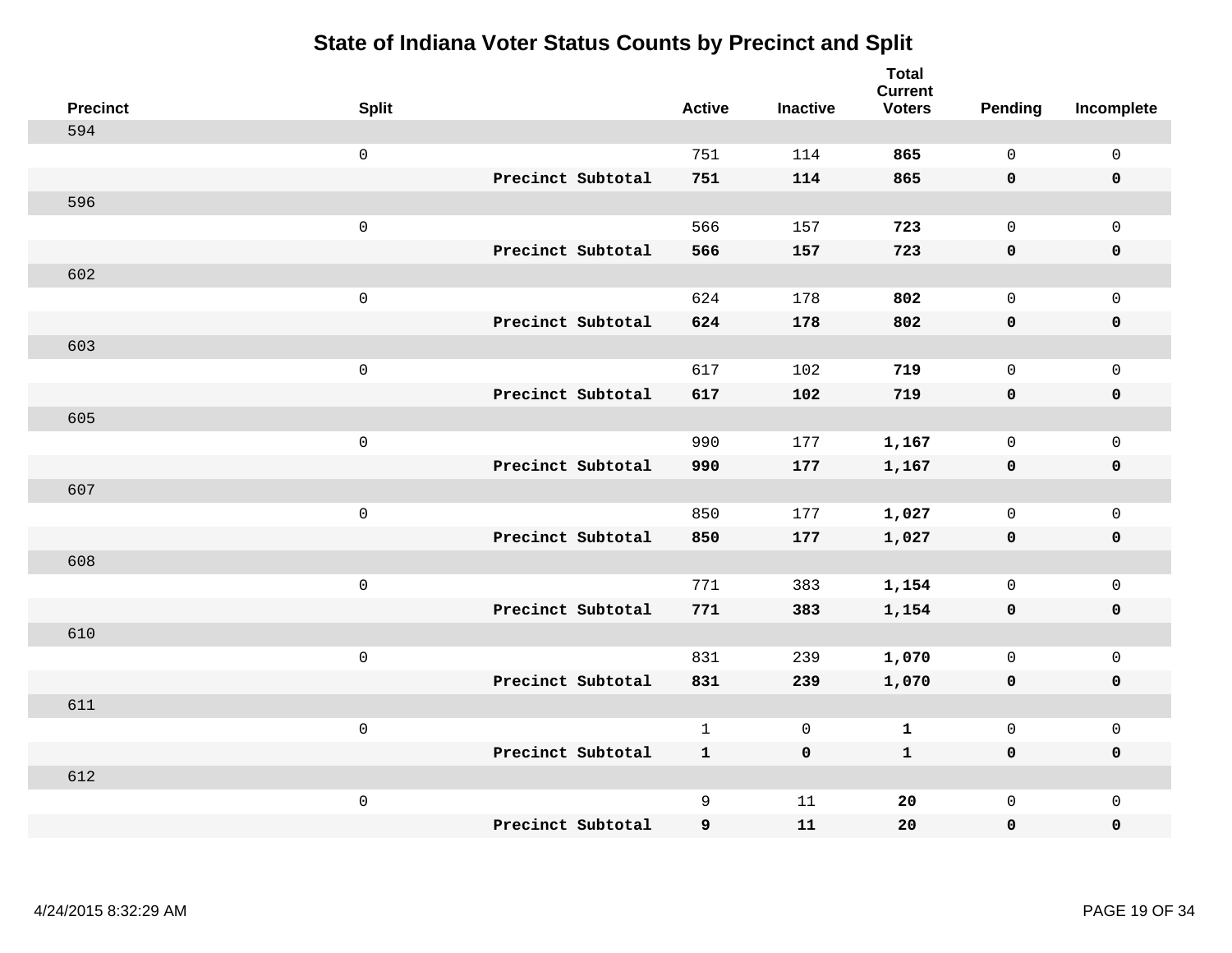| <b>Precinct</b> | <b>Split</b>        |                   | <b>Active</b> | <b>Inactive</b> | <b>Total</b><br><b>Current</b><br><b>Voters</b> | Pending      | Incomplete          |
|-----------------|---------------------|-------------------|---------------|-----------------|-------------------------------------------------|--------------|---------------------|
| 651             |                     |                   |               |                 |                                                 |              |                     |
|                 | $\mathsf 0$         |                   | 649           | 247             | 896                                             | $\mathbf{0}$ | $\mathsf 0$         |
|                 |                     | Precinct Subtotal | 649           | 247             | 896                                             | $\mathbf 0$  | $\mathbf 0$         |
| 652             |                     |                   |               |                 |                                                 |              |                     |
|                 | $\mathsf 0$         |                   | 877           | 194             | 1,071                                           | $\mathbf 0$  | $\mathsf{O}$        |
|                 |                     | Precinct Subtotal | 877           | 194             | 1,071                                           | $\mathbf 0$  | 0                   |
| 653             |                     |                   |               |                 |                                                 |              |                     |
|                 | $\mathsf 0$         |                   | 789           | 201             | 990                                             | $\mathbf{0}$ | $\mathsf{O}$        |
|                 |                     | Precinct Subtotal | 789           | 201             | 990                                             | 0            | 0                   |
| 654             |                     |                   |               |                 |                                                 |              |                     |
|                 | $\mathsf 0$         |                   | 613           | 95              | 708                                             | $\mathbf 0$  | $\mathsf{O}\xspace$ |
|                 |                     | Precinct Subtotal | 613           | 95              | 708                                             | $\mathbf 0$  | $\pmb{0}$           |
| 655             |                     |                   |               |                 |                                                 |              |                     |
|                 | $\mathsf 0$         |                   | 329           | 194             | 523                                             | $\mathbf{0}$ | $\mathsf 0$         |
|                 |                     | Precinct Subtotal | 329           | 194             | 523                                             | 0            | $\pmb{0}$           |
| 656             |                     |                   |               |                 |                                                 |              |                     |
|                 | $\mathbf 0$         |                   | 494           | 242             | 736                                             | $\mathbf 0$  | $\mathsf{O}$        |
|                 |                     | Precinct Subtotal | 494           | 242             | 736                                             | $\mathbf 0$  | 0                   |
| 658             |                     |                   |               |                 |                                                 |              |                     |
|                 | $\mathbf 0$         |                   | 1,038         | 122             | 1,160                                           | $\mathbf 0$  | $\mathsf{O}\xspace$ |
|                 |                     | Precinct Subtotal | 1,038         | 122             | 1,160                                           | 0            | 0                   |
| 660             |                     |                   |               |                 |                                                 |              |                     |
|                 | $\mathsf{O}\xspace$ |                   | 686           | 162             | 848                                             | $\mathbf 0$  | $\mathsf{O}\xspace$ |
|                 |                     | Precinct Subtotal | 686           | 162             | 848                                             | 0            | 0                   |
| 661             |                     |                   |               |                 |                                                 |              |                     |
|                 | $\mathsf 0$         |                   | 493           | 78              | 571                                             | $\mathbf 0$  | $\mathsf 0$         |
|                 |                     | Precinct Subtotal | 493           | 78              | 571                                             | 0            | 0                   |
| 662             |                     |                   |               |                 |                                                 |              |                     |
|                 | $\mathbf 0$         |                   | 611           | 366             | 977                                             | $\mathsf{O}$ | $\mathsf{O}$        |
|                 |                     | Precinct Subtotal | 611           | 366             | 977                                             | 0            | 0                   |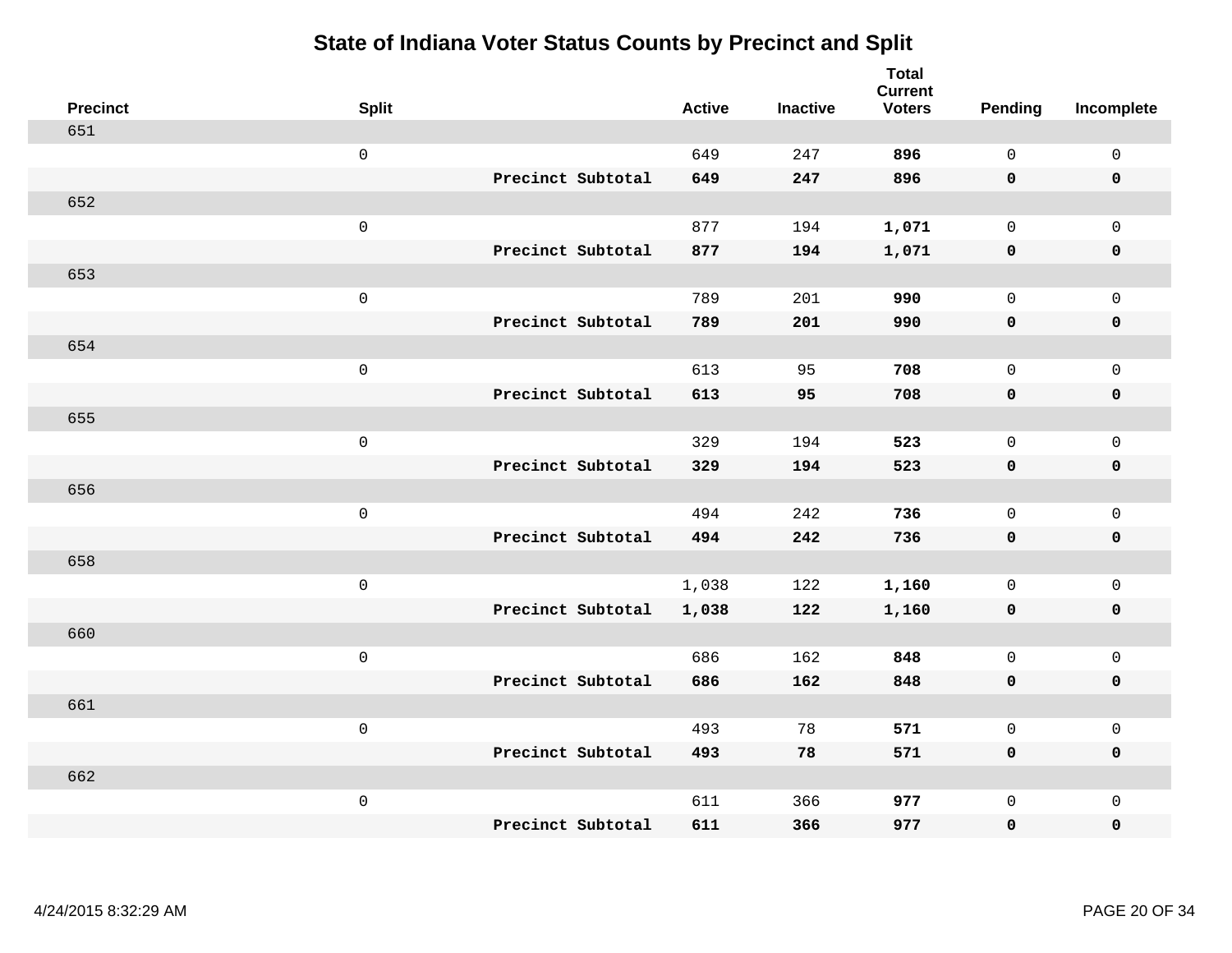| <b>Precinct</b> | <b>Split</b>        |                   | <b>Active</b>  | <b>Inactive</b> | <b>Total</b><br><b>Current</b><br><b>Voters</b> | <b>Pending</b> | Incomplete          |
|-----------------|---------------------|-------------------|----------------|-----------------|-------------------------------------------------|----------------|---------------------|
| 663             |                     |                   |                |                 |                                                 |                |                     |
|                 | $\mathsf{O}$        |                   | 641            | 93              | 734                                             | $\mathbf 0$    | $\mathsf 0$         |
|                 |                     | Precinct Subtotal | 641            | 93              | 734                                             | $\mathbf 0$    | $\mathbf 0$         |
| 665             |                     |                   |                |                 |                                                 |                |                     |
|                 | $\mathsf{O}$        |                   | 852            | 244             | 1,096                                           | $\mathbf 0$    | $\mathsf{O}$        |
|                 |                     | Precinct Subtotal | 852            | 244             | 1,096                                           | $\mathbf 0$    | 0                   |
| 667             |                     |                   |                |                 |                                                 |                |                     |
|                 | $\mathsf 0$         |                   | 30             | 11              | 41                                              | $\mathbf 0$    | $\mathsf{O}\xspace$ |
|                 |                     | Precinct Subtotal | 30             | 11              | 41                                              | 0              | $\pmb{0}$           |
| 668             |                     |                   |                |                 |                                                 |                |                     |
|                 | $\mathsf{O}\xspace$ |                   | $\overline{a}$ | 2               | 4                                               | $\mathbf 0$    | $\mathsf{O}$        |
|                 |                     | Precinct Subtotal | $\mathbf{2}$   | $\mathbf{2}$    | $\overline{\mathbf{4}}$                         | $\mathbf 0$    | 0                   |
| 669             |                     |                   |                |                 |                                                 |                |                     |
|                 | $\mathbf 0$         |                   | $\overline{2}$ | $\overline{0}$  | $\overline{a}$                                  | $\mathbf 0$    | $\mathsf{O}\xspace$ |
|                 |                     | Precinct Subtotal | $\mathbf{2}$   | $\mathbf 0$     | $\overline{a}$                                  | 0              | 0                   |
| 670             |                     |                   |                |                 |                                                 |                |                     |
|                 | $\mathsf{O}\xspace$ |                   | 667            | 522             | 1,189                                           | $\mathbf 0$    | $\mathsf{O}\xspace$ |
|                 |                     | Precinct Subtotal | 667            | 522             | 1,189                                           | $\mathbf 0$    | 0                   |
| 671             |                     |                   |                |                 |                                                 |                |                     |
|                 | $\mathbf 0$         |                   | 858            | 229             | 1,087                                           | $\mathbf 0$    | $\mathsf{O}$        |
|                 |                     | Precinct Subtotal | 858            | 229             | 1,087                                           | 0              | 0                   |
| 672             |                     |                   |                |                 |                                                 |                |                     |
|                 | $\mathbf 0$         |                   | 387            | 121             | 508                                             | $\mathbf 0$    | $\mathsf{O}\xspace$ |
|                 |                     | Precinct Subtotal | 387            | 121             | 508                                             | $\mathbf 0$    | 0                   |
| 673             |                     |                   |                |                 |                                                 |                |                     |
|                 | $\mathbf 0$         |                   | 768            | 209             | 977                                             | $\mathbf{0}$   | $\mathsf{O}$        |
|                 |                     | Precinct Subtotal | 768            | 209             | 977                                             | 0              | 0                   |
| 674             |                     |                   |                |                 |                                                 |                |                     |
|                 | $\mathbf 0$         |                   | 600            | 377             | 977                                             | $\mathsf{O}$   | $\mathsf{O}$        |
|                 |                     | Precinct Subtotal | 600            | 377             | 977                                             | 0              | 0                   |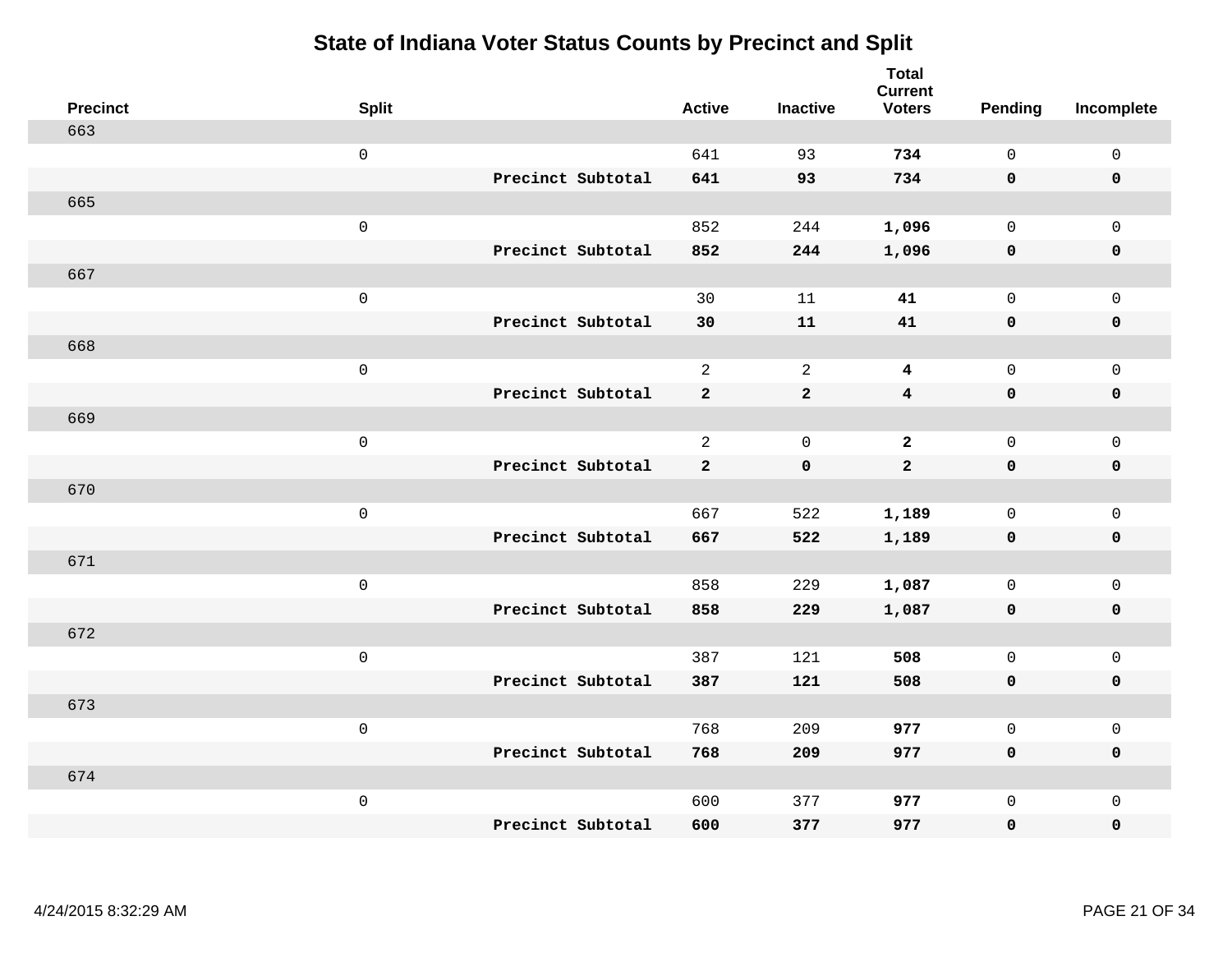| <b>Precinct</b> | <b>Split</b>        |                   | <b>Active</b> | <b>Inactive</b> | <b>Total</b><br><b>Current</b><br><b>Voters</b> | <b>Pending</b>      | Incomplete          |
|-----------------|---------------------|-------------------|---------------|-----------------|-------------------------------------------------|---------------------|---------------------|
| 675             |                     |                   |               |                 |                                                 |                     |                     |
|                 | $\mathsf{O}\xspace$ |                   | 21            | 6               | 27                                              | $\mathsf{O}$        | $\mathsf 0$         |
|                 |                     | Precinct Subtotal | 21            | 6               | 27                                              | $\mathbf 0$         | $\mathbf 0$         |
| 676             |                     |                   |               |                 |                                                 |                     |                     |
|                 | $\mathsf{O}\xspace$ |                   | $\mathsf{O}$  | 2               | $\overline{a}$                                  | $\mathsf{O}\xspace$ | $\mathsf 0$         |
|                 |                     | Precinct Subtotal | $\mathbf 0$   | $\mathbf 2$     | $\mathbf{2}$                                    | $\mathbf 0$         | $\pmb{0}$           |
| 677             |                     |                   |               |                 |                                                 |                     |                     |
|                 | $\mathsf{O}\xspace$ |                   | 11            | $\sqrt{2}$      | 13                                              | $\mathsf{O}$        | $\mathsf 0$         |
|                 |                     | Precinct Subtotal | 11            | $\mathbf{2}$    | 13                                              | $\mathbf 0$         | $\mathbf 0$         |
| 678             |                     |                   |               |                 |                                                 |                     |                     |
|                 | $\mathsf 0$         |                   | 518           | 148             | 666                                             | $\mathsf{O}$        | $\mathsf 0$         |
|                 |                     | Precinct Subtotal | 518           | 148             | 666                                             | $\mathbf 0$         | $\pmb{0}$           |
| 679             |                     |                   |               |                 |                                                 |                     |                     |
|                 | $\mathsf 0$         |                   | 864           | 263             | 1,127                                           | $\mathsf{O}$        | $\mathsf 0$         |
|                 |                     | Precinct Subtotal | 864           | 263             | 1,127                                           | $\mathbf 0$         | $\mathbf 0$         |
| 680             |                     |                   |               |                 |                                                 |                     |                     |
|                 | $\mathsf 0$         |                   | 432           | 130             | 562                                             | $\mathbf 0$         | $\mathsf 0$         |
|                 |                     | Precinct Subtotal | 432           | 130             | 562                                             | $\mathbf 0$         | $\mathbf 0$         |
| 682             |                     |                   |               |                 |                                                 |                     |                     |
|                 | $\mathsf 0$         |                   | 963           | 227             | 1,190                                           | $\mathbf 0$         | $\mathsf 0$         |
|                 |                     | Precinct Subtotal | 963           | 227             | 1,190                                           | $\mathbf 0$         | $\mathbf 0$         |
| 683             |                     |                   |               |                 |                                                 |                     |                     |
|                 | $\mathsf 0$         |                   | 562           | 97              | 659                                             | $\mathsf{O}$        | $\mathsf 0$         |
|                 |                     | Precinct Subtotal | 562           | 97              | 659                                             | $\mathbf 0$         | $\mathbf 0$         |
| 684             |                     |                   |               |                 |                                                 |                     |                     |
|                 | $\mathsf{O}\xspace$ |                   | 433           | 123             | 556                                             | $\mathbf 0$         | $\mathsf{O}\xspace$ |
|                 |                     | Precinct Subtotal | 433           | 123             | 556                                             | $\mathbf 0$         | $\mathbf 0$         |
| 690             |                     |                   |               |                 |                                                 |                     |                     |
|                 | $\mathbf 0$         |                   | 570           | 55              | 625                                             | $\mathsf{O}$        | $\mathbf 0$         |
|                 |                     | Precinct Subtotal | 570           | 55              | 625                                             | 0                   | $\pmb{0}$           |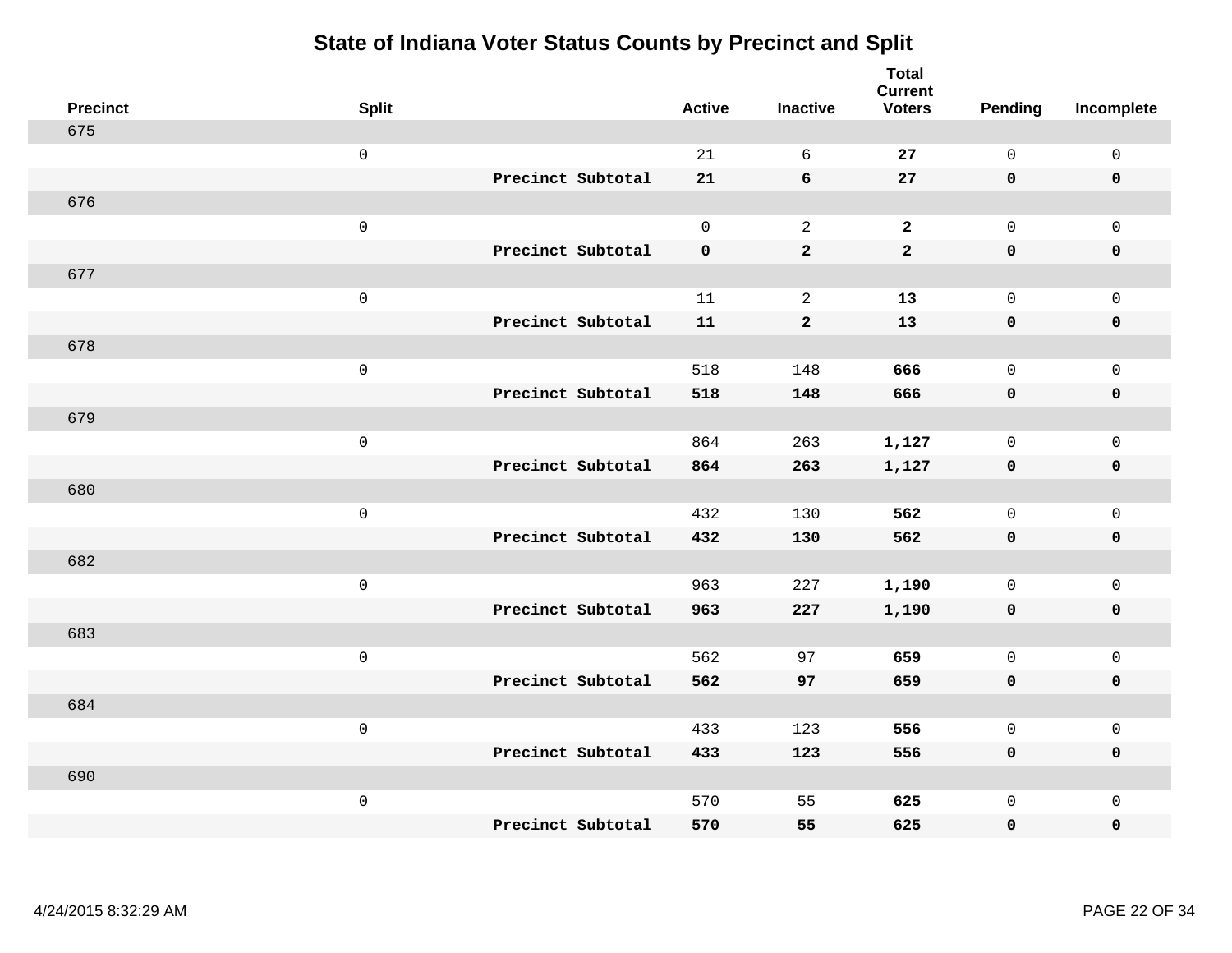| <b>Precinct</b> | <b>Split</b> |                   | <b>Active</b> | <b>Inactive</b> | <b>Total</b><br><b>Current</b><br><b>Voters</b> | Pending      | Incomplete          |
|-----------------|--------------|-------------------|---------------|-----------------|-------------------------------------------------|--------------|---------------------|
| 692             |              |                   |               |                 |                                                 |              |                     |
|                 | $\mathsf 0$  |                   | 528           | 188             | 716                                             | $\mathbf 0$  | $\mathbf 0$         |
|                 |              | Precinct Subtotal | 528           | 188             | 716                                             | $\mathbf 0$  | $\mathbf 0$         |
| 694             |              |                   |               |                 |                                                 |              |                     |
|                 | $\mathsf 0$  |                   | 597           | 196             | 793                                             | $\mathbf 0$  | $\mathbf{0}$        |
|                 |              | Precinct Subtotal | 597           | 196             | 793                                             | $\mathbf 0$  | $\pmb{0}$           |
| ABOITE B        |              |                   |               |                 |                                                 |              |                     |
|                 | $\mathsf 0$  |                   | 852           | 57              | 909                                             | $\mathbf 0$  | $\mathbf 0$         |
|                 |              | Precinct Subtotal | 852           | 57              | 909                                             | $\mathbf 0$  | $\mathbf 0$         |
| ABOITE C        |              |                   |               |                 |                                                 |              |                     |
|                 | $\mathsf 0$  |                   | 531           | 87              | 618                                             | $\mathbf 0$  | $\mathbf 0$         |
|                 |              | Precinct Subtotal | 531           | 87              | 618                                             | $\mathbf 0$  | $\mathbf 0$         |
| ABOITE J        |              |                   |               |                 |                                                 |              |                     |
|                 | $\mathsf 0$  |                   | 1,020         | 104             | 1,124                                           | $\mathbf 0$  | $\mathbf 0$         |
|                 |              | Precinct Subtotal | 1,020         | 104             | 1,124                                           | 0            | $\mathbf 0$         |
| ABOITE K        |              |                   |               |                 |                                                 |              |                     |
|                 | $\mathsf 0$  |                   | 739           | 67              | 806                                             | $\mathbf 0$  | $\mathsf{O}\xspace$ |
|                 |              | Precinct Subtotal | 739           | 67              | 806                                             | $\mathbf 0$  | $\mathbf 0$         |
| ABOITE L        |              |                   |               |                 |                                                 |              |                     |
|                 | $\mathsf 0$  |                   | 195           | 57              | 252                                             | $\mathbf 0$  | $\mathsf{O}\xspace$ |
|                 |              | Precinct Subtotal | 195           | 57              | 252                                             | 0            | $\mathbf 0$         |
| ABOITE N        |              |                   |               |                 |                                                 |              |                     |
|                 | $\mathsf 0$  |                   | 928           | 114             | 1,042                                           | $\mathbf 0$  | $\mathbf 0$         |
|                 |              | Precinct Subtotal | 928           | 114             | 1,042                                           | $\mathbf 0$  | $\pmb{0}$           |
| ABOITE S        |              |                   |               |                 |                                                 |              |                     |
|                 | $\mathsf 0$  |                   | 637           | 67              | 704                                             | $\mathsf{O}$ | $\mathbf 0$         |
|                 |              | Precinct Subtotal | 637           | 67              | 704                                             | $\mathbf 0$  | $\mathbf 0$         |
| ABOITE T        |              |                   |               |                 |                                                 |              |                     |
|                 | $\mathsf 0$  |                   | 1,349         | 240             | 1,589                                           | $\mathsf{O}$ | $\mathbf 0$         |
|                 |              | Precinct Subtotal | 1,349         | 240             | 1,589                                           | 0            | 0                   |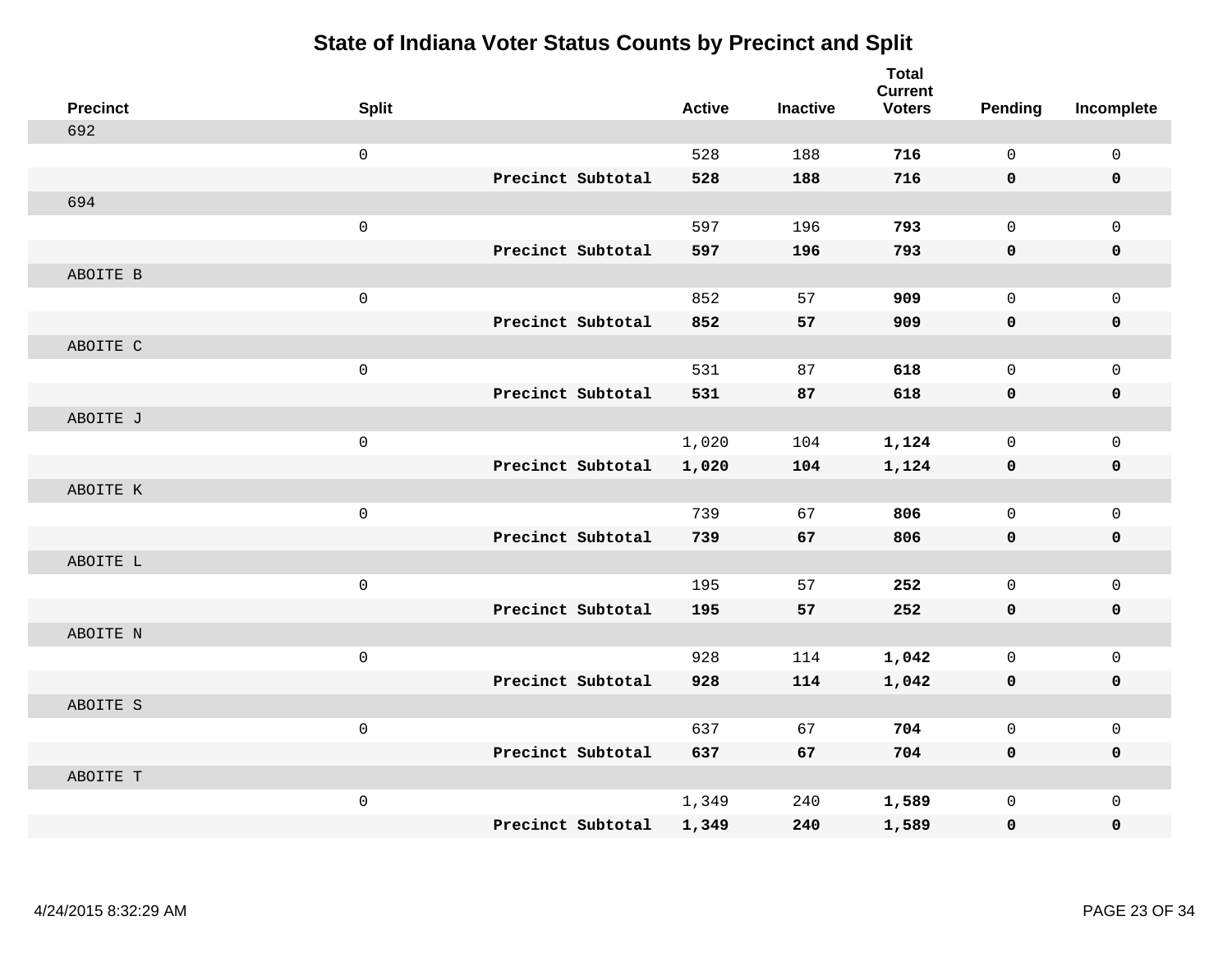| <b>Precinct</b> | <b>Split</b>        |                   | <b>Active</b> | <b>Inactive</b> | <b>Total</b><br><b>Current</b><br><b>Voters</b> | Pending      | Incomplete          |
|-----------------|---------------------|-------------------|---------------|-----------------|-------------------------------------------------|--------------|---------------------|
| ABOITE U        |                     |                   |               |                 |                                                 |              |                     |
|                 | $\mathsf 0$         |                   | 877           | 106             | 983                                             | $\mathbf 0$  | $\mathsf{O}\xspace$ |
|                 |                     | Precinct Subtotal | 877           | 106             | 983                                             | 0            | $\pmb{0}$           |
| ABOITE Z        |                     |                   |               |                 |                                                 |              |                     |
|                 | $\mathsf{O}\xspace$ |                   | 397           | 125             | 522                                             | $\mathbf 0$  | $\mathbf{0}$        |
|                 |                     | Precinct Subtotal | 397           | 125             | 522                                             | $\mathbf 0$  | 0                   |
| ADAMS B1        |                     |                   |               |                 |                                                 |              |                     |
|                 | $\mathsf{O}\xspace$ |                   | 110           | 35              | 145                                             | $\mathbf 0$  | $\mathsf{O}$        |
|                 |                     | Precinct Subtotal | 110           | 35              | 145                                             | 0            | 0                   |
| ADAMS B2        |                     |                   |               |                 |                                                 |              |                     |
|                 | $\mathbf 0$         |                   | 19            | 2               | 21                                              | $\mathbf 0$  | $\mathsf{O}$        |
|                 |                     | Precinct Subtotal | 19            | $\mathbf{2}$    | 21                                              | 0            | 0                   |
| ADAMS E         |                     |                   |               |                 |                                                 |              |                     |
|                 | $\mathbf 0$         |                   | 258           | 25              | 283                                             | $\Omega$     | $\mathbf 0$         |
|                 |                     | Precinct Subtotal | 258           | 25              | 283                                             | 0            | $\mathbf 0$         |
| ADAMS F         |                     |                   |               |                 |                                                 |              |                     |
|                 | $\mathsf 0$         |                   | 109           | 7               | 116                                             | $\mathbf 0$  | $\mathsf{O}$        |
|                 |                     | Precinct Subtotal | 109           | $\overline{7}$  | 116                                             | $\mathbf 0$  | 0                   |
| ADAMS G         |                     |                   |               |                 |                                                 |              |                     |
|                 | $\mathsf{O}\xspace$ |                   | 386           | 37              | 423                                             | $\mathbf 0$  | $\mathbf 0$         |
|                 |                     | Precinct Subtotal | 386           | 37              | 423                                             | 0            | 0                   |
| ADAMS K         |                     |                   |               |                 |                                                 |              |                     |
|                 | $\mathbf 0$         |                   | 342           | 23              | 365                                             | $\mathbf 0$  | $\mathsf{O}$        |
|                 |                     | Precinct Subtotal | 342           | 23              | 365                                             | $\mathbf 0$  | 0                   |
| ADAMS M         |                     |                   |               |                 |                                                 |              |                     |
|                 | $\mathsf 0$         |                   | 19            | $\mathbf 1$     | 20                                              | $\mathbf 0$  | $\mathsf{O}$        |
|                 |                     | Precinct Subtotal | 19            | $\mathbf{1}$    | 20                                              | 0            | 0                   |
| CEDAR CREEK A   |                     |                   |               |                 |                                                 |              |                     |
|                 | $\mathsf{O}\xspace$ |                   | 870           | 57              | 927                                             | $\mathbf 0$  | $\mathsf{O}$        |
|                 |                     | Precinct Subtotal | 870           | 57              | 927                                             | $\mathbf{0}$ | 0                   |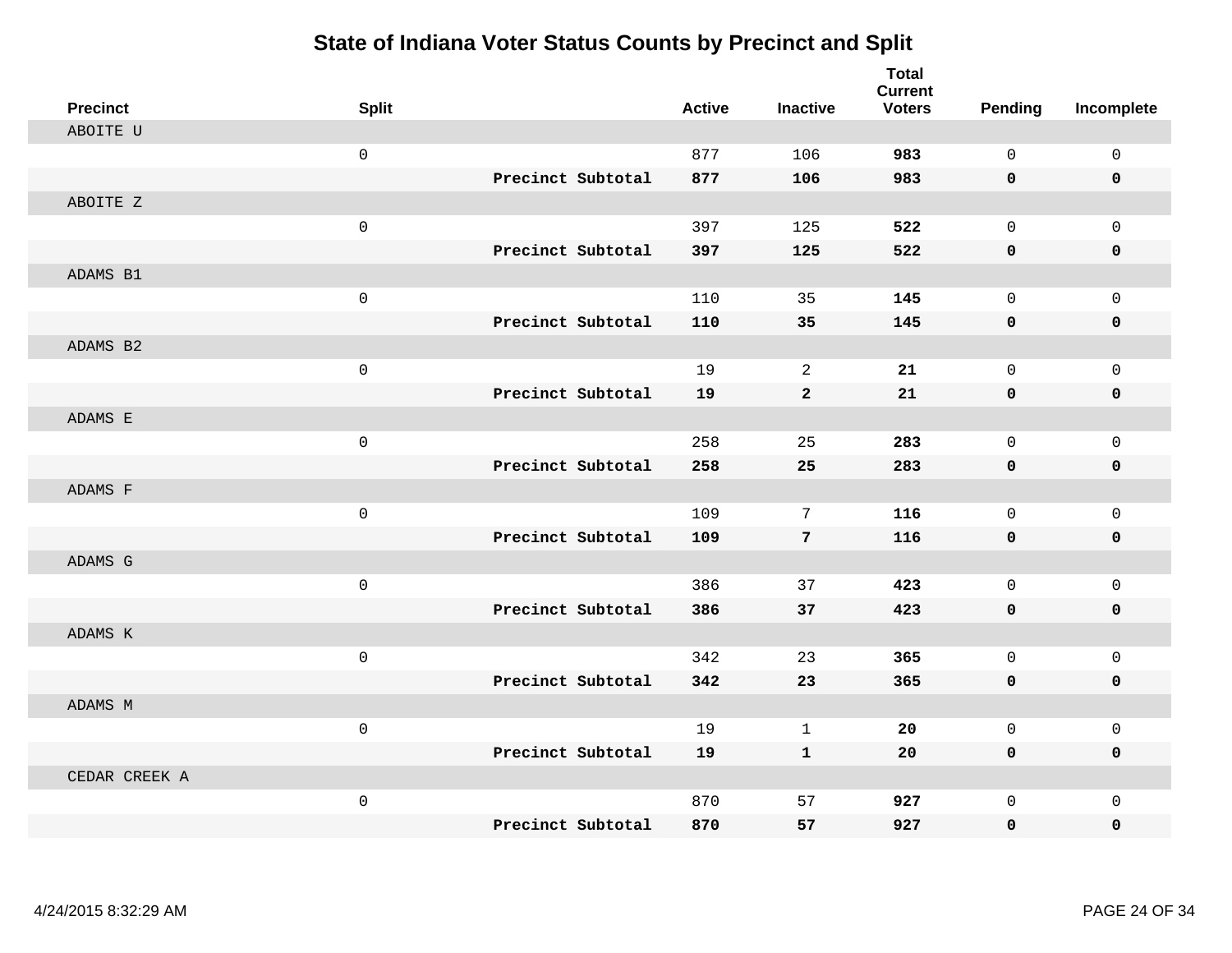| <b>Precinct</b> | <b>Split</b> |                   | <b>Active</b> | <b>Inactive</b> | <b>Total</b><br><b>Current</b><br><b>Voters</b> | Pending      | Incomplete   |
|-----------------|--------------|-------------------|---------------|-----------------|-------------------------------------------------|--------------|--------------|
| CEDAR CREEK B   |              |                   |               |                 |                                                 |              |              |
|                 | $\mathsf 0$  |                   | 965           | 64              | 1,029                                           | $\Omega$     | $\mathbf 0$  |
|                 |              | Precinct Subtotal | 965           | 64              | 1,029                                           | $\mathbf 0$  | $\mathbf 0$  |
| CEDAR CREEK C   |              |                   |               |                 |                                                 |              |              |
|                 | $\mathsf 0$  |                   | 699           | 60              | 759                                             | $\Omega$     | $\Omega$     |
|                 |              | Precinct Subtotal | 699           | 60              | 759                                             | $\mathbf 0$  | 0            |
| CEDAR CREEK D   |              |                   |               |                 |                                                 |              |              |
|                 | $\mathbf 0$  |                   | 1,058         | 89              | 1,147                                           | $\mathbf 0$  | $\mathbf 0$  |
|                 |              | Precinct Subtotal | 1,058         | 89              | 1,147                                           | $\mathbf 0$  | 0            |
| CEDAR CREEK E   |              |                   |               |                 |                                                 |              |              |
|                 | $\mathsf 0$  |                   | 1,025         | 142             | 1,167                                           | $\mathbf 0$  | $\mathbf{0}$ |
|                 |              | Precinct Subtotal | 1,025         | 142             | 1,167                                           | 0            | 0            |
| CEDAR CREEK F   |              |                   |               |                 |                                                 |              |              |
|                 | $\mathsf 0$  |                   | 476           | 39              | 515                                             | $\mathbf 0$  | $\mathbf 0$  |
|                 |              | Precinct Subtotal | 476           | 39              | 515                                             | $\mathbf 0$  | 0            |
| EEL RIVER A     |              |                   |               |                 |                                                 |              |              |
|                 | $\mathsf 0$  |                   | 851           | 68              | 919                                             | $\mathbf 0$  | $\mathbf 0$  |
|                 |              | Precinct Subtotal | 851           | 68              | 919                                             | $\mathbf 0$  | 0            |
| EEL RIVER B     |              |                   |               |                 |                                                 |              |              |
|                 | $\mathbf 0$  |                   | 1,195         | 74              | 1,269                                           | $\Omega$     | $\mathbf 0$  |
|                 |              | Precinct Subtotal | 1,195         | 74              | 1,269                                           | $\mathbf 0$  | 0            |
| GRABILL         |              |                   |               |                 |                                                 |              |              |
|                 | $\mathsf{O}$ |                   | 596           | 88              | 684                                             | $\Omega$     | $\mathbf 0$  |
|                 |              | Precinct Subtotal | 596           | 88              | 684                                             | $\mathbf 0$  | 0            |
| HUNTERTOWN A    |              |                   |               |                 |                                                 |              |              |
|                 | $\mathbf 0$  |                   | 877           | 87              | 964                                             | $\mathbf 0$  | $\mathsf 0$  |
|                 |              | Precinct Subtotal | 877           | 87              | 964                                             | $\mathbf{0}$ | 0            |
| HUNTERTOWN B    |              |                   |               |                 |                                                 |              |              |
|                 | $\mathsf{O}$ |                   | 1,303         | 182             | 1,485                                           | $\mathbf 0$  | $\mathbf{0}$ |
|                 |              | Precinct Subtotal | 1,303         | 182             | 1,485                                           | 0            | 0            |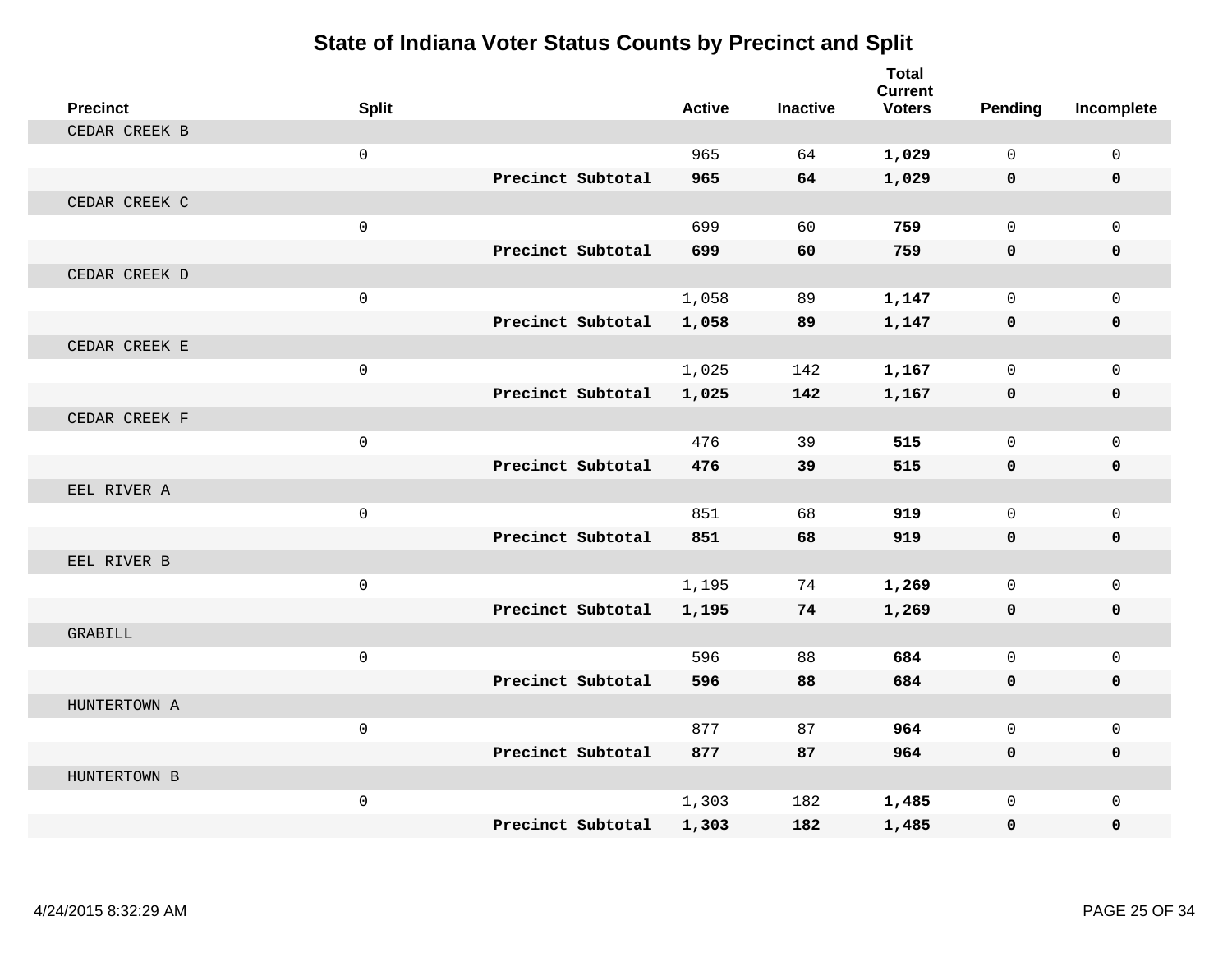| <b>Precinct</b>    | <b>Split</b>        |                   | <b>Active</b> | <b>Inactive</b> | <b>Total</b><br><b>Current</b><br><b>Voters</b> | <b>Pending</b> | Incomplete   |
|--------------------|---------------------|-------------------|---------------|-----------------|-------------------------------------------------|----------------|--------------|
| HUNTERTOWN C       |                     |                   |               |                 |                                                 |                |              |
|                    | $\mathsf{O}\xspace$ |                   | 595           | 65              | 660                                             | $\mathsf{O}$   | $\mathsf{O}$ |
|                    |                     | Precinct Subtotal | 595           | 65              | 660                                             | 0              | 0            |
| HUNTERTOWN ER      |                     |                   |               |                 |                                                 |                |              |
|                    | $\mathsf{O}\xspace$ |                   | 540           | 45              | 585                                             | $\mathbf 0$    | $\Omega$     |
|                    |                     | Precinct Subtotal | 540           | 45              | 585                                             | $\mathbf 0$    | 0            |
| <b>JACKSON</b>     |                     |                   |               |                 |                                                 |                |              |
|                    | $\mathsf{O}\xspace$ |                   | 349           | 23              | 372                                             | $\mathbf 0$    | $\mathbf 0$  |
|                    |                     | Precinct Subtotal | 349           | 23              | 372                                             | $\mathbf 0$    | $\mathbf 0$  |
| <b>JEFFERSON A</b> |                     |                   |               |                 |                                                 |                |              |
|                    | $\mathsf{O}\xspace$ |                   | 585           | 48              | 633                                             | $\mathbf 0$    | $\mathbf{0}$ |
|                    |                     | Precinct Subtotal | 585           | 48              | 633                                             | $\mathbf 0$    | 0            |
| <b>JEFFERSON B</b> |                     |                   |               |                 |                                                 |                |              |
|                    | $\mathbf 0$         |                   | 569           | 61              | 630                                             | $\Omega$       | $\mathbf 0$  |
|                    |                     | Precinct Subtotal | 569           | 61              | 630                                             | $\mathbf 0$    | $\mathbf 0$  |
| LAFAYETTE A        |                     |                   |               |                 |                                                 |                |              |
|                    | $\mathsf{O}\xspace$ |                   | 920           | 80              | 1,000                                           | $\mathbf 0$    | $\mathbf{0}$ |
|                    |                     | Precinct Subtotal | 920           | 80              | 1,000                                           | 0              | 0            |
| LAFAYETTE B        |                     |                   |               |                 |                                                 |                |              |
|                    | $\mathbf 0$         |                   | 783           | 49              | 832                                             | $\mathbf 0$    | $\mathbf 0$  |
|                    |                     | Precinct Subtotal | 783           | 49              | 832                                             | $\mathbf 0$    | 0            |
| LAFAYETTE C        |                     |                   |               |                 |                                                 |                |              |
|                    | $\mathsf{O}\xspace$ |                   | 669           | 76              | 745                                             | $\mathbf 0$    | $\mathbf 0$  |
|                    |                     | Precinct Subtotal | 669           | 76              | 745                                             | 0              | 0            |
| LAKE A             |                     |                   |               |                 |                                                 |                |              |
|                    | $\mathsf{O}\xspace$ |                   | 677           | 69              | 746                                             | $\mathbf 0$    | $\mathbf 0$  |
|                    |                     | Precinct Subtotal | 677           | 69              | 746                                             | $\mathbf 0$    | 0            |
| LAKE B             |                     |                   |               |                 |                                                 |                |              |
|                    | $\mathbf 0$         |                   | 994           | 76              | 1,070                                           | $\mathbf 0$    | $\mathbf 0$  |
|                    |                     | Precinct Subtotal | 994           | 76              | 1,070                                           | $\mathbf 0$    | $\mathbf 0$  |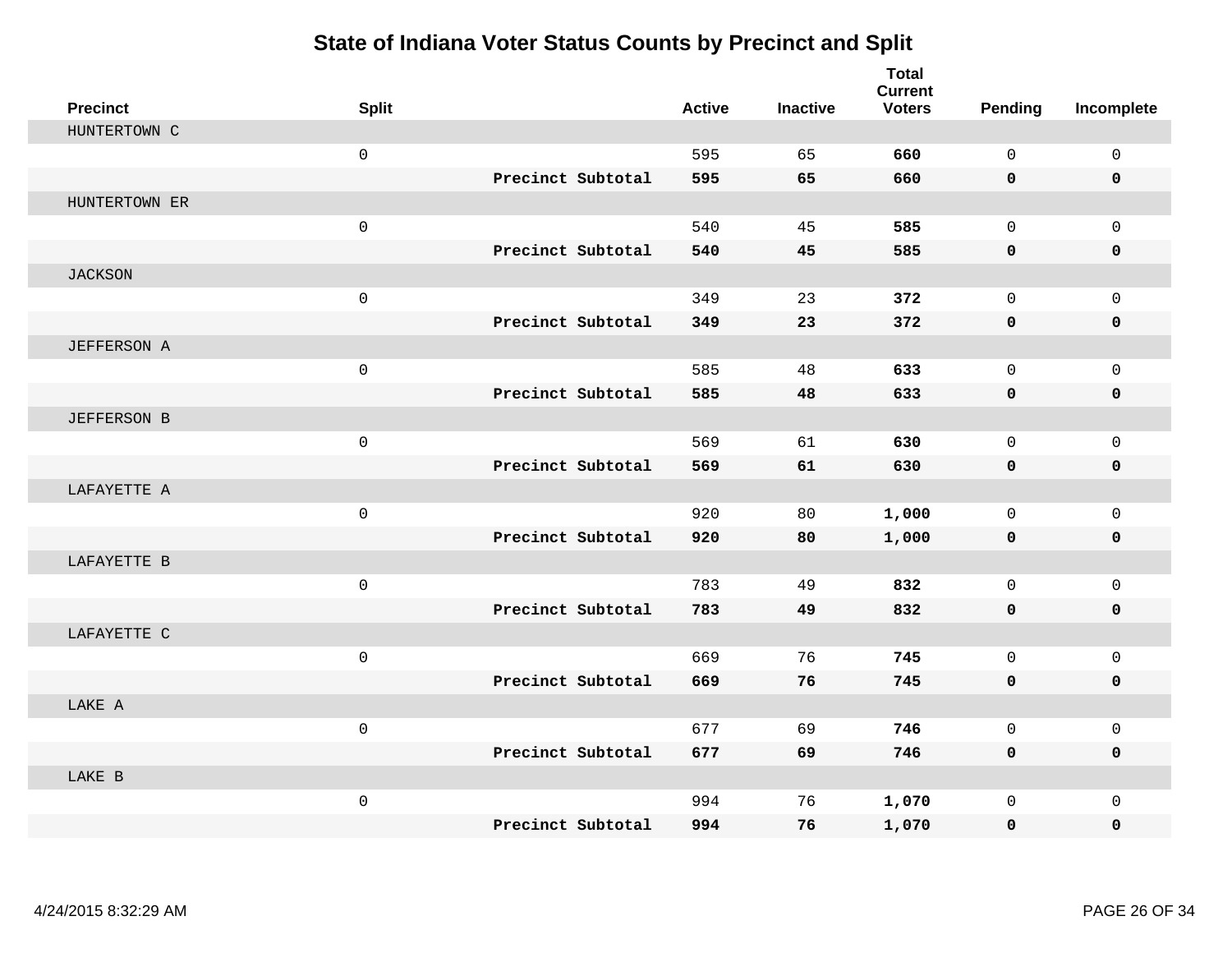| <b>Precinct</b>  | <b>Split</b>        |                   | <b>Active</b> | <b>Inactive</b> | <b>Total</b><br><b>Current</b><br><b>Voters</b> | Pending     | Incomplete   |
|------------------|---------------------|-------------------|---------------|-----------------|-------------------------------------------------|-------------|--------------|
| LEO-CEDARVILLE A |                     |                   |               |                 |                                                 |             |              |
|                  | $\mathsf{O}$        |                   | 1,020         | 56              | 1,076                                           | $\mathbf 0$ | $\mathbf 0$  |
|                  |                     | Precinct Subtotal | 1,020         | 56              | 1,076                                           | $\mathbf 0$ | $\mathbf 0$  |
| LEO-CEDARVILLE B |                     |                   |               |                 |                                                 |             |              |
|                  | $\mathsf{O}$        |                   | 1,089         | 51              | 1,140                                           | 0           | $\mathbf 0$  |
|                  |                     | Precinct Subtotal | 1,089         | 51              | 1,140                                           | 0           | $\mathbf 0$  |
| LEO-CEDARVILLE C |                     |                   |               |                 |                                                 |             |              |
|                  | $\mathsf{O}$        |                   | 345           | 27              | 372                                             | 0           | $\mathbf{0}$ |
|                  |                     | Precinct Subtotal | 345           | 27              | 372                                             | 0           | $\mathbf 0$  |
| MADISON          |                     |                   |               |                 |                                                 |             |              |
|                  | $\mathsf{O}\xspace$ |                   | 1,196         | 81              | 1,277                                           | 0           | $\Omega$     |
|                  |                     | Precinct Subtotal | 1,196         | 81              | 1,277                                           | $\mathbf 0$ | $\mathbf 0$  |
| MARION A         |                     |                   |               |                 |                                                 |             |              |
|                  | $\mathbf 0$         |                   | 816           | 126             | 942                                             | $\Omega$    | $\Omega$     |
|                  |                     | Precinct Subtotal | 816           | 126             | 942                                             | 0           | 0            |
| MARION B         |                     |                   |               |                 |                                                 |             |              |
|                  | $\mathsf{O}$        |                   | 798           | 47              | 845                                             | 0           | $\mathbf 0$  |
|                  |                     | Precinct Subtotal | 798           | 47              | 845                                             | $\mathbf 0$ | $\mathbf 0$  |
| MARION C         |                     |                   |               |                 |                                                 |             |              |
|                  | $\mathsf{O}$        |                   | 884           | 136             | 1,020                                           | 0           | $\mathbf{0}$ |
|                  |                     | Precinct Subtotal | 884           | 136             | 1,020                                           | 0           | $\mathbf 0$  |
| MAUMEE           |                     |                   |               |                 |                                                 |             |              |
|                  | $\mathsf{O}$        |                   | 676           | 69              | 745                                             | 0           | $\mathbf 0$  |
|                  |                     | Precinct Subtotal | 676           | 69              | 745                                             | $\mathbf 0$ | $\mathbf 0$  |
| MILAN A          |                     |                   |               |                 |                                                 |             |              |
|                  | $\mathbf 0$         |                   | 818           | 56              | 874                                             | 0           | $\mathsf{O}$ |
|                  |                     | Precinct Subtotal | 818           | 56              | 874                                             | 0           | 0            |
| MILAN B          |                     |                   |               |                 |                                                 |             |              |
|                  | $\mathsf{O}$        |                   | 738           | 63              | 801                                             | 0           | $\mathbf 0$  |
|                  |                     | Precinct Subtotal | 738           | 63              | 801                                             | 0           | 0            |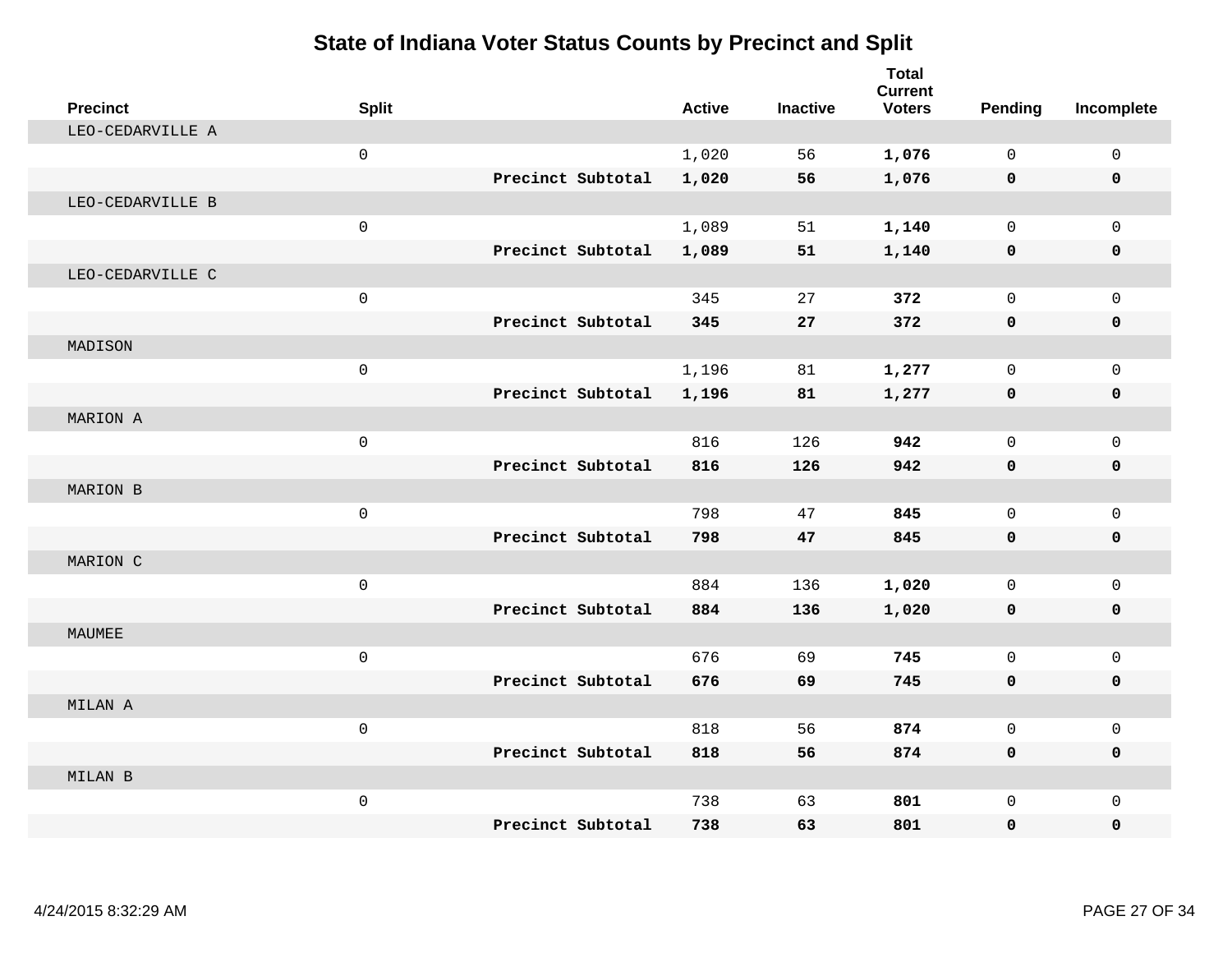| <b>Precinct</b> | <b>Split</b>        |                   | <b>Active</b> | <b>Inactive</b> | <b>Total</b><br><b>Current</b><br><b>Voters</b> | <b>Pending</b> | Incomplete          |
|-----------------|---------------------|-------------------|---------------|-----------------|-------------------------------------------------|----------------|---------------------|
| MONROE          |                     |                   |               |                 |                                                 |                |                     |
|                 | $\mathsf 0$         |                   | 464           | 35              | 499                                             | 0              | $\mathsf{O}\xspace$ |
|                 |                     | Precinct Subtotal | 464           | 35              | 499                                             | 0              | 0                   |
| MONROEVILLE     |                     |                   |               |                 |                                                 |                |                     |
|                 | $\mathsf{O}\xspace$ |                   | 684           | 98              | 782                                             | $\mathsf{O}$   | $\mathsf{O}$        |
|                 |                     | Precinct Subtotal | 684           | 98              | 782                                             | 0              | 0                   |
| NH 1            |                     |                   |               |                 |                                                 |                |                     |
|                 | $\mathsf{O}\xspace$ |                   | 709           | 115             | 824                                             | 0              | $\mathsf{O}$        |
|                 |                     | Precinct Subtotal | 709           | 115             | 824                                             | 0              | 0                   |
| NH 1A           |                     |                   |               |                 |                                                 |                |                     |
|                 | $\mathsf 0$         |                   | 328           | 47              | 375                                             | 0              | $\mathsf{O}$        |
|                 |                     | Precinct Subtotal | 328           | 47              | 375                                             | 0              | 0                   |
| NH 1B           |                     |                   |               |                 |                                                 |                |                     |
|                 | $\mathsf{O}$        |                   | 159           | $\,8\,$         | 167                                             | 0              | $\mathsf{O}$        |
|                 |                     | Precinct Subtotal | 159           | 8               | 167                                             | 0              | 0                   |
| NH 1J           |                     |                   |               |                 |                                                 |                |                     |
|                 | $\mathsf{O}\xspace$ |                   | 20            | $\mathbf{3}$    | 23                                              | $\mathbf 0$    | $\mathsf{O}$        |
|                 |                     | Precinct Subtotal | 20            | $\mathbf{3}$    | 23                                              | 0              | 0                   |
| NH 1SJ          |                     |                   |               |                 |                                                 |                |                     |
|                 | $\mathsf{O}$        |                   | 638           | 34              | 672                                             | 0              | $\mathsf 0$         |
|                 |                     | Precinct Subtotal | 638           | 34              | 672                                             | 0              | $\pmb{0}$           |
| NH 2A           |                     |                   |               |                 |                                                 |                |                     |
|                 | $\mathsf{O}\xspace$ |                   | 490           | 73              | 563                                             | 0              | $\mathsf{O}$        |
|                 |                     | Precinct Subtotal | 490           | 73              | 563                                             | 0              | 0                   |
| NH 2B           |                     |                   |               |                 |                                                 |                |                     |
|                 | $\mathsf{O}$        |                   | 1,074         | 233             | 1,307                                           | 0              | $\mathsf{O}\xspace$ |
|                 |                     | Precinct Subtotal | 1,074         | 233             | 1,307                                           | 0              | 0                   |
| NH 2C           |                     |                   |               |                 |                                                 |                |                     |
|                 | $\mathsf{O}\xspace$ |                   | 6             | $\overline{a}$  | 8                                               | 0              | $\mathsf{O}$        |
|                 |                     | Precinct Subtotal | 6             | $\mathbf{2}$    | 8                                               | 0              | 0                   |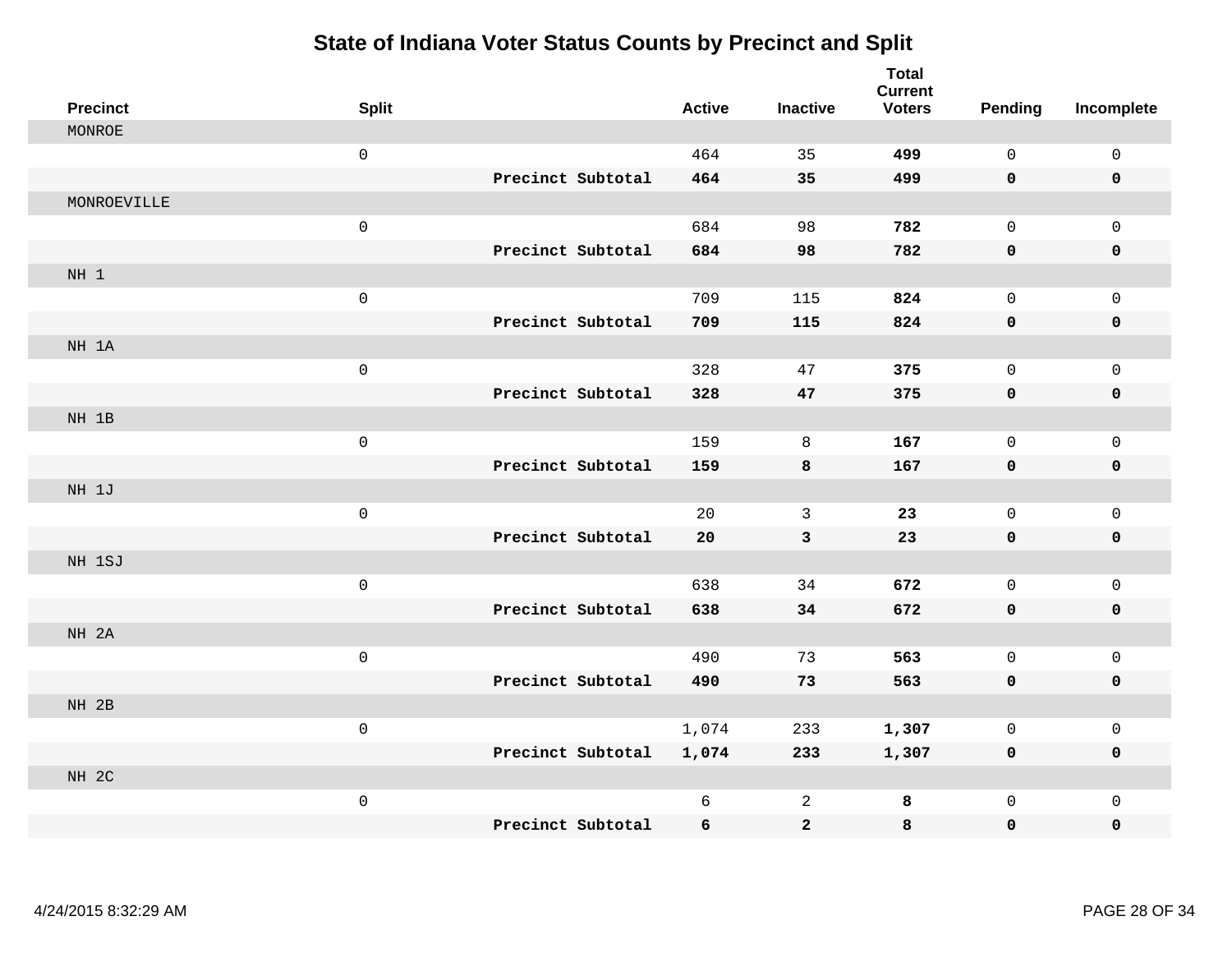| <b>Precinct</b> | <b>Split</b>        |                   | <b>Active</b> | <b>Inactive</b>  | <b>Total</b><br><b>Current</b><br><b>Voters</b> | <b>Pending</b> | Incomplete          |
|-----------------|---------------------|-------------------|---------------|------------------|-------------------------------------------------|----------------|---------------------|
| $NH 2J-1$       |                     |                   |               |                  |                                                 |                |                     |
|                 | $\mathsf 0$         |                   | 27            | $\sqrt{2}$       | 29                                              | $\mathsf{O}$   | $\mathsf 0$         |
|                 |                     | Precinct Subtotal | 27            | $\mathbf{2}$     | 29                                              | $\mathbf 0$    | 0                   |
| NH 2J-2         |                     |                   |               |                  |                                                 |                |                     |
|                 | $\mathsf 0$         |                   | 33            | $\mathsf 9$      | 42                                              | $\mathsf{O}$   | $\mathbf 0$         |
|                 |                     | Precinct Subtotal | 33            | $\boldsymbol{9}$ | 42                                              | 0              | 0                   |
| NH 2J-3         |                     |                   |               |                  |                                                 |                |                     |
|                 | $\mathsf 0$         |                   | $\mathbf{3}$  | $1\,$            | $\overline{\mathbf{4}}$                         | $\mathsf 0$    | $\mathbf 0$         |
|                 |                     | Precinct Subtotal | 3             | ${\bf 1}$        | $\overline{\mathbf{4}}$                         | $\mathbf 0$    | $\pmb{0}$           |
| NH 3A           |                     |                   |               |                  |                                                 |                |                     |
|                 | $\mathsf 0$         |                   | 867           | 195              | 1,062                                           | $\mathsf{O}$   | $\mathbf 0$         |
|                 |                     | Precinct Subtotal | 867           | 195              | 1,062                                           | $\mathbf 0$    | $\pmb{0}$           |
| NH 3B           |                     |                   |               |                  |                                                 |                |                     |
|                 | $\mathsf{O}\xspace$ |                   | 1,016         | 97               | 1,113                                           | $\mathsf{O}$   | $\mathsf{O}\xspace$ |
|                 |                     | Precinct Subtotal | 1,016         | 97               | 1,113                                           | $\mathbf 0$    | $\pmb{0}$           |
| NH 3C           |                     |                   |               |                  |                                                 |                |                     |
|                 | $\mathsf{O}\xspace$ |                   | 85            | 35               | 120                                             | $\mathbf 0$    | $\mathbf 0$         |
|                 |                     | Precinct Subtotal | 85            | 35               | 120                                             | $\mathbf 0$    | $\pmb{0}$           |
| NH 4A           |                     |                   |               |                  |                                                 |                |                     |
|                 | $\mathsf 0$         |                   | 1,051         | 101              | 1,152                                           | $\mathsf{O}$   | $\mathbf 0$         |
|                 |                     | Precinct Subtotal | 1,051         | 101              | 1,152                                           | 0              | $\mathbf 0$         |
| NH 4B           |                     |                   |               |                  |                                                 |                |                     |
|                 | $\mathsf 0$         |                   | 31            | 8                | 39                                              | $\mathbf 0$    | $\mathsf 0$         |
|                 |                     | Precinct Subtotal | 31            | 8                | 39                                              | $\mathbf 0$    | $\pmb{0}$           |
| NH 4D           |                     |                   |               |                  |                                                 |                |                     |
|                 | $\mathsf 0$         |                   | 743           | 101              | 844                                             | $\mathbf 0$    | $\mathsf 0$         |
|                 |                     | Precinct Subtotal | 743           | 101              | 844                                             | 0              | $\mathbf 0$         |
| NH 4E           |                     |                   |               |                  |                                                 |                |                     |
|                 | $\mathsf 0$         |                   | 98            | 14               | 112                                             | $\mathsf{O}$   | $\mathbf 0$         |
|                 |                     | Precinct Subtotal | 98            | 14               | 112                                             | 0              | 0                   |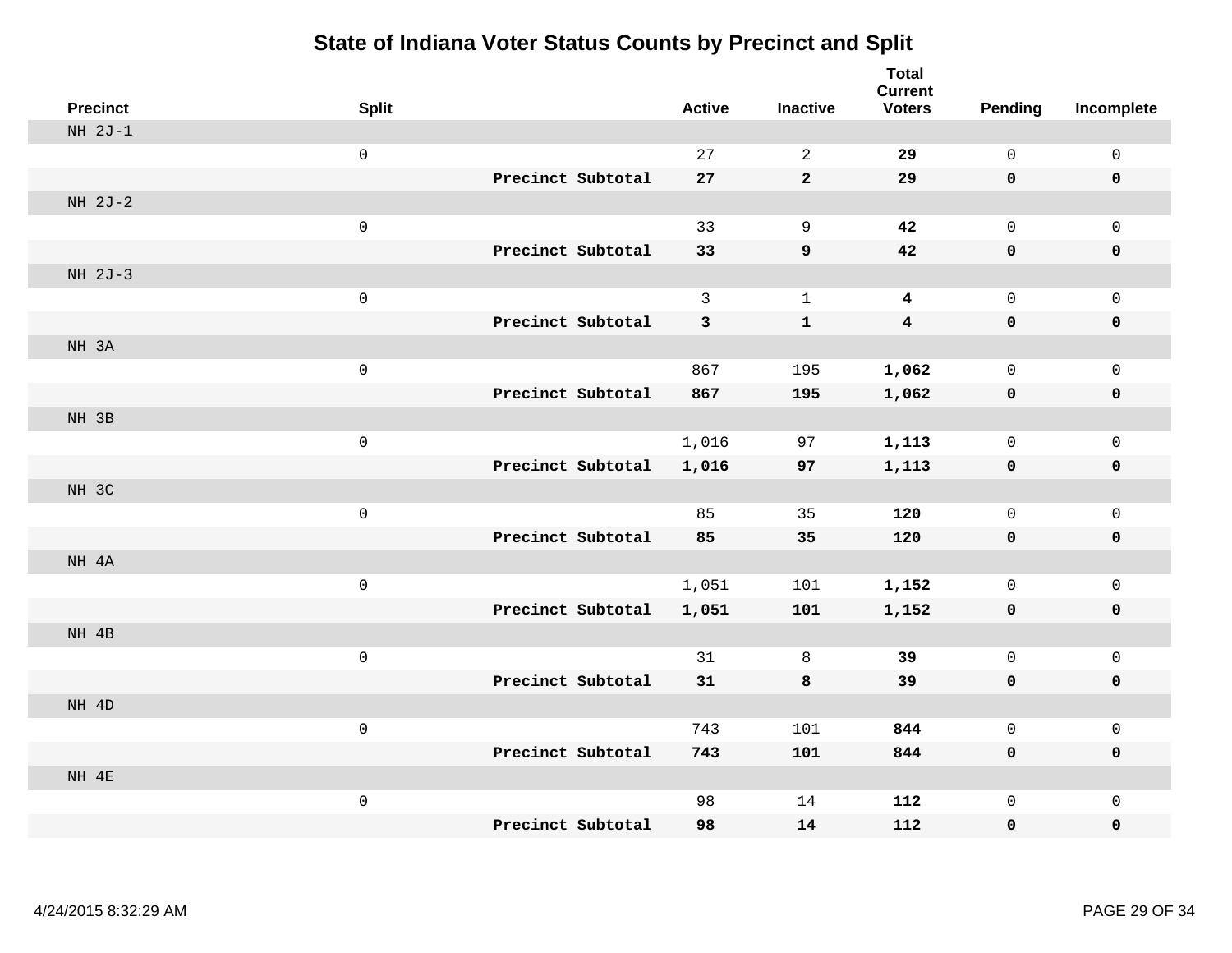| <b>Precinct</b> | <b>Split</b>        |                   | <b>Active</b> | <b>Inactive</b> | <b>Total</b><br><b>Current</b><br><b>Voters</b> | <b>Pending</b>      | Incomplete          |
|-----------------|---------------------|-------------------|---------------|-----------------|-------------------------------------------------|---------------------|---------------------|
| NH 5A           |                     |                   |               |                 |                                                 |                     |                     |
|                 | $\mathsf{O}$        |                   | 54            | 75              | 129                                             | $\mathsf 0$         | 0                   |
|                 |                     | Precinct Subtotal | 54            | 75              | 129                                             | 0                   | $\mathbf 0$         |
| NH 5B           |                     |                   |               |                 |                                                 |                     |                     |
|                 | $\mathbf 0$         |                   | 484           | 121             | 605                                             | $\mathbf 0$         | $\mathbf{0}$        |
|                 |                     | Precinct Subtotal | 484           | 121             | 605                                             | 0                   | 0                   |
| NH 5C           |                     |                   |               |                 |                                                 |                     |                     |
|                 | $\mathsf 0$         |                   | 672           | 199             | 871                                             | $\mathbf 0$         | $\mathsf{O}$        |
|                 |                     | Precinct Subtotal | 672           | 199             | 871                                             | 0                   | $\pmb{0}$           |
| NH 5E           |                     |                   |               |                 |                                                 |                     |                     |
|                 | $\mathbf 0$         |                   | 61            | $\mathbf{1}$    | 62                                              | $\mathsf{O}\xspace$ | $\mathbf 0$         |
|                 |                     | Precinct Subtotal | 61            | $\mathbf{1}$    | 62                                              | 0                   | $\pmb{0}$           |
| NH 5F           |                     |                   |               |                 |                                                 |                     |                     |
|                 | $\mathsf{O}\xspace$ |                   | 80            | 11              | 91                                              | $\mathbf 0$         | $\mathsf{O}$        |
|                 |                     | Precinct Subtotal | 80            | 11              | 91                                              | 0                   | $\pmb{0}$           |
| NH 5G           |                     |                   |               |                 |                                                 |                     |                     |
|                 | $\mathsf{O}\xspace$ |                   | 127           | 44              | 171                                             | $\mathbf 0$         | $\mathsf{O}$        |
|                 |                     | Precinct Subtotal | 127           | 44              | 171                                             | 0                   | 0                   |
| PERRY A         |                     |                   |               |                 |                                                 |                     |                     |
|                 | CITY 2              |                   | 963           | 120             | 1,083                                           | $\mathsf{O}$        | $\mathsf{O}$        |
|                 | COUNTY 1            |                   | 132           | 14              | 146                                             | $\mathbf 0$         | 0                   |
|                 |                     | Precinct Subtotal | 1,095         | 134             | 1,229                                           | 0                   | 0                   |
| PERRY B         |                     |                   |               |                 |                                                 |                     |                     |
|                 | $\mathsf 0$         |                   | 1,095         | 145             | 1,240                                           | $\mathbf 0$         | $\mathsf{O}\xspace$ |
|                 |                     | Precinct Subtotal | 1,095         | 145             | 1,240                                           | 0                   | 0                   |
| PERRY D         |                     |                   |               |                 |                                                 |                     |                     |
|                 | $\mathsf 0$         |                   | 626           | 136             | 762                                             | $\mathbf 0$         | $\mathsf{O}$        |
|                 |                     | Precinct Subtotal | 626           | 136             | 762                                             | $\mathbf 0$         | 0                   |
| PERRY E         |                     |                   |               |                 |                                                 |                     |                     |
|                 | $\mathsf 0$         |                   | 673           | 96              | 769                                             | $\mathsf 0$         | $\mathsf{O}$        |
|                 |                     | Precinct Subtotal | 673           | 96              | 769                                             | $\mathbf 0$         | $\mathbf 0$         |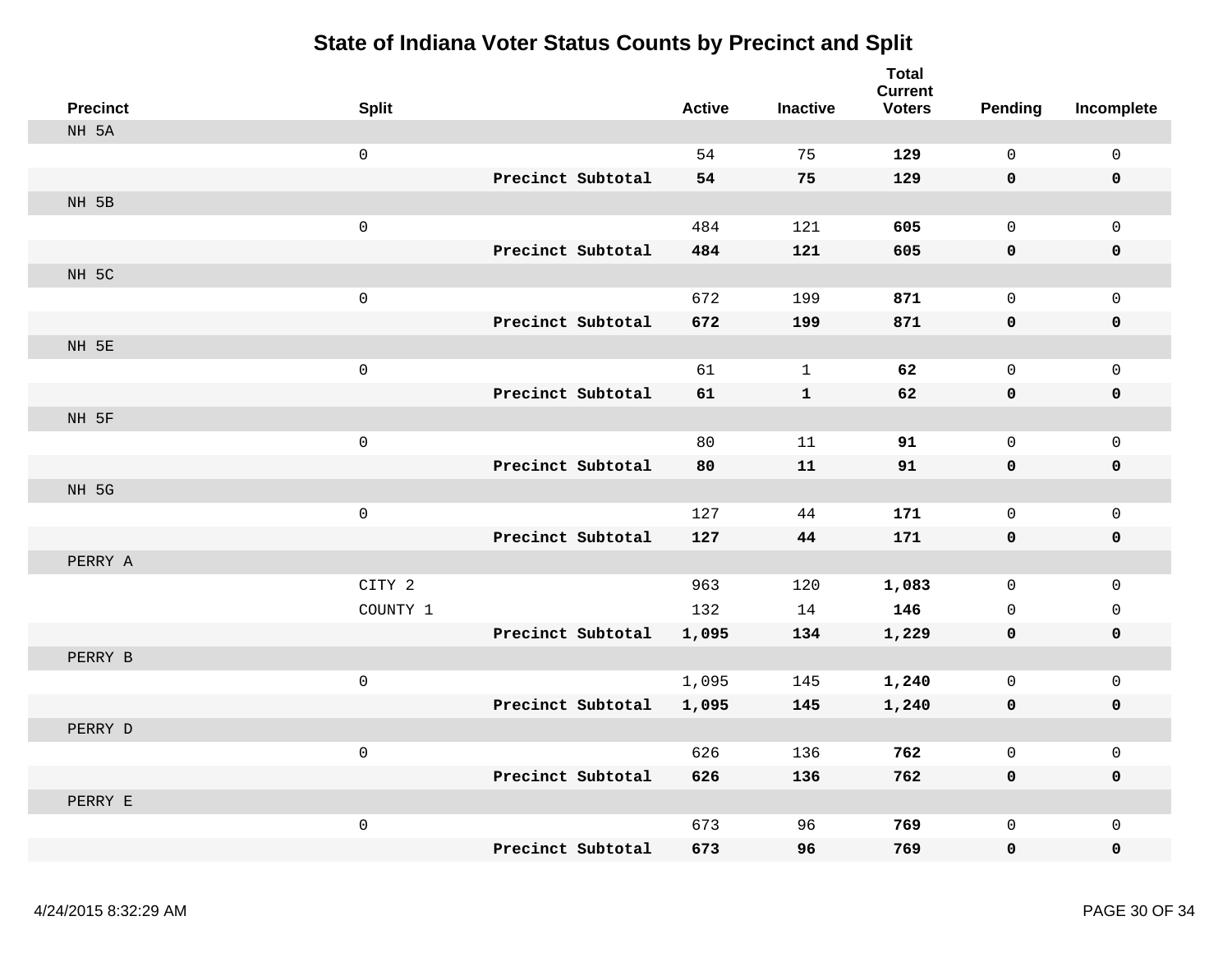| <b>Precinct</b> | <b>Split</b>        | <b>Active</b>              | <b>Inactive</b> | <b>Total</b><br><b>Current</b><br><b>Voters</b> | <b>Pending</b> | Incomplete   |
|-----------------|---------------------|----------------------------|-----------------|-------------------------------------------------|----------------|--------------|
| PERRY H         |                     |                            |                 |                                                 |                |              |
|                 | $\mathsf{O}\xspace$ | 1,119                      | 161             | 1,280                                           | 0              | $\mathbf 0$  |
|                 |                     | Precinct Subtotal<br>1,119 | 161             | 1,280                                           | $\mathbf 0$    | $\mathbf 0$  |
| PERRY J         |                     |                            |                 |                                                 |                |              |
|                 | $\mathsf{O}\xspace$ | 588                        | 84              | 672                                             | $\mathbf 0$    | $\mathbf 0$  |
|                 |                     | Precinct Subtotal<br>588   | 84              | 672                                             | 0              | $\mathbf 0$  |
| PERRY K         |                     |                            |                 |                                                 |                |              |
|                 | $\mathsf{O}\xspace$ | 717                        | 129             | 846                                             | 0              | $\mathbf 0$  |
|                 |                     | Precinct Subtotal<br>717   | 129             | 846                                             | $\mathbf 0$    | $\mathbf 0$  |
| PERRY L         |                     |                            |                 |                                                 |                |              |
|                 | $\mathsf{O}\xspace$ | 1,256                      | 203             | 1,459                                           | 0              | $\mathbf 0$  |
|                 |                     | Precinct Subtotal<br>1,256 | 203             | 1,459                                           | 0              | 0            |
| PERRY N         |                     |                            |                 |                                                 |                |              |
|                 | $\mathsf{O}\xspace$ | 1,133                      | 192             | 1,325                                           | 0              | $\mathbf{0}$ |
|                 |                     | Precinct Subtotal<br>1,133 | 192             | 1,325                                           | 0              | $\mathbf 0$  |
| PERRY O         |                     |                            |                 |                                                 |                |              |
|                 | $\mathsf{O}\xspace$ | 801                        | 133             | 934                                             | 0              | $\mathbf 0$  |
|                 |                     | Precinct Subtotal<br>801   | 133             | 934                                             | $\mathbf 0$    | $\mathbf 0$  |
| PERRY R         |                     |                            |                 |                                                 |                |              |
|                 | $\mathsf{O}\xspace$ | 548                        | 38              | 586                                             | 0              | $\mathbf 0$  |
|                 |                     | Precinct Subtotal<br>548   | 38              | 586                                             | 0              | 0            |
| PERRY S         |                     |                            |                 |                                                 |                |              |
|                 | $\mathsf{O}\xspace$ | 759                        | 70              | 829                                             | 0              | $\mathbf 0$  |
|                 |                     | Precinct Subtotal<br>759   | 70              | 829                                             | 0              | $\mathbf 0$  |
| PERRY T         |                     |                            |                 |                                                 |                |              |
|                 | $\mathbf 0$         | 418                        | 43              | 461                                             | 0              | $\mathbf 0$  |
|                 |                     | Precinct Subtotal<br>418   | 43              | 461                                             | 0              | $\mathbf 0$  |
| PLEASANT A      |                     |                            |                 |                                                 |                |              |
|                 | $\mathsf{O}\xspace$ | 405<br>Precinct Subtotal   | 33              | 438                                             | 0              | $\mathbf 0$  |
|                 |                     | 405                        | 33              | 438                                             | 0              | $\mathbf 0$  |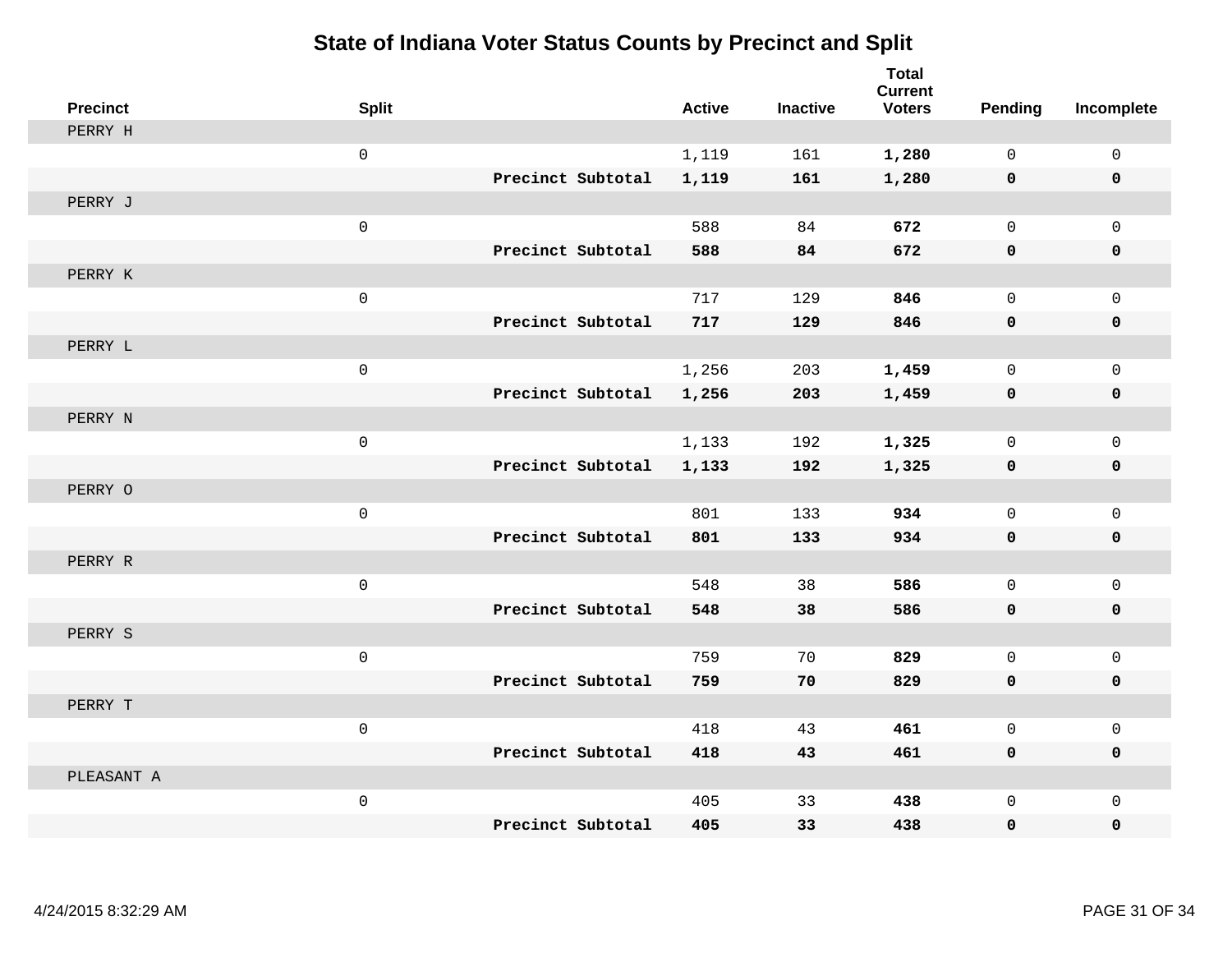| <b>Precinct</b> | <b>Split</b>        |                   | <b>Active</b> | <b>Inactive</b> | <b>Total</b><br><b>Current</b><br><b>Voters</b> | <b>Pending</b> | Incomplete   |
|-----------------|---------------------|-------------------|---------------|-----------------|-------------------------------------------------|----------------|--------------|
| PLEASANT B      |                     |                   |               |                 |                                                 |                |              |
|                 | $\mathsf{O}\xspace$ |                   | 822           | 144             | 966                                             | $\mathsf{O}$   | $\mathsf 0$  |
|                 |                     | Precinct Subtotal | 822           | 144             | 966                                             | 0              | 0            |
| PLEASANT C      |                     |                   |               |                 |                                                 |                |              |
|                 | $\mathsf{O}\xspace$ |                   | 845           | 33              | 878                                             | $\mathsf{O}$   | $\mathbf 0$  |
|                 |                     | Precinct Subtotal | 845           | 33              | 878                                             | $\mathbf 0$    | $\mathbf 0$  |
| SCIPIO          |                     |                   |               |                 |                                                 |                |              |
|                 | $\mathsf 0$         |                   | 285           | 36              | 321                                             | $\mathsf{O}$   | $\mathbf 0$  |
|                 |                     | Precinct Subtotal | 285           | 36              | 321                                             | 0              | 0            |
| SPRINGFIELD A   |                     |                   |               |                 |                                                 |                |              |
|                 | $\mathsf{O}\xspace$ |                   | 837           | 93              | 930                                             | $\mathbf 0$    | $\mathbf 0$  |
|                 |                     | Precinct Subtotal | 837           | 93              | 930                                             | 0              | 0            |
| SPRINGFIELD B   |                     |                   |               |                 |                                                 |                |              |
|                 | $\mathsf{O}\xspace$ |                   | 953           | 113             | 1,066                                           | $\mathsf{O}$   | $\Omega$     |
|                 |                     | Precinct Subtotal | 953           | 113             | 1,066                                           | 0              | $\mathbf 0$  |
| ST JOE A        |                     |                   |               |                 |                                                 |                |              |
|                 | $\mathsf{O}\xspace$ |                   | 939           | 36              | 975                                             | $\mathbf 0$    | $\mathbf 0$  |
|                 |                     | Precinct Subtotal | 939           | 36              | 975                                             | 0              | $\pmb{0}$    |
| ST JOE B1       |                     |                   |               |                 |                                                 |                |              |
|                 | $\mathsf{O}\xspace$ |                   | 725           | 218             | 943                                             | $\Omega$       | $\mathbf{0}$ |
|                 |                     | Precinct Subtotal | 725           | 218             | 943                                             | $\mathbf 0$    | $\mathbf 0$  |
| ST JOE B2       |                     |                   |               |                 |                                                 |                |              |
|                 | $\mathsf{O}\xspace$ |                   | 451           | 363             | 814                                             | $\mathbf 0$    | $\mathbf{0}$ |
|                 |                     | Precinct Subtotal | 451           | 363             | 814                                             | 0              | $\pmb{0}$    |
| ST JOE C        |                     |                   |               |                 |                                                 |                |              |
|                 | $\mathsf{O}\xspace$ |                   | 18            | $\mathbf{1}$    | 19                                              | $\mathbf 0$    | $\mathbf 0$  |
|                 |                     | Precinct Subtotal | 18            | $\mathbf{1}$    | 19                                              | $\mathbf 0$    | $\mathbf 0$  |
| ST JOE D        |                     |                   |               |                 |                                                 |                |              |
|                 | $\mathsf{O}\xspace$ |                   | 5             | $\overline{a}$  | 7                                               | $\mathbf 0$    | $\mathsf 0$  |
|                 |                     | Precinct Subtotal | 5             | $\mathbf{2}$    | 7                                               | 0              | 0            |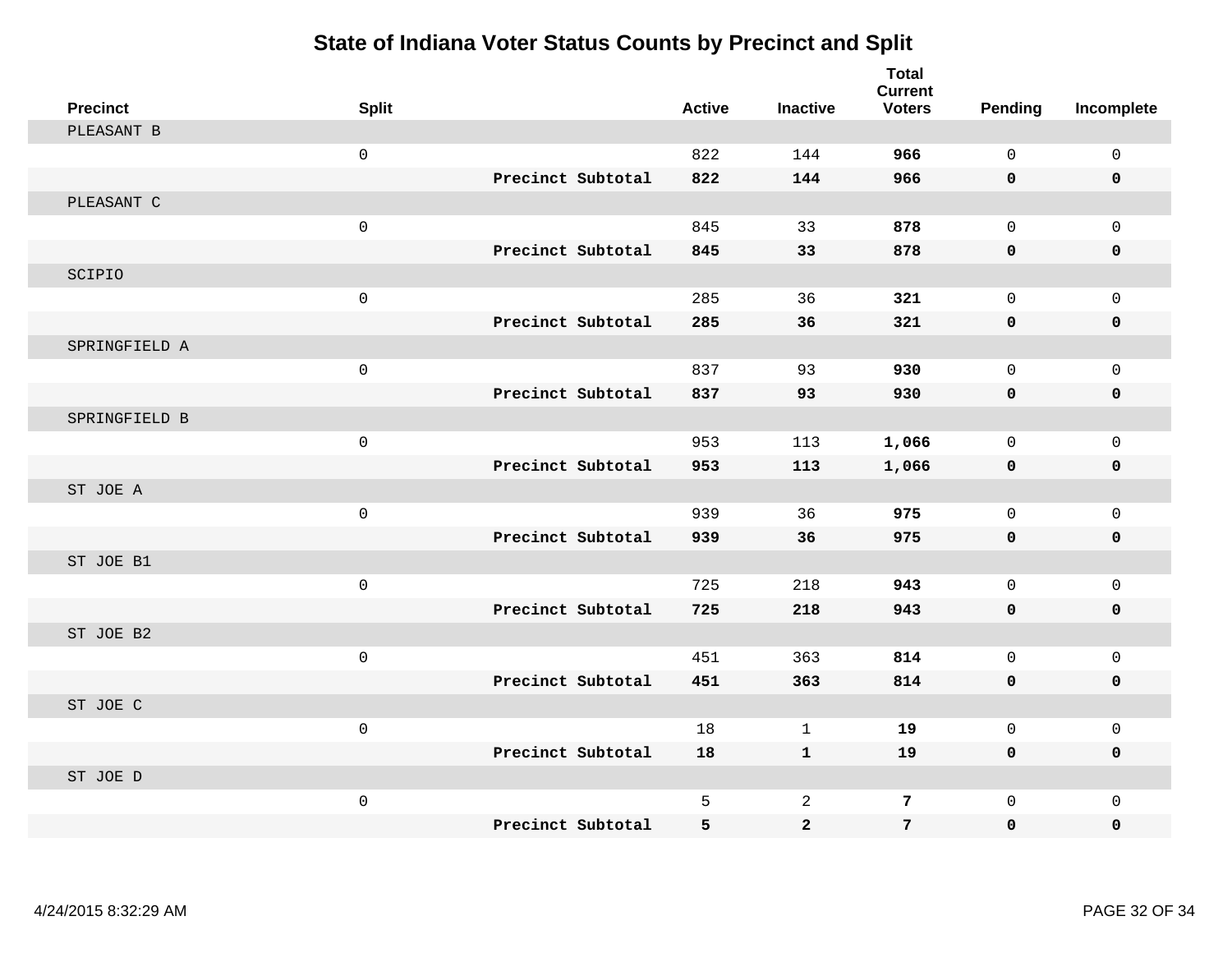| <b>Precinct</b> | <b>Split</b>        |                   | <b>Active</b> | <b>Inactive</b> | <b>Total</b><br><b>Current</b><br><b>Voters</b> | <b>Pending</b> | Incomplete  |
|-----------------|---------------------|-------------------|---------------|-----------------|-------------------------------------------------|----------------|-------------|
| ST JOE E        |                     |                   |               |                 |                                                 |                |             |
|                 | $\mathsf{O}\xspace$ |                   | 206           | 11              | 217                                             | $\mathsf{O}$   | $\mathbf 0$ |
|                 |                     | Precinct Subtotal | 206           | 11              | 217                                             | $\mathbf 0$    | $\mathbf 0$ |
| ST JOE F        |                     |                   |               |                 |                                                 |                |             |
|                 | $\mathsf{O}\xspace$ |                   | 413           | 13              | 426                                             | $\mathbf 0$    | $\mathbf 0$ |
|                 |                     | Precinct Subtotal | 413           | 13              | 426                                             | 0              | $\mathbf 0$ |
| ST JOE G        |                     |                   |               |                 |                                                 |                |             |
|                 | $\mathsf{O}\xspace$ |                   | 856           | 26              | 882                                             | 0              | $\mathbf 0$ |
|                 |                     | Precinct Subtotal | 856           | 26              | 882                                             | 0              | $\mathbf 0$ |
| ST JOE V1       |                     |                   |               |                 |                                                 |                |             |
|                 | $\mathsf{O}\xspace$ |                   | 105           | 27              | 132                                             | 0              | $\mathbf 0$ |
|                 |                     | Precinct Subtotal | 105           | 27              | 132                                             | $\mathbf 0$    | 0           |
| WASHINGTON E    |                     |                   |               |                 |                                                 |                |             |
|                 | $\mathsf{O}\xspace$ |                   | 973           | 73              | 1,046                                           | 0              | $\mathbf 0$ |
|                 |                     | Precinct Subtotal | 973           | 73              | 1,046                                           | 0              | $\mathbf 0$ |
| WASHINGTON F    |                     |                   |               |                 |                                                 |                |             |
|                 | $\mathsf{O}\xspace$ |                   | 922           | 172             | 1,094                                           | 0              | $\mathbf 0$ |
|                 |                     | Precinct Subtotal | 922           | 172             | 1,094                                           | 0              | $\mathbf 0$ |
| WASHINGTON G    |                     |                   |               |                 |                                                 |                |             |
|                 | $\mathsf{O}\xspace$ |                   | 333           | 44              | 377                                             | 0              | $\mathbf 0$ |
|                 |                     | Precinct Subtotal | 333           | 44              | 377                                             | 0              | $\mathbf 0$ |
| WAYNE A         |                     |                   |               |                 |                                                 |                |             |
|                 | $\mathsf{O}\xspace$ |                   | 456           | 78              | 534                                             | 0              | $\mathbf 0$ |
|                 |                     | Precinct Subtotal | 456           | 78              | 534                                             | 0              | 0           |
| WAYNE C         |                     |                   |               |                 |                                                 |                |             |
|                 | $\mathbf 0$         |                   | 330           | 28              | 358                                             | 0              | $\mathbf 0$ |
|                 |                     | Precinct Subtotal | 330           | 28              | 358                                             | 0              | $\mathbf 0$ |
| WAYNE D         |                     |                   |               |                 |                                                 |                |             |
|                 | $\mathsf{O}\xspace$ |                   | 144           | 16              | 160                                             | 0              | $\mathbf 0$ |
|                 |                     | Precinct Subtotal | 144           | 16              | 160                                             | 0              | $\mathbf 0$ |